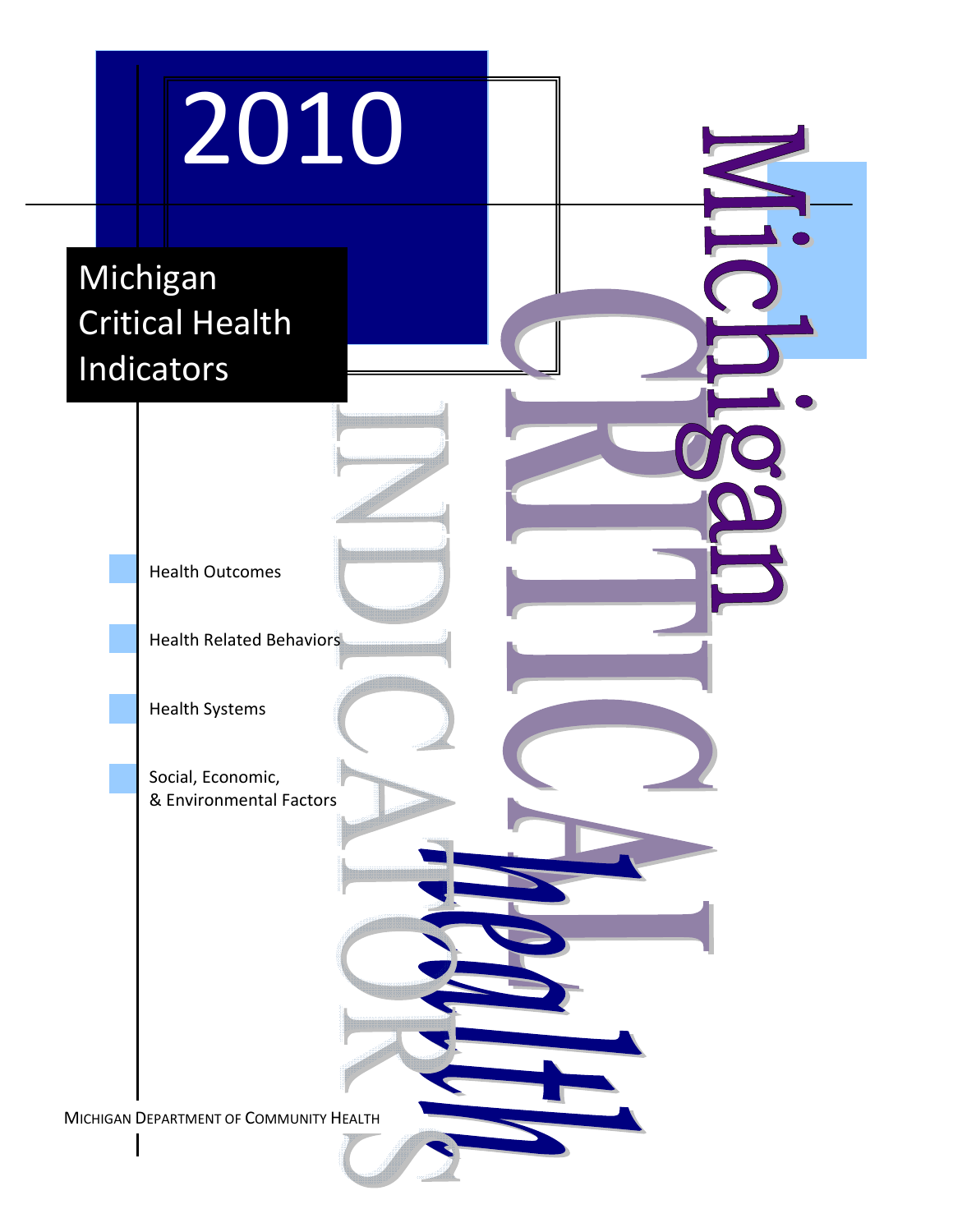# **Table of Contents**

|                        |                                           | 1  |  |  |  |  |
|------------------------|-------------------------------------------|----|--|--|--|--|
|                        |                                           |    |  |  |  |  |
|                        |                                           |    |  |  |  |  |
|                        |                                           | 4  |  |  |  |  |
| Indicators             |                                           |    |  |  |  |  |
| <b>Health Outcomes</b> |                                           |    |  |  |  |  |
| 1                      |                                           | 5  |  |  |  |  |
| 2                      |                                           | 6  |  |  |  |  |
| 3                      |                                           | 7  |  |  |  |  |
| 4                      |                                           | 8  |  |  |  |  |
| 5                      |                                           | 9  |  |  |  |  |
| 6                      |                                           | 10 |  |  |  |  |
| 7                      |                                           | 12 |  |  |  |  |
| 8                      |                                           | 13 |  |  |  |  |
|                        | <b>Health Related Behaviors</b>           |    |  |  |  |  |
| 9                      |                                           | 16 |  |  |  |  |
| 10                     |                                           | 17 |  |  |  |  |
| 11                     |                                           | 18 |  |  |  |  |
| 12                     |                                           | 19 |  |  |  |  |
| 13                     |                                           | 20 |  |  |  |  |
| <b>Health Systems</b>  |                                           |    |  |  |  |  |
| 14                     |                                           | 21 |  |  |  |  |
| 15                     |                                           | 22 |  |  |  |  |
| 16                     |                                           | 23 |  |  |  |  |
| 17                     |                                           | 24 |  |  |  |  |
| 18                     |                                           | 26 |  |  |  |  |
| 19                     |                                           | 29 |  |  |  |  |
|                        | Social, Economic, & Environmental Factors |    |  |  |  |  |
| 20                     |                                           | 30 |  |  |  |  |
| 21                     |                                           | 32 |  |  |  |  |
| 22                     |                                           | 33 |  |  |  |  |
| 23                     |                                           | 34 |  |  |  |  |
| 24                     |                                           | 35 |  |  |  |  |
| 25<br>36               |                                           |    |  |  |  |  |
|                        |                                           | 37 |  |  |  |  |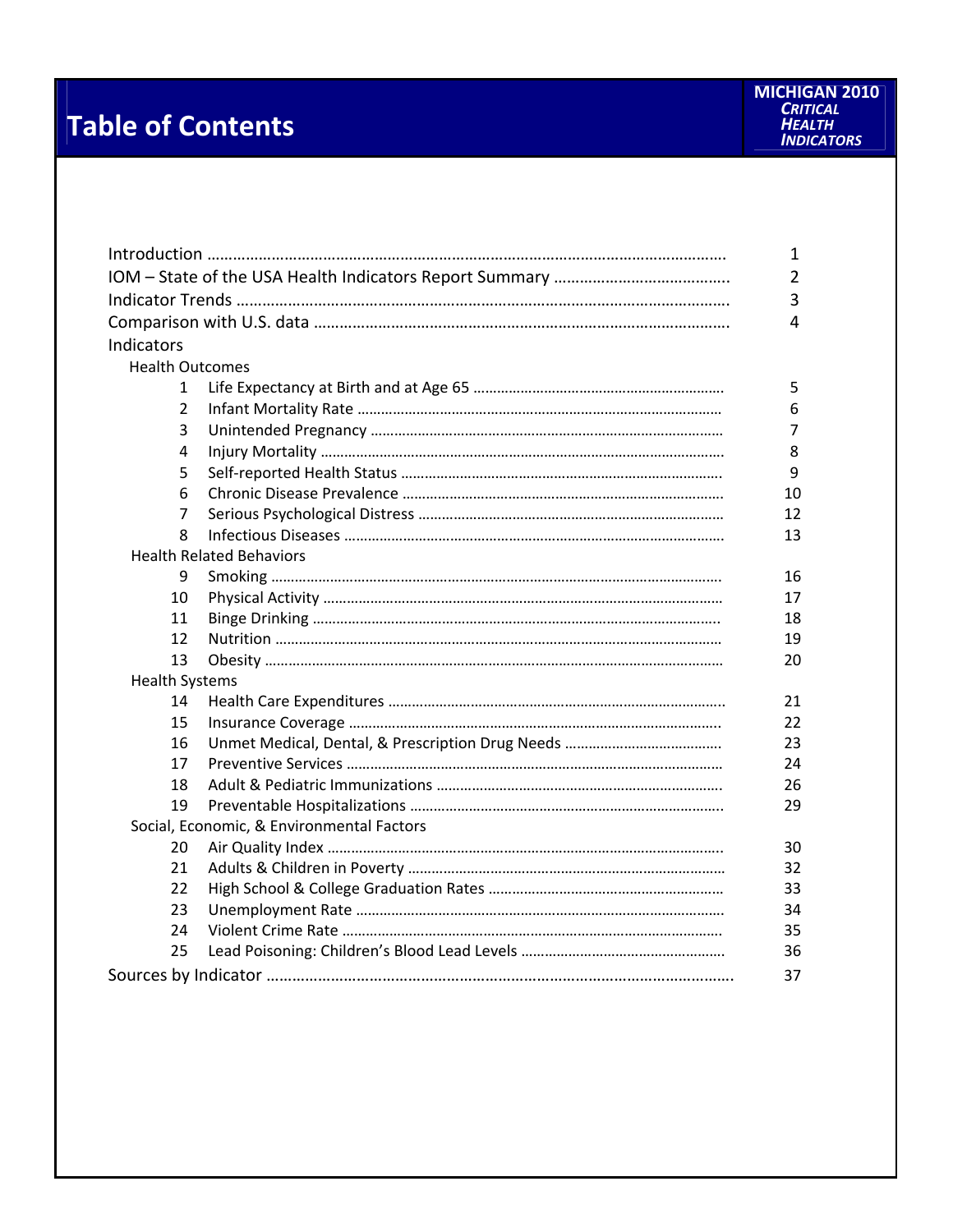### **What is the Critical Health Indicators report?**

The Critical Health Indicators report describes Michigan's health and well‐being and establishes a method for monitoring improvement. The report is organized by four categories with 25 related indicators. These indicators directly or indirectly measure the health and health behaviors of Michigan residents. The data reported in this document are based on numbers provided by state and federal sources. Links to state resources have been included to assist the reader interested in more detailed information.

This set of topics and indicators comes in large part from the Institute of Medicine's *State of the USA Health Indicators* report which was released in 2009. Additional indicators include socio-economic status indicators: poverty, unemployment, violence, and education attainment.

The report examines each indicator, providing the most current 10 years of data when available. By considering current trends, state and local health agencies can plan for the future.

### **What do Critical Health Indicators tell us about Michigan's health?**

A broad look at Michigan's critical health indicators suggests there is significant room for improvement in Michigan's population health. For a large portion of health indicators, Michigan's rates are worse than the national average. While many health outcomes measures are trending in the correct direction for Michigan, a greater rate of improvement is needed for Michigan to catch up to the rest of the nation. Impeding Michigan's progress, however, are environmental conditions and chronic disease health characteristics that are trending in the wrong direction.

Factors and indicators which contribute to improved health are moving in the correct direction, including immunizations, preventative services, air quality, and smoking. More children have health insurance coverage and fewer have elevated blood lead levels compared to previous years. High school and college graduation rates increased and violent crime rates decreased. The incidence rates of cancer and syphilis decreased. The broader indicators of life expectancy and infant mortality also moved in the right direction.

Michigan has faced severe economic challenges, reflected through increased unemployment and poverty rates. The number of adults with health insurance coverage decreased, while unmet medical need increased. The overall health care expenditures in Michigan increased. The rates of preventable hospitalizations increased. Obesity, a major factor contributing to chronic disease, rose. The percent of the population suffering from chronic conditions such as diabetes, asthma, and chronic hepatitis C increased. While older women continued to get mammograms at about the same rate, the percentage of women getting pap tests, which impacts a larger age range, decreased.

A few indicators did not change over the past ten years; these include unintended pregnancy, self-reported health status, heart attack, stroke, arthritis, serious psychological distress, new AIDS cases, gonorrhea, binge drinking, adequate fruit & vegetable consumption, and mammography.

| A new look at the indicators in the 2010 Critical Health                                                                                                                                                                                                                                                                                                                                                                                                                                                                                                                                                                                                                                                                                                                                                                                                                                                                                                                                                                                          | For more information regarding this                                                                                                                                                                                        |
|---------------------------------------------------------------------------------------------------------------------------------------------------------------------------------------------------------------------------------------------------------------------------------------------------------------------------------------------------------------------------------------------------------------------------------------------------------------------------------------------------------------------------------------------------------------------------------------------------------------------------------------------------------------------------------------------------------------------------------------------------------------------------------------------------------------------------------------------------------------------------------------------------------------------------------------------------------------------------------------------------------------------------------------------------|----------------------------------------------------------------------------------------------------------------------------------------------------------------------------------------------------------------------------|
| <b>Indicators Report.</b>                                                                                                                                                                                                                                                                                                                                                                                                                                                                                                                                                                                                                                                                                                                                                                                                                                                                                                                                                                                                                         | report, please contact:                                                                                                                                                                                                    |
| One of the major differences between the 2010 Critical Health Indicators<br>report and all of the prior reports is the brevity of each section. The 2009<br>Report allotted up to four pages per indicator to discuss the overview, trends<br>over time, a comparison to national data, health disparities data, and a plan of<br>action. The prior reports focused on indicators related to program areas. The<br>new report does not necessarily focus on program areas as much, but looks at<br>indicators that may traverse multiple programs. As is the case with life<br>expectancy or self-reported health status, these can be used as indicators to<br>determine and compare overall health in a given area or among different<br>population groups. With the new format, each indicator is limited to a single<br>page overview, or in the case of multiple conditions under a single indicator<br>(i.e., chronic or infectious diseases) two to three pages. Each indicator has one<br>or more website links to related program areas. | <b>Health Planning &amp; Access to Care Section</b><br><b>Michigan Department of Community Health</b><br>Capitol View Building $-7^{th}$ Floor<br>Lansing, Michigan 48913<br>Phone: (517) 241-2966<br>www.michigan.gov/chi |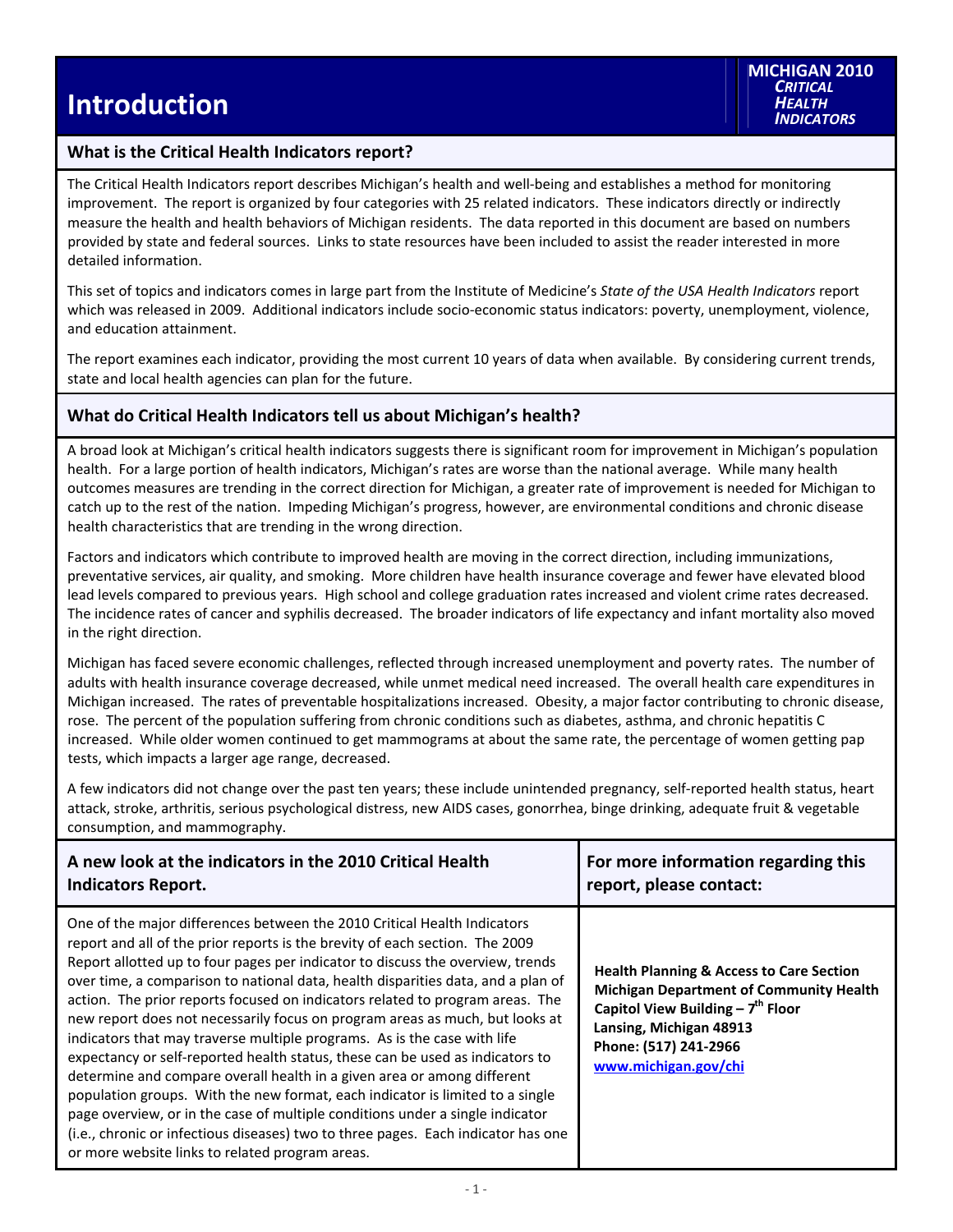## **Introduction**

### **Difference in topic areas from the 2009 to the 2010 Critical Health Indicators Report**

The Michigan Critical Health Indicators 2009 report had eighteen different topic areas and forty-two different indicators. The 2010 Critical Health Indicator report decreased the number of topic areas to four: Health Outcomes, Health Related Behaviors, Health Systems, and the Social & Physical Environment. The 2010 Report has twenty‐five indicators. Michigan Department of Community Health adapted these changes in response to the preliminary report released by the Institute of Medicine in 2009, which discusses the twenty indicators to be used in the State of the USA Report. A few additional indicators are also included, which were chosen through a review of current priorities in Michigan.

### **State of the USA Health Indicators**

The Institute of Medicine's *State of the USA Health Indicators* report was developed by a committee of 14 individuals varying from physicians, medical school directors, public health school directors, epidemiologists, policy analysts, and health researchers. The committee was charged with developing a set of indicators that would best reflect: 1) the overall health of the nation and the factors that are important in determining the current and future health of the nation and 2) the effectiveness and efficiency of the U.S. health care and public health systems. Also, they were asked to choose indicators that: 1) have quality data available at the national level that can be broken down by subpopulation and geographic region, 2) had reliable data and data sources, 3) are issues relevant to the intended audience, 4) are sensitive to changes in societal domains, and 5) permit crosscountry comparisons. The committee reviewed numerous studies and surveys in order to determine which indicators should be used. The committee also reviewed information on the public's perception of issues of importance.

The committee acknowledged that no single measure can capture the health of the nation. Indicators are needed that reflect a broad range of factors such as health, risk for illness, and health system performance. It is intended that official federal statistics will be the initial sources of indicator data. Over time, as new information becomes available and the source of indicator data expands, indicators for the State of the USA Health Indicators Report may change. The framework used by the committee to determine the most important indicators looks at health outcomes and determinants that impact these health outcomes. The topic areas for Social and Physical Environment, Health Related Behavior, and Health Systems all play a part in Health Outcomes. Once the framework was developed, each committee member presented his/her top twenty potential indicators, resulting in over two hundred indicators to be categorized and reviewed. During the elimination process, the committee eliminated or combined similar indicators, looked at available data sources, and tried to balance indicators in health versus health‐care categories.

### **State of the USA Health Indicators by Topic Area:**

| <b>Health Outcomes</b>             | <b>Health Related Behaviors</b> | <b>Health Systems</b>                         |
|------------------------------------|---------------------------------|-----------------------------------------------|
| Life expectancy at birth           | Smoking                         | Health care expenditures                      |
| Infant mortality                   | Physical activity               | Insurance coverage                            |
| Life expectancy at age 65          | Excessive drinking              | Unmet medical, dental, and prescription needs |
| Injury related mortality           | <b>Nutrition</b>                | Preventative services                         |
| Self-reported health status        | Obesity                         | Childhood immunization                        |
| Unhealthy days physical and mental | Condom use                      | Preventable hospitalizations                  |
| Chronic disease prevalence         |                                 |                                               |
| Serious psychological distress     |                                 |                                               |

### **State of the USA Health Indicators: Other areas of consideration**

One of the important factors in the State of the USA Health Indicators was the ability or flexibility to be able to look at health disparities, drill down to subpopulations, and compare across geographic regions. It was the recommendation of the committee to look at all twenty indicators by sub‐population, if the data was available. Due to the variation in data availability for the different indicators, the recommendations of sub‐population and/or regional analysis also varies. The committee determined that any indicator that is measured at the individual level can also be analyzed for disparities as long as the data source can be linked to data on race/ethnicity and/or a measure of socioeconomic status (SES). The committee report notes the appropriateness of disparity reporting in each indicator description.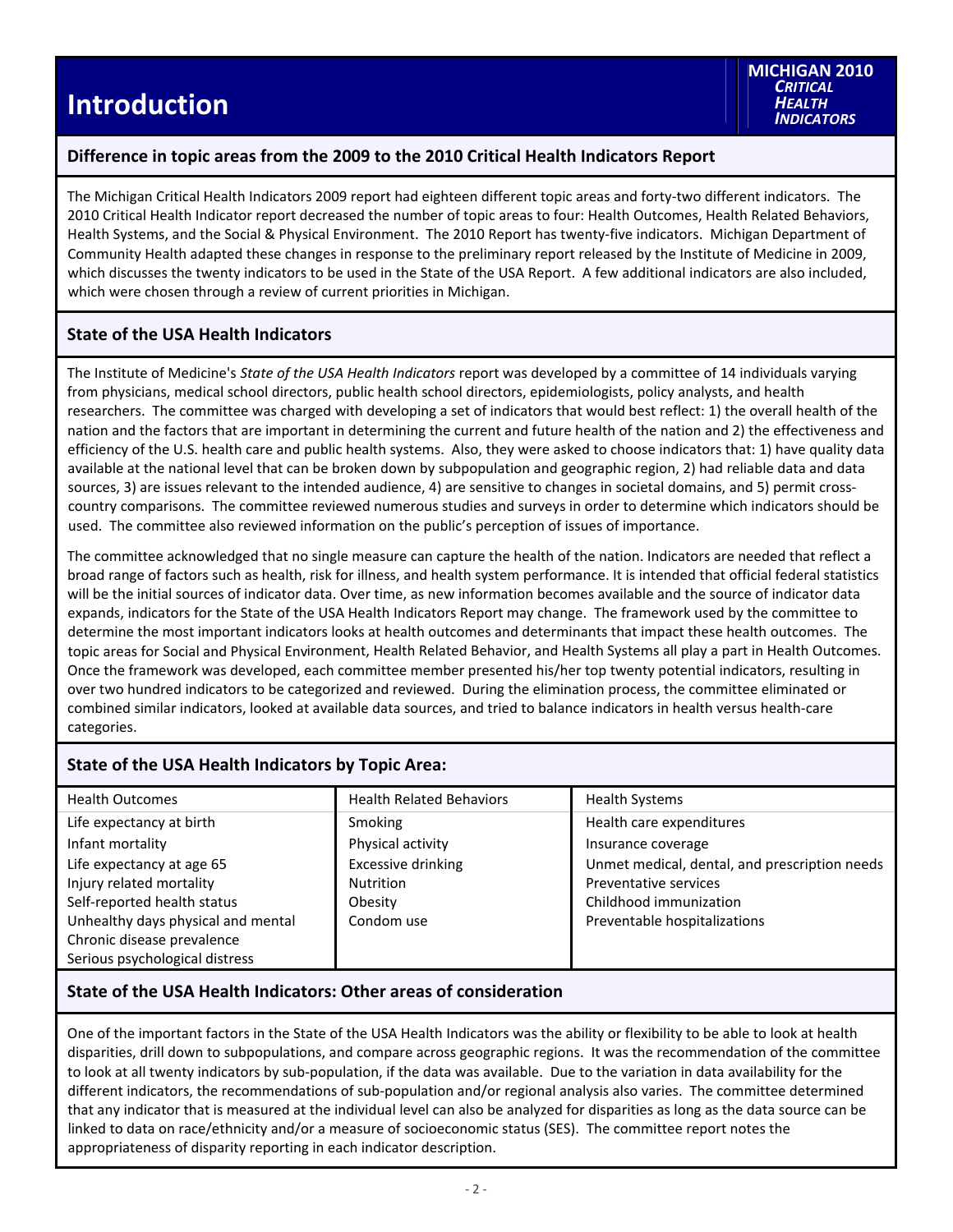# **Introduction**

| 2010 Michigan Critical Health Indicators Trend Direction Over Time |                                          |  |  |  |  |  |
|--------------------------------------------------------------------|------------------------------------------|--|--|--|--|--|
| <b>Right Direction</b>                                             | <b>Wrong Direction</b>                   |  |  |  |  |  |
| Life Expectancy At Birth                                           | Injury Mortality                         |  |  |  |  |  |
| Life Expectancy At Age 65                                          | Chronic Disease - Diabetes               |  |  |  |  |  |
| Infant Mortality Rate                                              | Chronic Disease - Asthma                 |  |  |  |  |  |
| Chronic Disease - Cancer                                           | Infectious Disease - Chronic Hepatitis C |  |  |  |  |  |
| Infectious Disease - Syphilis                                      | Infectious Disease - Chlamydia           |  |  |  |  |  |
| Smoking                                                            | Obesity                                  |  |  |  |  |  |
| <b>Adequate Physical Activity</b>                                  | <b>Health Care Expenditures</b>          |  |  |  |  |  |
| Children's Insurance Coverage                                      | Adult Insurance Coverage                 |  |  |  |  |  |
| Preventative Services - Colorectal Cancer Screening                | <b>Unmet Medical Need</b>                |  |  |  |  |  |
| Preventative Services - Cholesterol Check                          | Preventative Services - Pap Test         |  |  |  |  |  |
| Immunizations - Pediatric                                          | Preventable Hospitalizations             |  |  |  |  |  |
| Immunizations - Adult                                              | Poverty                                  |  |  |  |  |  |
| Air Pollution - Air Quality Index Rating                           | <b>Unemployment Rate</b>                 |  |  |  |  |  |
| Educational Rates - High School & College Completion               |                                          |  |  |  |  |  |
| Violent Crime Rate                                                 |                                          |  |  |  |  |  |
| Lead Poisoning - Children's Blood Lead Levels (BLL)                |                                          |  |  |  |  |  |
|                                                                    |                                          |  |  |  |  |  |
|                                                                    | <b>No Change</b>                         |  |  |  |  |  |
| Unintended Pregnancy                                               | Serious Psychological Distress           |  |  |  |  |  |
| Self-Reported Health Status                                        | Infectious Disease - AIDS                |  |  |  |  |  |
| Chronic Disease - Heart Attack                                     | <b>Binge Drinking (Alcohol)</b>          |  |  |  |  |  |
| Chronic Disease - Stroke                                           | Adequate Fruit & Vegetable Consumption   |  |  |  |  |  |
| Chronic Disease - Arthritis                                        | Preventative Services - Mammograms       |  |  |  |  |  |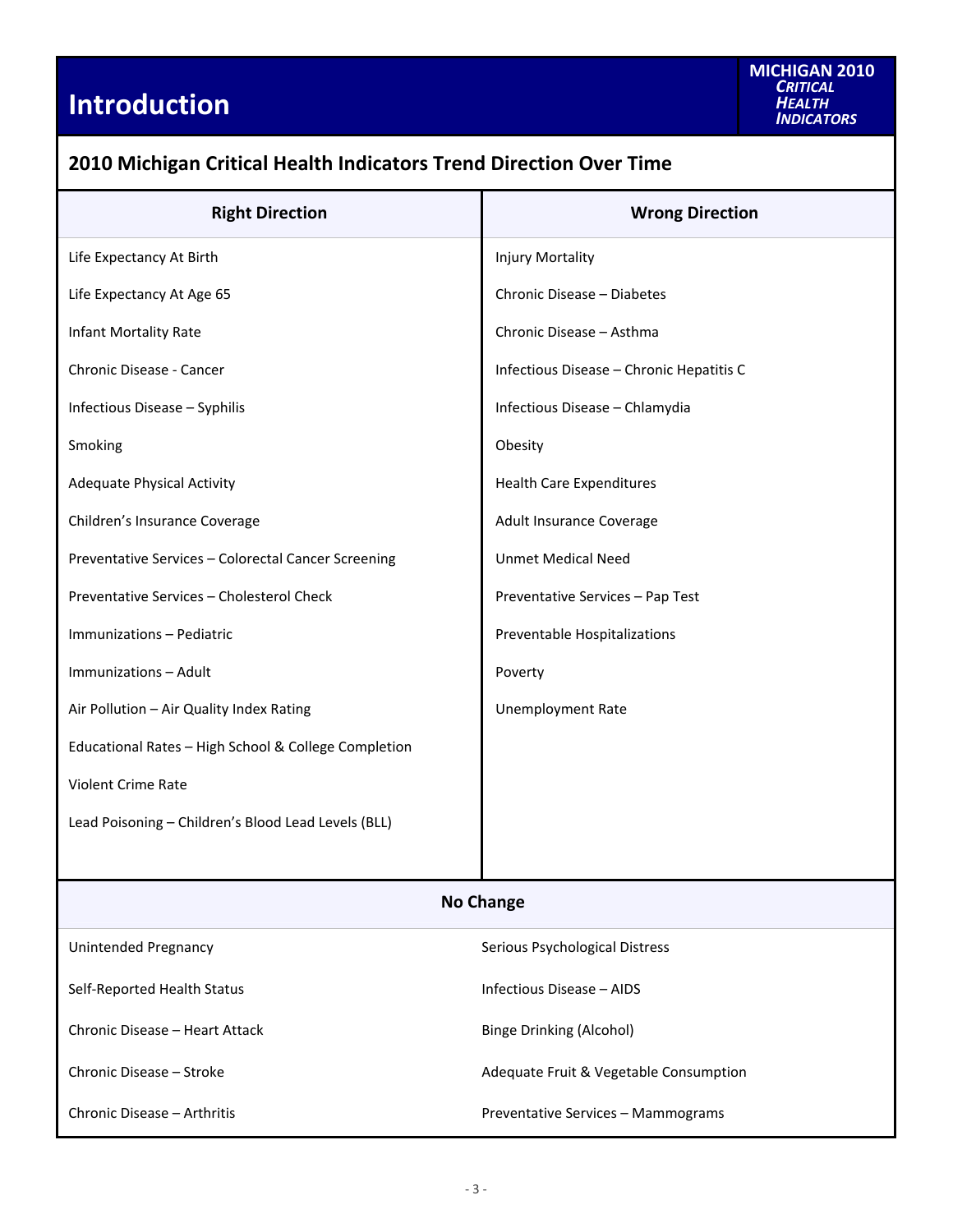# **Introduction**

Unmet Medical Nee

| 2010 Milchigan Chucai Health Mulcators Companson or Milchigan to the Onited States |                                                           |  |  |  |  |  |
|------------------------------------------------------------------------------------|-----------------------------------------------------------|--|--|--|--|--|
| <b>Michigan is Better</b>                                                          | <b>Michigan is Worse</b>                                  |  |  |  |  |  |
| Injury Mortality                                                                   | Life Expectancy At Birth                                  |  |  |  |  |  |
| Infectious Disease - Syphilis                                                      | Life Expectancy At Age 65                                 |  |  |  |  |  |
| Infectious Disease - AIDS                                                          | Infant Mortality Rate                                     |  |  |  |  |  |
| Children's Insurance Coverage                                                      | Self-reported Health Status                               |  |  |  |  |  |
| Adult Insurance Coverage                                                           | Chronic Disease - Diabetes                                |  |  |  |  |  |
| Preventative Services - Cholesterol Check                                          | Chronic Disease - Asthma                                  |  |  |  |  |  |
| Immunizations - Pediatric                                                          | Chronic Disease - Arthritis                               |  |  |  |  |  |
| Educational Rates - High School Completion                                         | Chronic Disease - Cancer                                  |  |  |  |  |  |
|                                                                                    | Infectious Disease - Gonorrhea                            |  |  |  |  |  |
| <b>Michigan is the Same as United States</b>                                       | Infectious Disease - Chlamydia                            |  |  |  |  |  |
| Chronic Disease - Heart Attack                                                     | <b>Binge Drinking (Alcohol)</b>                           |  |  |  |  |  |
| Chronic Disease - Stroke                                                           | Obesity                                                   |  |  |  |  |  |
| Smoking                                                                            | Preventative Services - Pap Test                          |  |  |  |  |  |
| <b>Adequate Physical Activity</b>                                                  | Educational Rates - College Completion (Bachelors Degree) |  |  |  |  |  |
| Adequate Fruit & Vegetable Consumption                                             | <b>Unemployment Rate</b>                                  |  |  |  |  |  |
| <b>Health Care Expenditures</b>                                                    | Violent Crime Rate                                        |  |  |  |  |  |
| Preventative Services - Mammogram                                                  | Lead Poisoning - Children's Blood Lead Levels (BLL)       |  |  |  |  |  |
| Poverty                                                                            | Immunizations - Adult                                     |  |  |  |  |  |
| <b>Comparison Not Determined</b>                                                   |                                                           |  |  |  |  |  |
| <b>Unintended Pregnancy</b>                                                        | Preventative Services - Colorectal Cancer Screening       |  |  |  |  |  |
| Serious Psychological Distress                                                     | Preventable Hospitalizations                              |  |  |  |  |  |
| Infectious Disease - Chronic Hepatitis C                                           | Air Pollution - Air Quality Index                         |  |  |  |  |  |

### **2010 Michigan Critical Health Indicators Comparison of Michigan to the United States**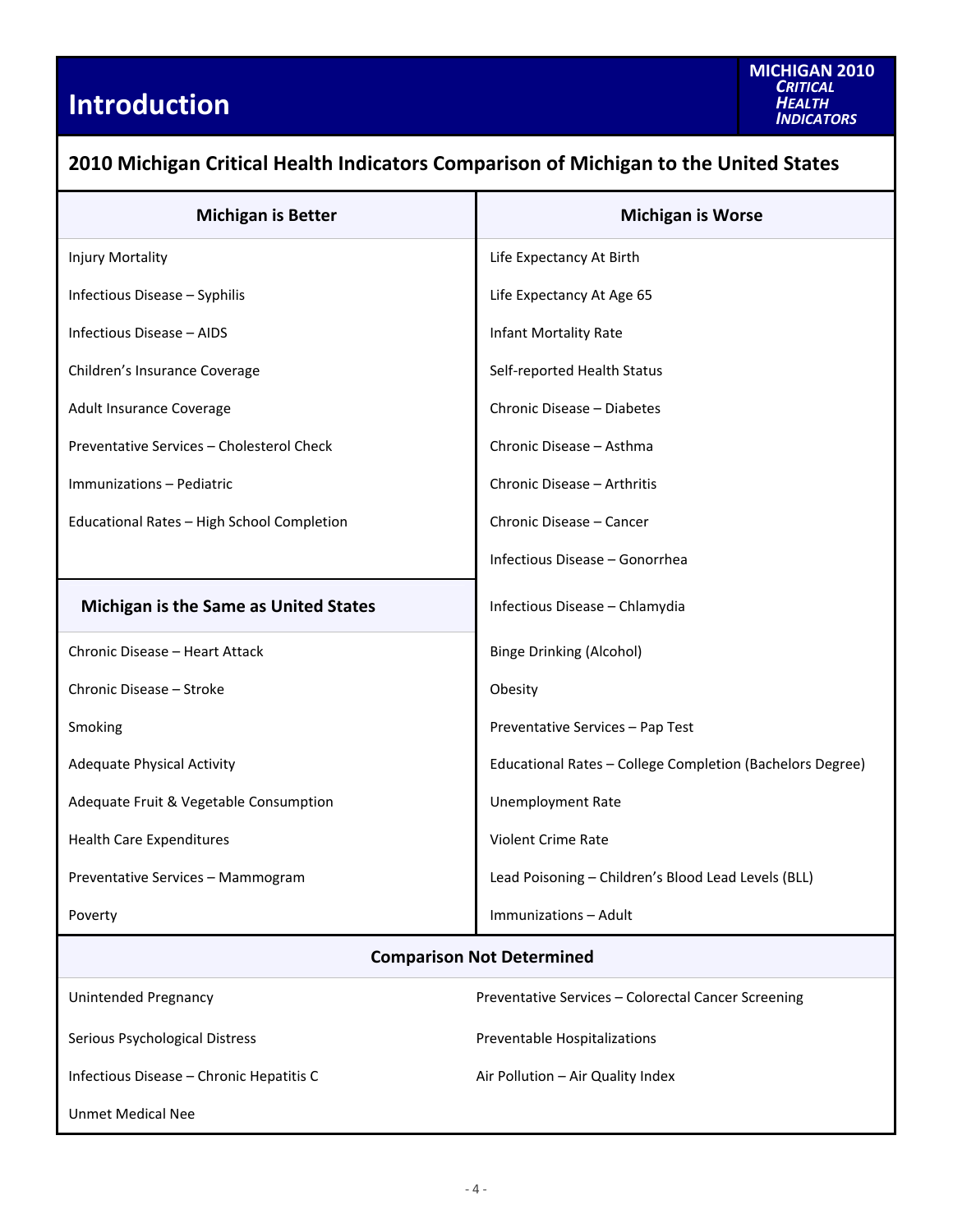## *Health Outcomes ‐ 1* **Life Expectancy at Birth and at Age 65**

**Indicator Definition:** Life Expectancy at Birth is the number of years that a newborn is expected to live if current mortality rates continue to apply. Life Expectancy at Age 65 is the number of years of life remaining to a person at age 65 if current mortality rates continue to apply.

#### **Indicator Overview:**

- *Life Expectancy at Birth* is a standard for comparing populations both within countries and internationally. It reflects the overall mortality pattern of a population across all age groups and is often used as an overall measure of the state of a population's general health. *Life Expectancy at Birth* is also commonly used to identify disparities among populations.
- *Life Expectancy at Age 65* is a measure used as a general indicator of the overall health of those over 65, as well as the quality of, and access to, health care services among the elderly. It is also an indicator used to examine inequalities across populations and for international comparisons.



#### **Trends:**

Life expectancy at Birth and Life Expectancy at Age 65 are both trending upward. In 1997, life expectancy at Birth for Michigan and the US was at 76.3 and 76.5, respectively and then increased to 77.3 and 77.7 years by 2006. Similarly, the life expectancy at age 65 increased from 17.3 to 18.1 years in Michigan and 17.7 years to 18.5 years for the US. Michigan residents continue to have a slightly lower life expectancy than the United States population as a whole, both at birth and at age 65.

#### **→ Health Disparities:**

Gender and racial disparities continue to exist in life expectancy. White women in Michigan have the longest life expectancy. Black women and white men have a life expectancy of about four years less than white women, while black men have a shorter life expectancy than white women by more than 10 years.



#### **Links to Other Sources of Information:**

FastStats Life Expectancy in U.S., CDC: http://www.cdc.gov/nchs/fastats/lifexpec.htm

Life Expectancy at birth by sex and race in Michigan, MDCH: http://www.mdch.state.mi.us/pha/osr/deaths/lifesxrctrend.asp

#### **Links to Related Public Health Programs:**

MDCH: Physical Health & Prevention Programs: http://www.michigan.gov/mdch/0,1607,7‐132‐2940\_2955‐‐‐,00.html CDC: Chronic Disease Prevention & Health Promotion: http://www.cdc.gov/chronicdisease/index.htm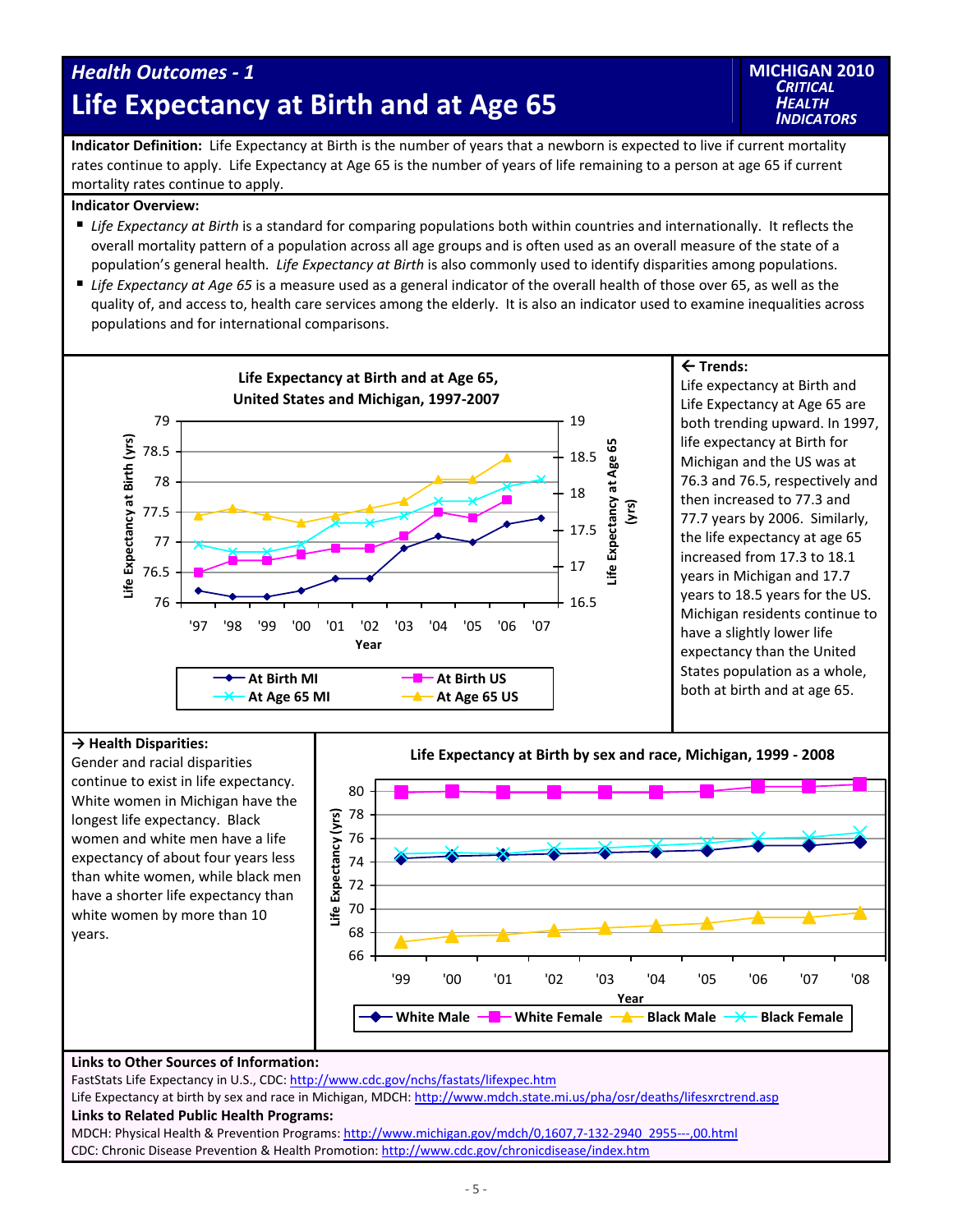## *Health Outcomes ‐ 2* **Infant Mortality Rate**



**Indicator Definition:** Deaths of infants aged under 1 year per 1,000 live births.

#### **Indicator Overview:**

- The infant mortality rate is a leading indicator used to compare populations both within and across countries.
- Infant mortality is used as an indicator of the level of child health and overall development and is often used to identify disparities among populations within a specific country.



**Trends:** In 2008, there were 894 infant deaths in Michigan, resulting in a death rate of 7.4 per 1,000 live births (infant mortality rate – IMR). This is the lowest annual number of infant deaths since the Michigan Department of Community Health (MDCH) started keeping record. During the past 10 years, Michigan's infant mortality rate has been fluctuating with a decline below 8.0 per 1,000 for the first time in 2004. The rate has remained below 8.0 in 2005 and 2006. 2007 saw an increase back to 8.0 while in 2008 Michigan reached its lowest IMR in the last decade of 7.4. Michigan has consistently higher IMR than the United State for the given years (1999-2006). *Note: all IMR data points in left graph are ± 0.5.*

**→Health Disparities:** Historically, the Black infant mortality rate is more than two‐and‐a‐half times that of the White infant mortality rate. In 2008, the Michigan infant mortality rate for Black infants was 14.6 per 1,000 live births, while for White infants it was 5.4 per 1,000. 2008 Infant mortality rates are nearly double for unmarried mothers in Michigan; 10.1 per 1000 live births for unmarried mothers compared to 5.5 per 1000 live births for married mothers. Babies born to mothers with inadequate prenatal care had an infant mortality rate of 18.5 in 2008, three times greater than the rate of 5.9 for infants born to mothers with adequate prenatal care.



#### **Links to Other Sources of Information:**

Infant Mortality Rates in Michigan, MDCH: http://www.michigan.gov/mdch/0,1607,7‐132‐2944\_4669\_4694‐‐‐,00.html Infant Mortality Rates in US, CDC: http://www.cdc.gov/nchs/fastats/infant\_health.htm

#### **Links to Related Public Health Programs:**

Infant Mental Health, MDCH: http://www.michigan.gov/mdch/0,1607,7‐132‐2941\_4868\_7145‐14659‐‐,00.html Maternal Infant Health Program (MIHP), MDCH: http://www.michigan.gov/mdch/0,1607,7-132-2942\_4911\_34593-106183--,00.html WIC, MDCH: http://mi.gov/mdch/0,1607,7-132-2942\_4910---,00.html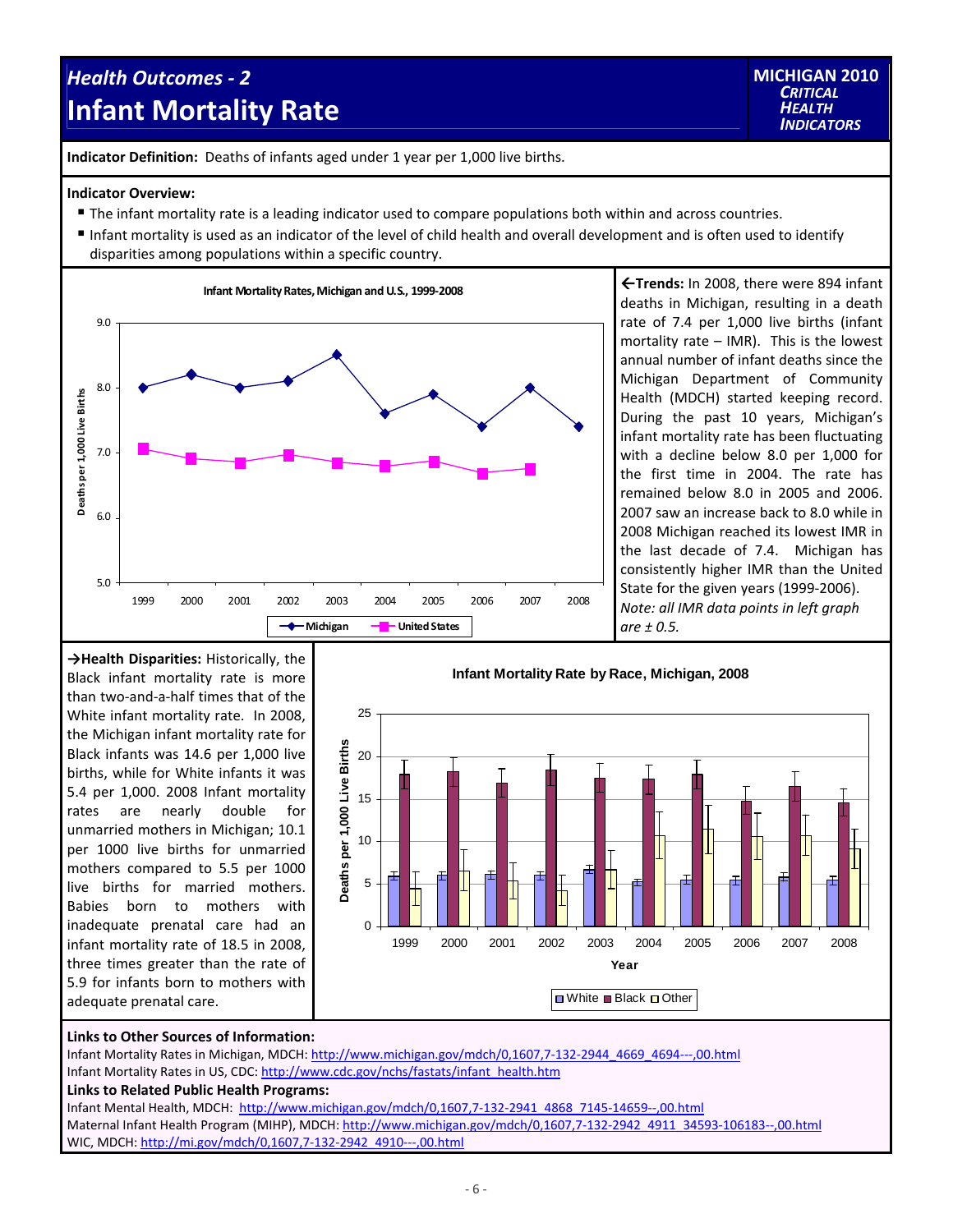### *Health Outcomes ‐ 3* **Unintended Pregnancy**



**Indicator Definition:** Pregnancies reported to be either *unwanted* (i.e., they occurred when no children, or no more children, were desired) or *mistimed* (i.e., they occurred earlier than desired).

#### **Indicator Overview:**

- In Michigan, 41% of women who gave birth in 2006 reported that they had an unintended pregnancy. Among Michigan's minority populations, 62% of pregnancies to black non‐hispanics were unintended.
- Unintended pregnancies were most likely to occur for women under 25 years of age, in racial/ethnic minorities, with limited education, and with no health insurance. Over two-thirds of unintended pregnancies nationwide were to women in their teens and twenties.
- Increasing the number of intentional pregnancies results in healthier pregnancies, healthier babies, and enhanced child development. Children of unintended pregnancy are more likely to be low‐birthweight, experience pre‐term birth, and have developmental and cognitive challenges. Women who have had an unintended pregnancy are more likely to live in poverty, begin prenatal care later, and experience the dissolution of their relationship with partners.



**←Trends:** According to PRAMS data, Michigan's unintended pregnancy rate has not changed significantly since 1990; 43% in 1990 versus 41% in 2006. Nearly half of women who had an unintended pregnancy reported not using a contraceptive method. And while teen pregnancy rates have generally improved since the 1990s, one in twenty teens still becomes pregnant by age 20 (about 5%). At least three‐fourths of teen pregnancies are unintended.

**→Health Disparities:** Unintended pregnancy rates are higher among certain groups of women including black and Hispanic women and women living at or below 200% of the federal poverty level. Both maternal age and educational status are directly proportional to pregnancy intendedness.

**Intended and Unintended Pregnancies by Maternal Race/Ethnicity, 2006**



#### **Links to Other Sources of Information:**

Michigan Pregnancy Risk Assessment Monitoring (PRAMS): www.michigan.gov/prams

National Campaign to Prevent Teen and Unplanned Pregnancy: www.thenationalcampaign.org **Links to Related Public Health Programs:** Michigan's Family Planning Program: www.michigan.gov/familyplanning

Michigan Teen Pregnancy Prevention Initiative: www.michigan.gov/tppi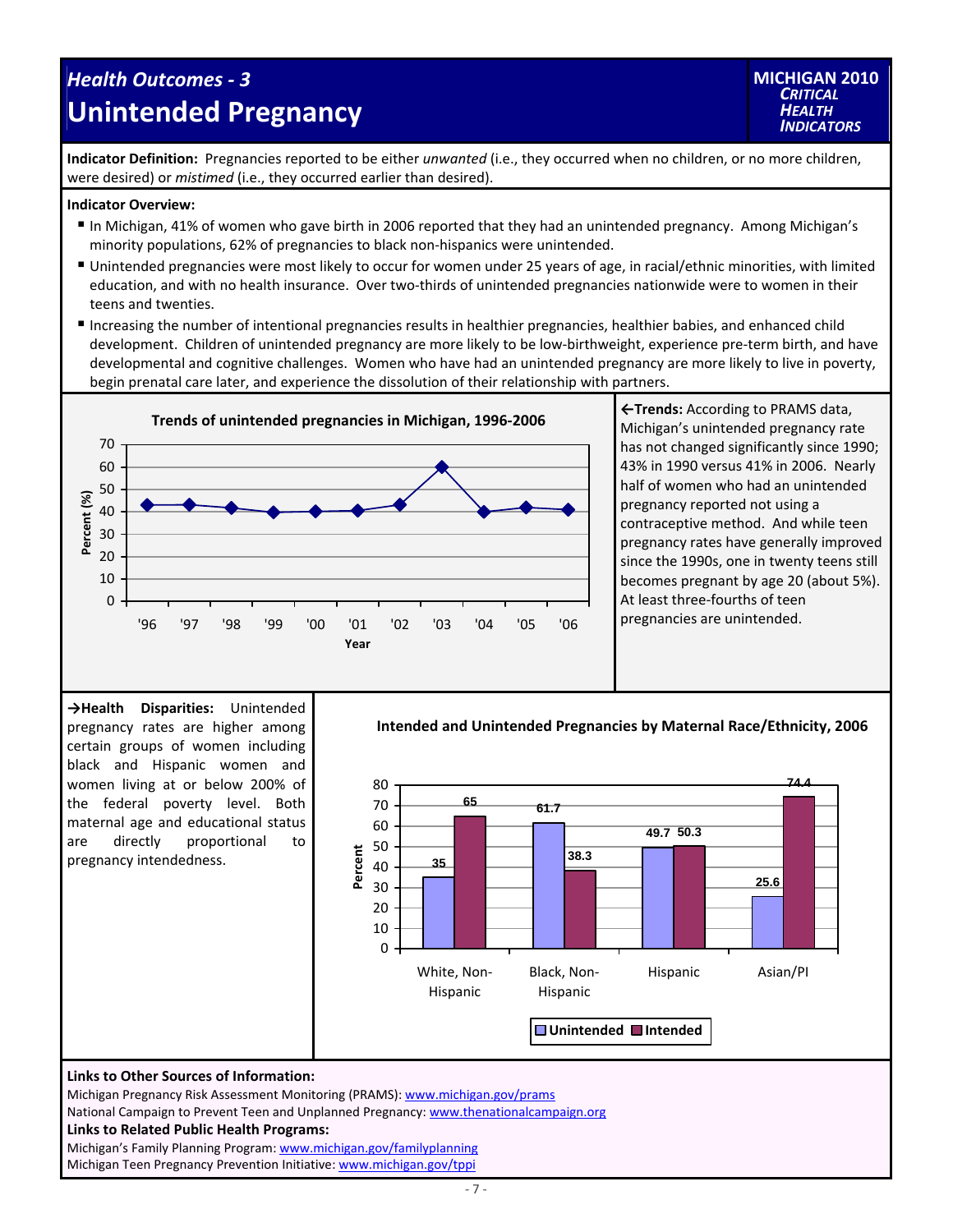## *Health Outcomes ‐ 4* **Injury Mortality**

**Indicator Definition:** Age-adjusted mortality rates (deaths per 100,000 population) due to injuries. (Age-adjusted to Year 2000 Standard Population.)

#### **Indicator Overview:**

- Injuries are a major cause of death and disability in the United States and worldwide.
- As of 1999, mortality data has been recorded using the *International Classification of Disease‐10th Revision* (ICD‐10). Data prior to 1999 was coded using a different classification system (ICD‐9) and can be difficult to compare with more recent data.
- Injury death and disability create a large economic burden. Costs for lifetime medical treatment for those injured in 2000 in the United States are estimated to total \$80 billion with an additional cost of \$346 billion in lost productivity.



 **Trends:** Compared to the U.S., Michigan had lower age‐adjusted death rates from 1999 through 2007. In the last five years of this period there was a greater difference between the U.S. and Michigan's rates. This stemmed from Michigan seeing a decrease in age‐ adjusted rate between 2002 and 2003 while the U.S. rate continued to rise. As of 2007 Michigan's age‐adjusted death rate for injuries was 57.03 while the US rate was 59.14.

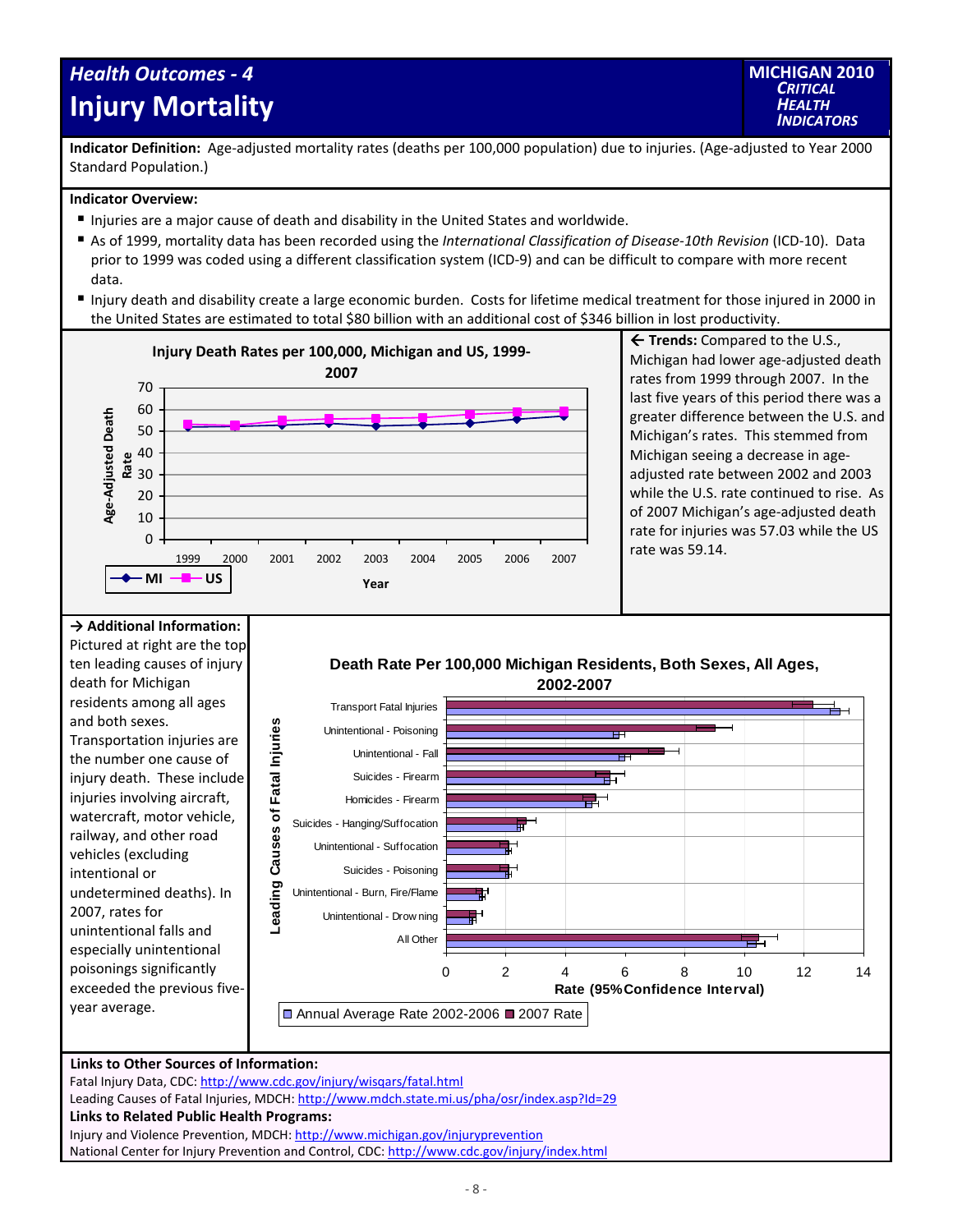## *Health Outcomes ‐ 5*  **Self‐reported Health Status**

**Indicator Definition:** Percentage of adults reporting fair or poor health.

#### **Indicator Overview:**

- Self-reported health status is a common measure used in public health surveys. In addition to representing physical, emotional, and social aspects of health and well-being, the self perception of health is a good indication of the burden of disease.
- The self-reported health status indicator complements the life expectancy indicator, which has sometimes been criticized as placing too much importance on **quantity** of life and not enough on **quality** of life.
- A study conducted by Miilunpalo et al. (1997) found that, for middle-aged populations, self-reported health assessments are valid health indicators.



#### **Links to Other Sources of Information:**

Michigan Department of Community Health. Michigan Behavioral Risk Factor Surveillance System, 2000-2009. (www.michigan.gov/brfs) Centers for Disease Control and Prevention (CDC). *Behavioral Risk Factor Surveillance System Survey Data.* Atlanta, Georgia: U.S. Department of Health and Human Services, Centers for Disease Control and Prevention, 2000‐2009. (www.cdc.gov/brfss)

#### **Links to Related Public Health Programs:**

US Department of Health & Human Services: Community Health Status Indicators: http://communityhealth.hhs.gov/homepage.aspx?j=1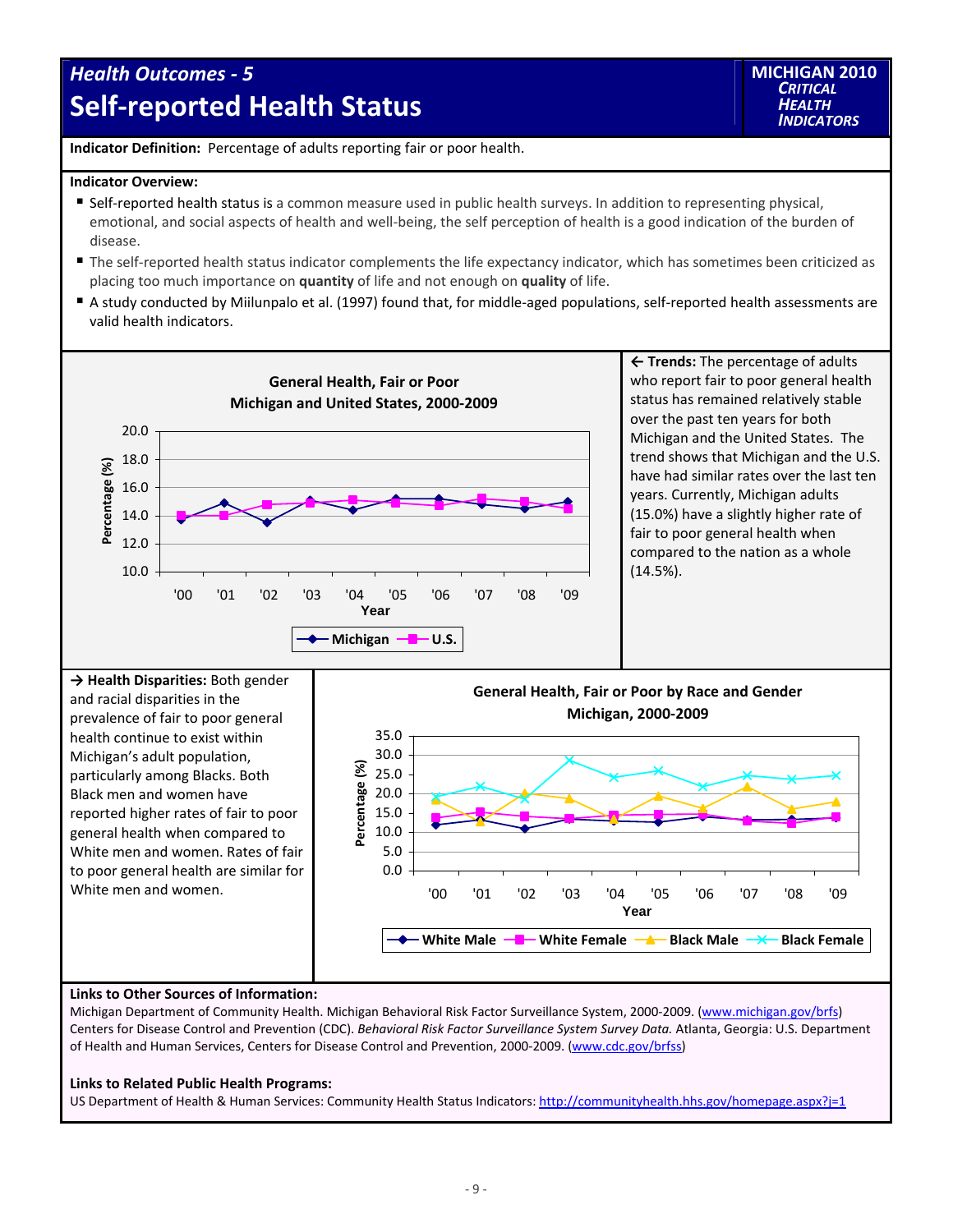## *Health Outcomes ‐ 6* **Chronic Disease Prevalence**

**Indicator Definition:** Percentage of adults with chronic diseases (diabetes, cardiovascular disease, asthma, cancer, and arthritis).

#### **Indicator Overview:**

Chronic diseases accounts for 70 percent of all deaths in the United States each year and are a leading cause of disability. About 25 million people, nearly 1 in 10 Americans, suffer major limitations in daily living due to chronic disease.

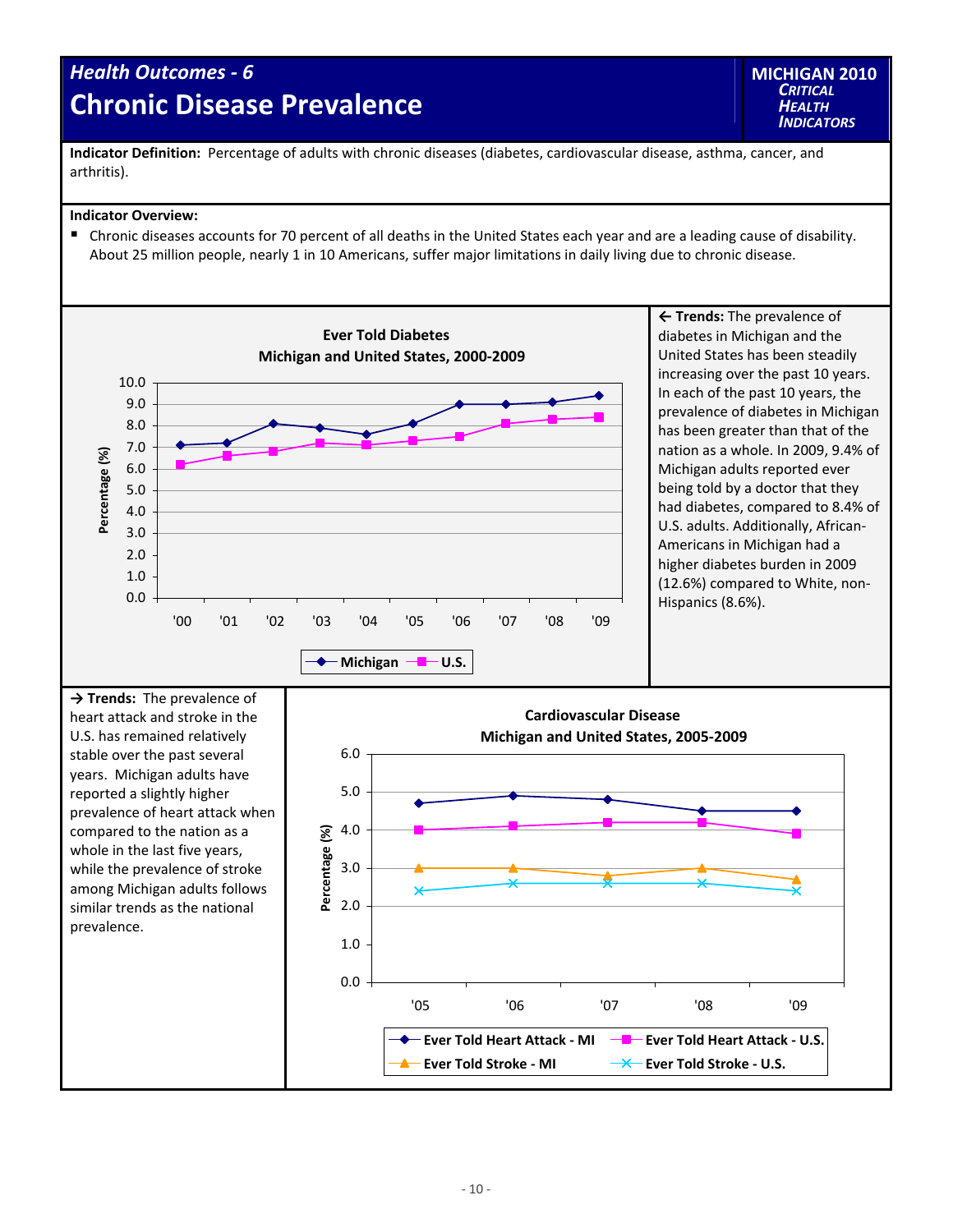

#### **Links to Other Sources of Information:**

Michigan Department of Community Health. Michigan Behavioral Risk Factor Surveillance System, 2000-2009. (www.michigan.gov/brfs) Centers for Disease Control and Prevention (CDC). *Behavioral Risk Factor Surveillance System Survey Data.* Atlanta, Georgia: U.S. Department of Health and Human Services, Centers for Disease Control and Prevention, 2000‐2009. (www.cdc.gov/brfss) Michigan Public Health Institute and Michigan Department of Community Health. The Cancer Burden in Michigan: Selected Statistics 1992‐ 2010. September 2010. http://www.michigancancer.org/PDFs/MCCReports/CancerBurden‐Sept2010/AllSections.pdf Michigan‐MDCH Incidence data: http://www.mdch.state.mi.us/pha/osr/Cancer/stateinc.asp?CDxID=IncTrendsTotal

#### **Links to Related Public Health Programs:**

MDCH: Physical Health & Prevention Programs: [http://www.michigan.gov/mdch/0,1607,7](http://www.michigan.gov/mdch/0,1607,7-132-2940_2955---,00.html)‐132‐2940\_2955‐‐‐,00.html CDC: Chronic Disease Prevention & Health Promotion: http://www.cdc.gov/chronicdisease/index.htm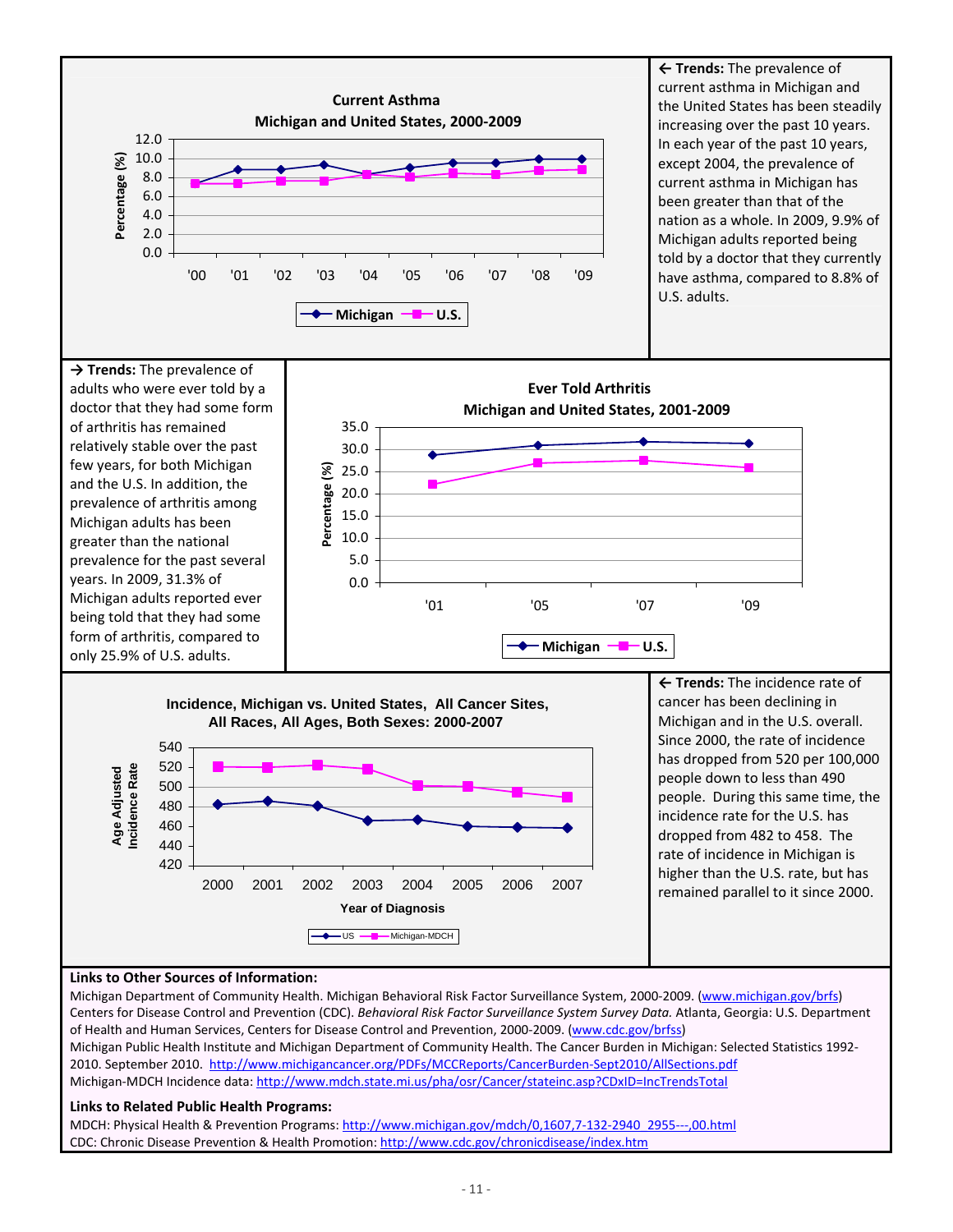## *Health Outcomes ‐ 7* **Serious Psychological Distress**

**MICHIGAN 2010** *CRITICAL HEALTH INDICATORS*

**Indicator Definition:** Percentage of adults with serious psychological distress as indicated by a score of > 13 on the K6 scale.

#### **Indicator Overview:**

- Serious Psychological distress is an important individual and population health issue.
- Depressive disorders, if untreated, become chronic and are expected, by the year 2020, to be exceeded only by heart disease in contributing to the global burden of diseases.
- The Kessler 6 (K6) Scale was developed for the National Health Interview Survey (NHIS) to distinguish cases of nonspecific psychological distress. The scale ranges from 6 to 30. For the purposes of the BRFSS any score greater than or equal to thirteen is considered serious psychological distress. The BRFSS is working out how to derive serious mental illness (smi) from the score on the questionnaire.



**← Trends:** Michigan‐specific data focusing on Serious Psychological Distress was collected in 2007 and 2009. The overall percentage of adults with serious psychological distress was similar in 2007 and 2009. In 2007, the prevalence of serious psychological distress was highest among 18‐24 year olds, while in 2009 serious psychological distress was most prevalent within the 25‐34 year old age category. For the most part, the prevalence of serious psychological distress decreased with increasing age of the population.



Michigan Department of Community Health. Michigan Behavioral Risk Factor Surveillance System, 2007 and 2009. (www.michigan.gov/brfs) A Resource Guide for Families dealing with Mental Illness: http://www.michigan.gov/documents/MDCH‐MentalIllness‐ 10AUG04\_102671\_7.pdf

Centers for Disease Control and Prevention (CDC). *Behavioral Risk Factor Surveillance System Survey Data.* Atlanta, Georgia: U.S. Department of Health and Human Services, Centers for Disease Control and Prevention, 2000-2009. (www.cdc.gov/brfss)

#### **Links to Related Public Health Programs:**

MDCH Mental Health Programs & Practices for Adults: http://www.michigan.gov/mdch/0,1607,7-132-2941\_4868\_38495---,00.html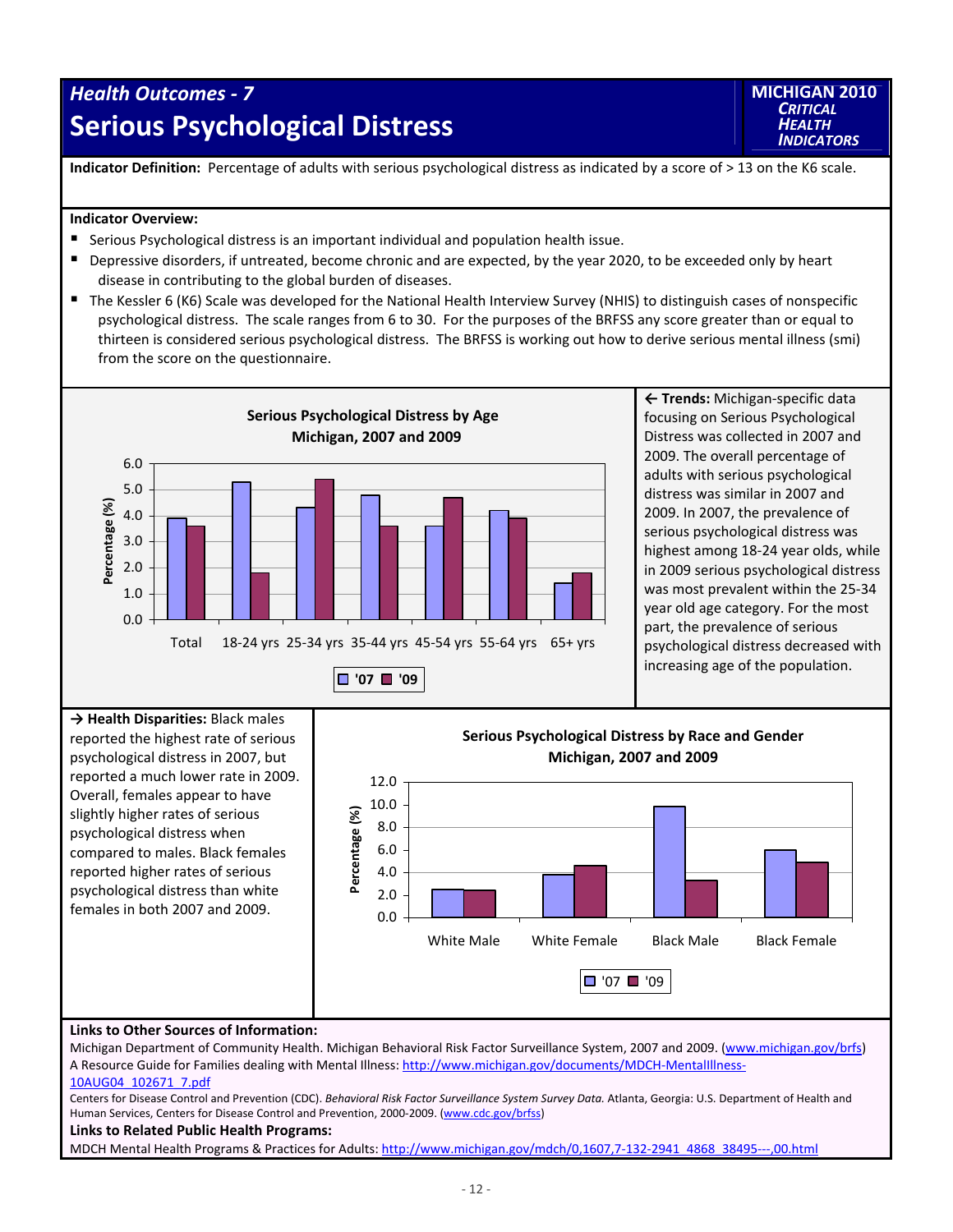## *Health Outcomes ‐ 8* **Infectious Diseases**



**Indicator Definition:** Annual rate of new cases of chronic hepatitis C, HIV/AIDS, and other Sexually Transmitted Infections (STIs) such as Chlamydia and Gonorrhea.

#### **Indicator Overview:**

Infectious diseases are spread throughout populations as a result of contact with the infectious agent, for example through blood exposure or unprotected sex. A subset of these cannot be prevented by vaccination. Rates of these types of diseases reflect a population's knowledge and hygiene practices.



#### **MI to U.S. Comparison**

The picture of infectious diseases, other than those that are vaccine preventable, in the U.S. and Michigan are similar. Chronic hepatitis C is not a nationally reportable disease. The rate of infection of Gonorrhea and Chlamydia is higher in Michigan than the U.S., however the rates of infection and diagnosis of Syphilis and AIDS are higher nationally.

### **Chronic Hepatitis C**

Hepatitis C is a disease of the liver caused by infection with the hepatitis C virus, in which the newly acquired (or acute) infection can progress to a chronic, long‐term infection. Fifteen to 25% of those acutely infected will resolve the infection on their own. However, the majority of infected people will develop chronic infection. Chronic hepatitis C infection can progress to fibrosis, cirrhosis, end‐stage liver disease and death. Ten to 20% of those chronically infected will develop cirrhosis within 20 to 30 years after infection. Hepatitis C is the leading indicator for liver transplantation.

Hepatitis C is primarily transmitted through the sharing of needles, syringes and other drug paraphernalia during injection drug use. Hepatitis C can also be transmitted during sexual contact, from mother to child during birth and via occupational exposure to blood. Historically, the virus was transmitted through blood transfusions prior to 1992 and during receipt of blood products developed before 1987.

|                        | 2009 reported         |
|------------------------|-----------------------|
|                        | cases of chronic      |
|                        | hepatitis C, rate per |
|                        | 100,000               |
| Total                  | 68                    |
| Gender                 |                       |
| Male                   | 91                    |
| Female                 | 45                    |
| Race                   |                       |
| African American       | 71                    |
| American Indian        | 63                    |
| Asian/Pacific Islander | 16                    |
| Caucasian              | 28                    |
| Age                    |                       |
| $0 - 19$               | 4                     |
| $20 - 24$              | 39                    |
| $25 - 29$              | 49                    |
| 30-34                  | 40                    |
| 35-39                  | 41                    |
| 40-44                  | 67                    |
| 45-49                  | 138                   |
| 50-54                  | 236                   |
| 55-59                  | 282                   |
| 60-64                  | 150                   |
| 65-69                  | 69                    |
| 70 and over            | 24                    |



#### **If the Trend Continues**

An estimated 60 to 70% of those currently chronically infected with hepatitis C are unaware of their infection, so the actual disease burden is much higher than the number of cases reported to MDCH. Using data from the NHANES study, the Centers for Disease Control and Prevention estimate that 1.3% of the U.S. population is chronically infected with hepatitis C. Therefore, MDCH estimates that approximately 130,000 Michigan residents are chronically infected with hepatitis C. Reported cases of chronic hepatitis C will continue to increase over time as the hepatitis C‐ infected population ages, becomes symptomatic and is tested for hepatitis C. Health care costs associated with care for hepatitis C‐ infected patients are expected to increase substantially in upcoming years.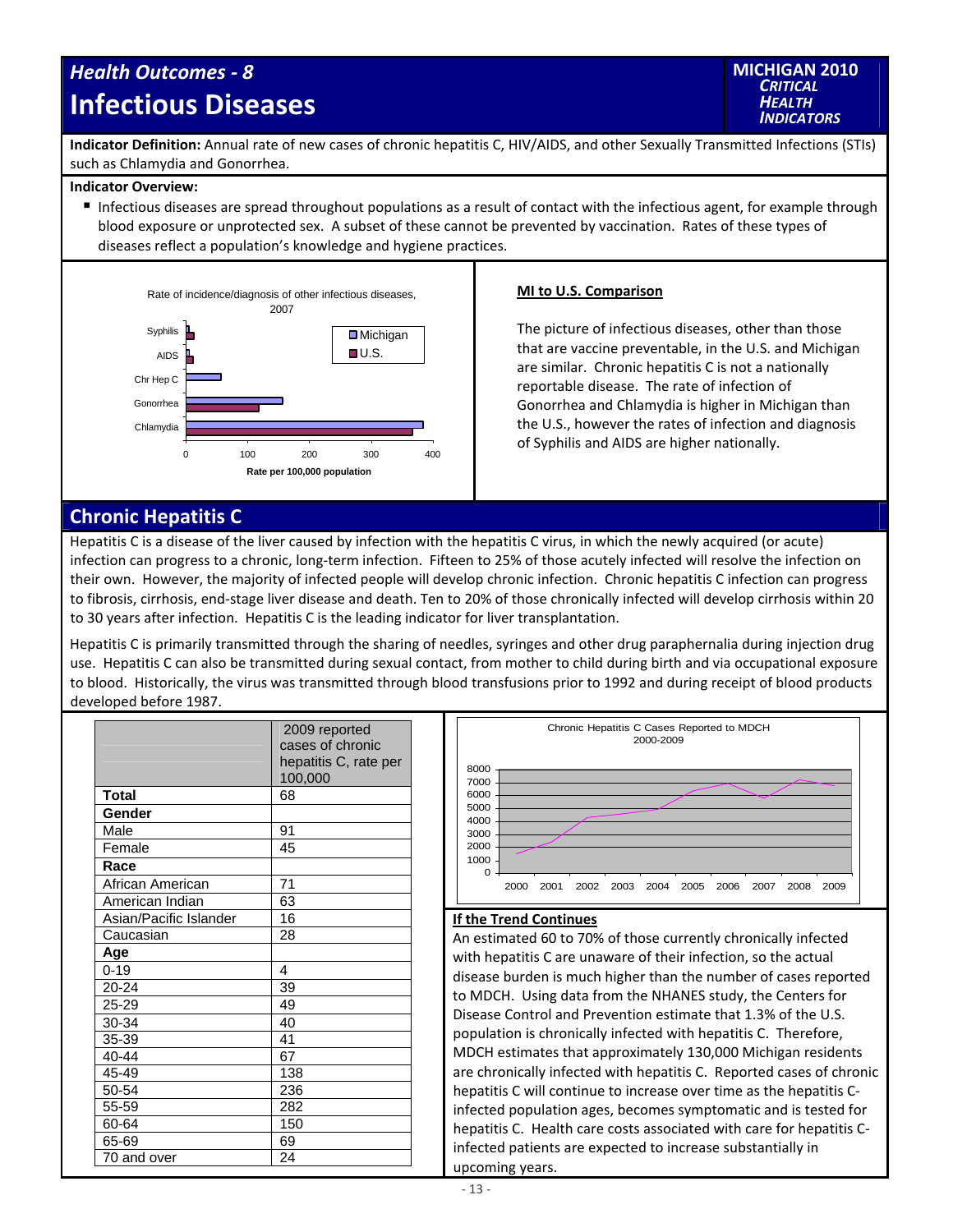### **HIV/AIDS**

Two strains of HIV infect humans: HIV‐1 and HIV‐2. HIV‐1 is more virulent and more easily transmitted; it is the source of the majority of HIV infections throughout the world. HIV‐2 is less easily transmitted and is largely confined to Africa. The most prevalent mode of transmission of HIV is from men who have sex with men (MSM), however transmission from heterosexual sex has been increasing.



**MI to U.S. Comparison** Between 2003 and 2007, the rate of new HIV diagnoses in Michigan remained stable (8.7 per 100,000 in 2003 and 8.8 per 100,000 in 2007). However, the estimated number of newly diagnosed HIV/AIDS cases in the 34 states with confidential name‐based HIV infection reporting increased by 15 percent. Michigan is considered to be a state of moderate morbidity for HIV and has remained consistently lower than the rate in the U.S. over the past decade.

### **Characteristics: HIV Diagnoses in 2007 Rate**

| Race                        |           |
|-----------------------------|-----------|
| <b>Black</b>                | 37.6      |
| White                       | 3.5       |
| Race/Sex                    |           |
| Male                        | 14.0      |
| <b>Black Male</b>           | 57.8      |
| <b>White Male</b>           | 6.3       |
| Female                      | 3.0       |
| <b>Black Female</b>         | 19.5      |
| White Female                | 0.8       |
| <b>Age at HIV Diagnosis</b> |           |
| $0 - 12$ years              | 0.2       |
| 13 - 19 years               | 7.3       |
| 20 - 24 years               | 16.5      |
| 25 - 29 years               | 16.6      |
| 30 - 34 years               | 16.6      |
| 35 - 39 years               | 17.8      |
| 40 - 44 years               | 18.5      |
| 45 - 49 years               | 12.3      |
| 50 -54 years                | 10.1      |
| 55 - 59 years               | 4.2       |
| $60+$ years                 | 1.5       |
| <b>Transmission</b>         |           |
| <b>Risk</b>                 | (Percent) |
| MSM                         | 48%       |
| IDU                         | 7%        |
| Heterosexual Sex            | 19%       |
| Unknown                     | 24%       |

### **Trend Over Time**

These new diagnoses include persons who learned of their HIV infection status after developing AIDS symptoms. Each year, there are more new diagnoses of HIV infection than deaths. Therefore, the reported number of persons living with HIV/AIDS in Michigan is increasing. The MDCH estimates that 18,000 residents are living with HIV infection in Michigan (including those with AIDS).



Of all teens diagnosed in the last five years, 85% are black compared to 59% of persons diagnosed at older ages. Furthermore, teens are much more likely to be black MSM compared to adults 20 years and older (62% vs. 22%). This continues to underscore a need for prevention campaigns tailored to young black MSM, as the differences we have been seeing over the last four years in this young group will likely widen the already large racial gap among persons living with HIV.

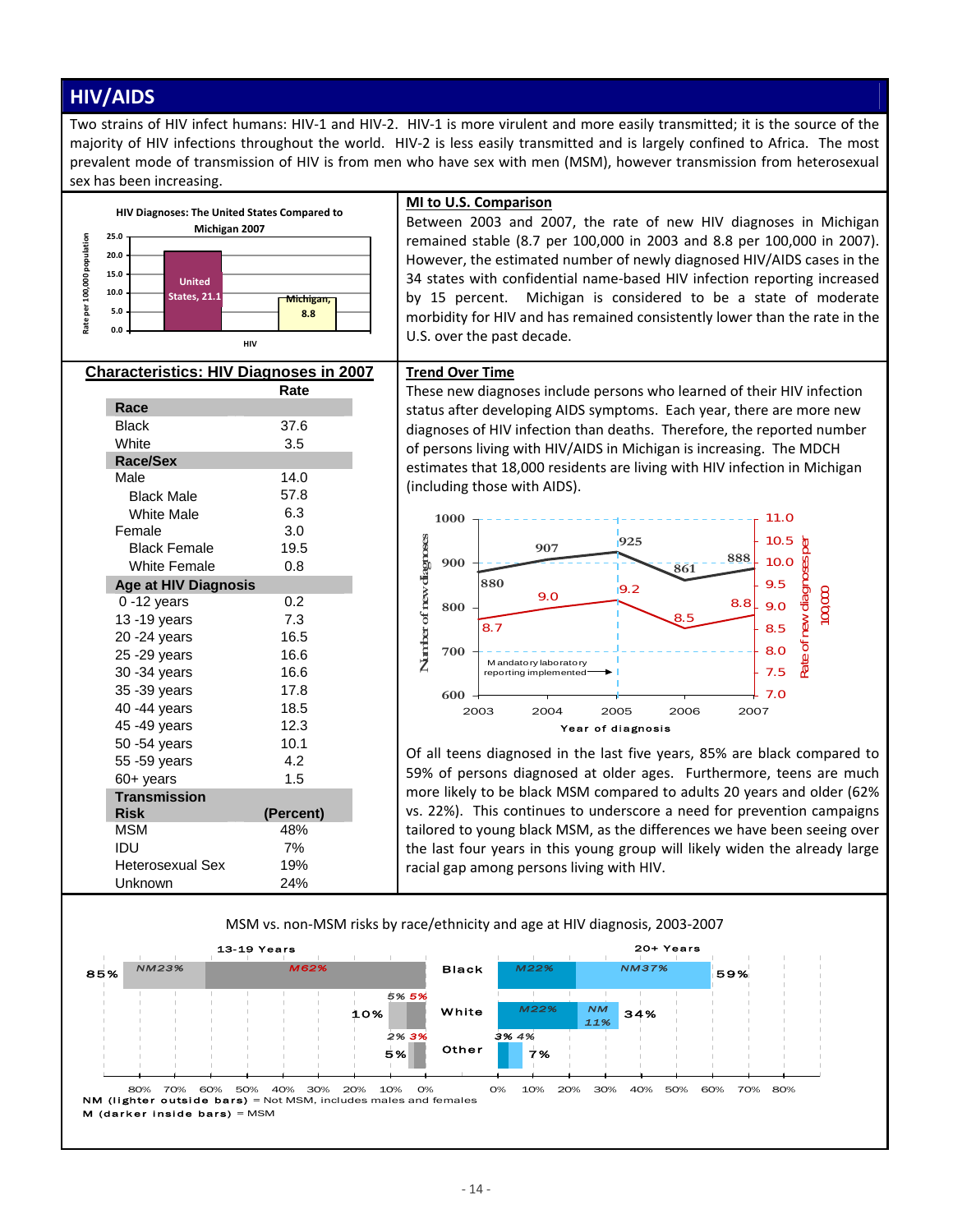### **Sexually Transmitted Infections**

Chlamydia and Gonorrhea are the most common reportable diseases in Michigan. In 2009, 46,338 cases of Chlamydia, and 14,600 cases of Gonorrhea were reported in the state. Both of these infections disproportionately impact young adults, females, and communities of color. In women, untreated Chlamydia infections can spread into the uterus or fallopian tubes and cause pelvic inflammatory disease (PID). PID can cause permanent damage to the fallopian tubes, uterus, and surrounding tissues. The damage can lead to chronic pelvic pain, infertility, and ectopic pregnancy. These complications are the reason screening resources are highly targeted for women, especially for Chlamydia.

Primary and Secondary (P&S) Syphilis cases have decreased significantly in Michigan since cases peaked in 2002, driven by an outbreak in Detroit. In 2002, Michigan reported 486 P&S Syphilis cases and in 2009 reported 224 cases, a 54% decrease. In 2009, Michigan also saw a successful outcome to interventions in Genesee County with a decrease in Syphilis cases in Genesee County after a 2008 outbreak (82 cases in 2008 to 18 in 2009, a 78% decrease). 2009, however, did see a significant increase in several Michigan counties, due to an increase in Syphilis among men who have sex with men, especially young, African American MSM in southeast Michigan, many of whom are HIV co-infected (68% of MSM cases); this is a national trend. Despite the increase in MSM cases, Syphilis rates in Michigan remain lower than the national average.

#### **Gonorrhea and Chlamydia Trends Over Time**

Michigan's Chlamydia rate has increased over time due to increases in screening and testing technology, while Gonorrhea rates have remained level.



| Disparities, 2009<br>Rate per 100,000                              |     |           |                                   |  |  |  |
|--------------------------------------------------------------------|-----|-----------|-----------------------------------|--|--|--|
| <b>Breakouts</b>                                                   | GC  | <b>CT</b> | <b>P&amp;S</b><br><b>Syphilis</b> |  |  |  |
| Total                                                              | 147 | 466       | $\overline{2}$                    |  |  |  |
| Age                                                                |     |           |                                   |  |  |  |
| 15-19                                                              | 712 | 2773      | 3                                 |  |  |  |
| $20 - 24$                                                          | 733 | 2508      | 7                                 |  |  |  |
| 25-29                                                              | 316 | 911       | 7                                 |  |  |  |
| 30-34                                                              | 169 | 336       | 4                                 |  |  |  |
| 35-39                                                              | 85  | 157       | 4                                 |  |  |  |
| 40-44                                                              | 47  | 73        | 3                                 |  |  |  |
| 45-49                                                              | 35  | 40        | 3                                 |  |  |  |
| Race & Ethnicity                                                   |     |           |                                   |  |  |  |
| White (non-Hispanic)                                               | 20  | 120       | $\mathbf{1}$                      |  |  |  |
| Black (non-Hispanic)                                               | 541 | 1231      | 11                                |  |  |  |
| Hispanic                                                           | 64  | 323       | 1                                 |  |  |  |
|                                                                    |     |           |                                   |  |  |  |
| Male                                                               | 124 | 251       | 4                                 |  |  |  |
| Female                                                             | 171 | 696       | $\mathbf{1}$                      |  |  |  |
| Source for Data in Section: Current Population Survey, U.S. Census |     |           |                                   |  |  |  |

#### **MI to U.S. Comparison**

Michigan has higher rates of STIs compared to the U.S. average. The rate is significantly higher among African Americans. The Gonorrhea rate in 2009 was 147 per 100,000, significantly above the Healthy People 2010 target of 19 per 100,000.



#### **Chlamydia Screening Site Positivity**

In 2009, Michigan screened at‐risk individuals for Chlamydia and Gonorrhea in various venues around the state. The overall positivity for Chlamydia was 10.1% and for Gonorrhea was 3.3%. In other words, 1 in 10 individuals were infected with Chlamydia and 1 in 30 individuals were infected with Gonorrhea. Positivity was highest at teen health clinics, school‐based clinics, and adult correctional and juvenile detention facilities.

#### **Links to Other Sources of Information**

Annual Report on STDs and Fact Sheets on Disease: www.cdc.gov/std/stats/-CDC

Sexually Transmitted Diseases then STD statistics for annual Michigan STD statistics by age, sex, and county: www.michigan.gov/hivstd **Links to Related Public Health Programs:**

MDCH: HIV/STD/Hepatitis in Michigan: http://www.michigan.gov/mdch/0,1607,7-132-2940\_2955\_2982---,00.html CDC: STD Prevention: http://www.cdc.gov/std/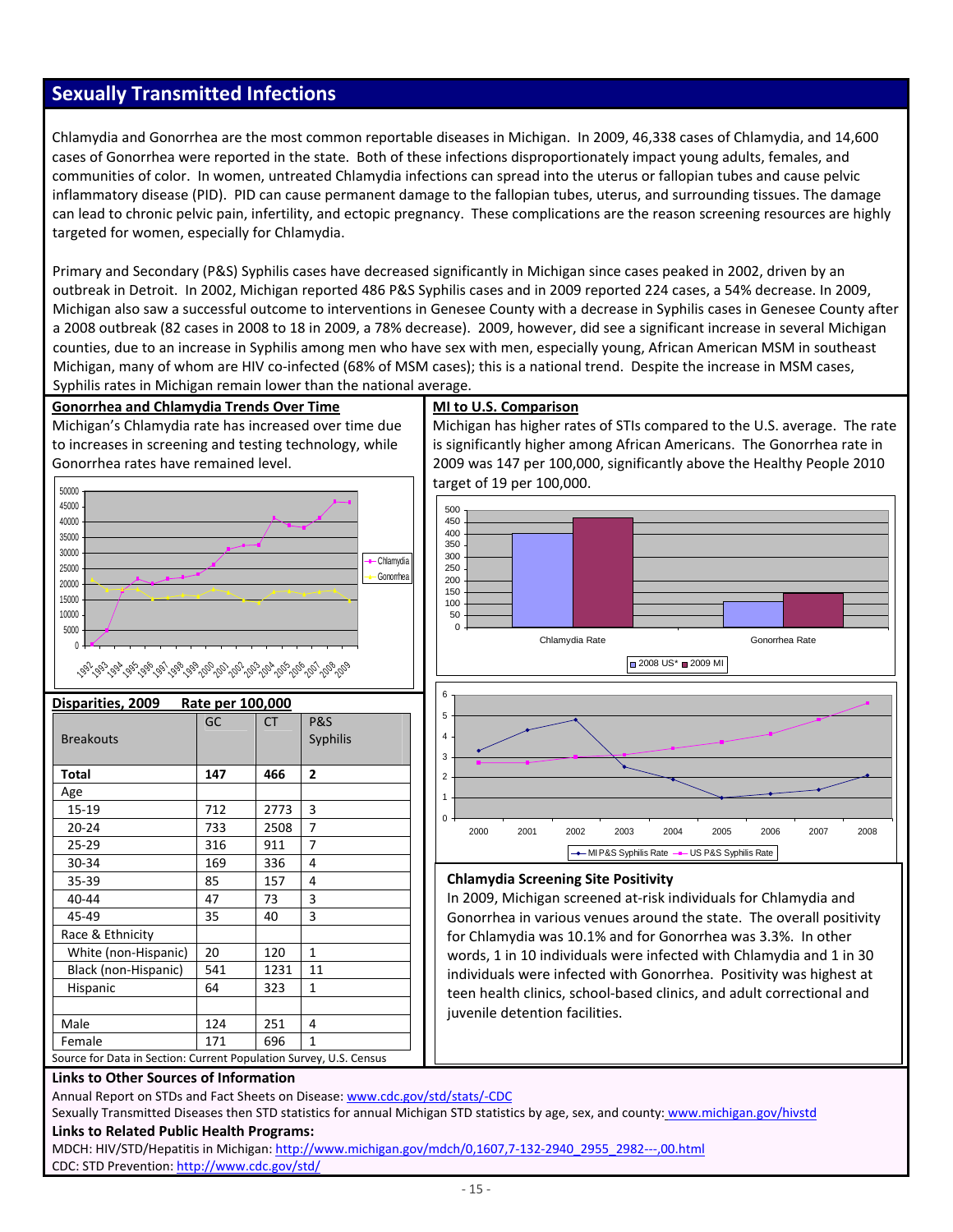## *Health Related Behaviors ‐ 9* **Smoking**



**Indicator Definition:** Percentage of adults who have smoked ≥ 100 cigarettes in their lifetime and who currently smoke some days or every day.

#### **Indicator Overview:**

- Smoking is a leading cause of death and disability in the United States and is an important modifiable risk factor.
- Smoking contributes to the development of many kinds of chronic conditions, including cancers, respiratory diseases, and cardiovascular diseases, and "remains the leading preventable cause of premature death in the United States." It has been estimated that smoking costs the United States \$193 billion in annual health related economic losses and 5.1 million years of potential life lost each year.
- Smoking is also associated with cardiovascular disease. Risk of stroke doubles for those who smoke as compared to those who do not.
- Smoking is also related to an increase in chronic obstructive lung disease deaths, adverse reproductive and early childhood effects, and lower bone density in postmenopausal women.





#### **Links to Other Sources of Information:**

Michigan Department of Community Health. Michigan Behavioral Risk Factor Surveillance System, 2000-2009. (www.michigan.gov/brfs) Centers for Disease Control and Prevention (CDC). *Behavioral Risk Factor Surveillance System Survey Data.* Atlanta, Georgia: U.S. Department of Health and Human Services, Centers for Disease Control and Prevention, 2000-2009. (www.cdc.gov/brfss) **Links to Related Public Health Programs:** MDCH: Tobacco Control Program: http://www.michigan.gov/tobacco CDC: Smoking & Tobacco Use: http://www.cdc.gov/tobacco/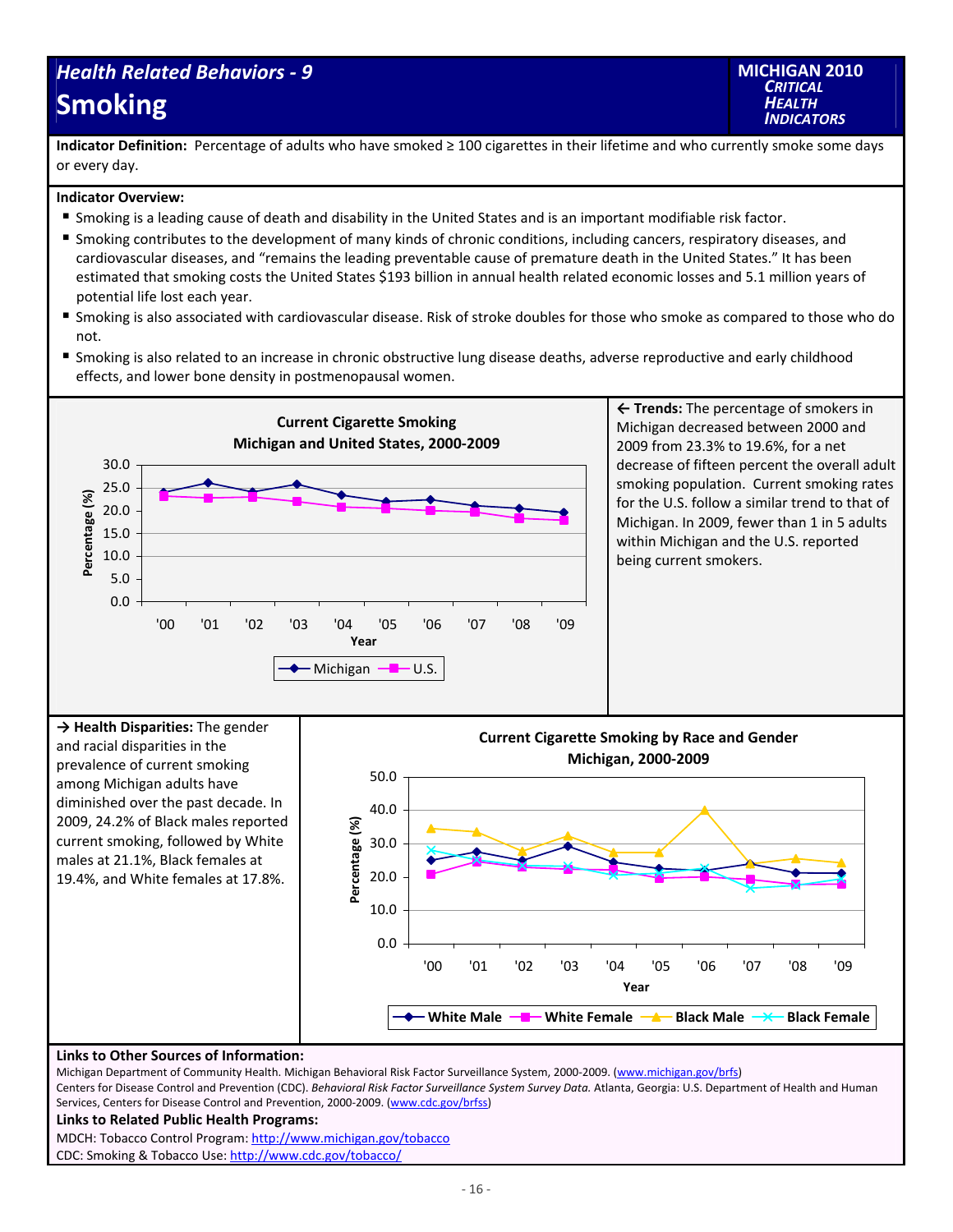## *Health Related Behaviors ‐ 10* **Physical Activity**



**Indicator Definition:** Percentage of adults meeting the recommendation for moderate physical activity (at least 5 days a week for 30 minutes a day of moderate-intensity activity or at least 3 days a week for 20 minutes a day of vigorous-intensity activity).

#### **Indicator Overview:**

- Regular physical activity is an important contributor to health, yet fewer than 50 percent of people in the United States report engaging in moderate physical activity. The CDC report, *Physical Activity and Health: Report of the Surgeon General*, described numerous associations between physical activity and various health outcomes, such as:
- Moderate to higher levels of regular physical activity lowers mortality rates for both older and younger adults.
- Regular physical activity is associated with decreased risk of developing conditions such as diabetes, colon cancer, and high blood pressure.
- Regular physical activity reduces feelings of depression and anxiety; helps control weight; helps build and maintain healthy bones, muscles, and joints; helps older adults become stronger and better able to move about; and promotes psychological well‐being.



**← Trends:** Since 2001, the median prevalence of adequate physical activity for the United States has increased from 46.0% to 50.7% in 2009. In addition, the prevalence of adequate physical activity among Michigan adults has also increased significantly over the same time period (2001: 44.8% vs. 2009: 52.0%).





http://www.americanheart.org/healthykidshealthymichigan

#### **Links to Other Sources of Information:**

Michigan Complete Streets: http://michigancompletestreets.com/

Michigan Department of Community Health. Michigan Behavioral Risk Factor Surveillance System, 2001-2009. (www.michigan.gov/brfs) Centers for Disease Control and Prevention (CDC). *Behavioral Risk Factor Surveillance System Survey Data.* Atlanta, Georgia: U.S. Department of Health and Human Services, Centers for Disease Control and Prevention, 2001‐2009. (www.cdc.gov/brfss) **Links to Related Public Health Programs:** Michigan Nutrition, Physical Activity & Obesity Program: http://www.michigan.gov/preventobesity Safe Routes to School: http://www.saferoutesmichigan.org/ Healthy Communities: www.michigan.gov/healthycommunities Healthy Kids, Healthy Michigan: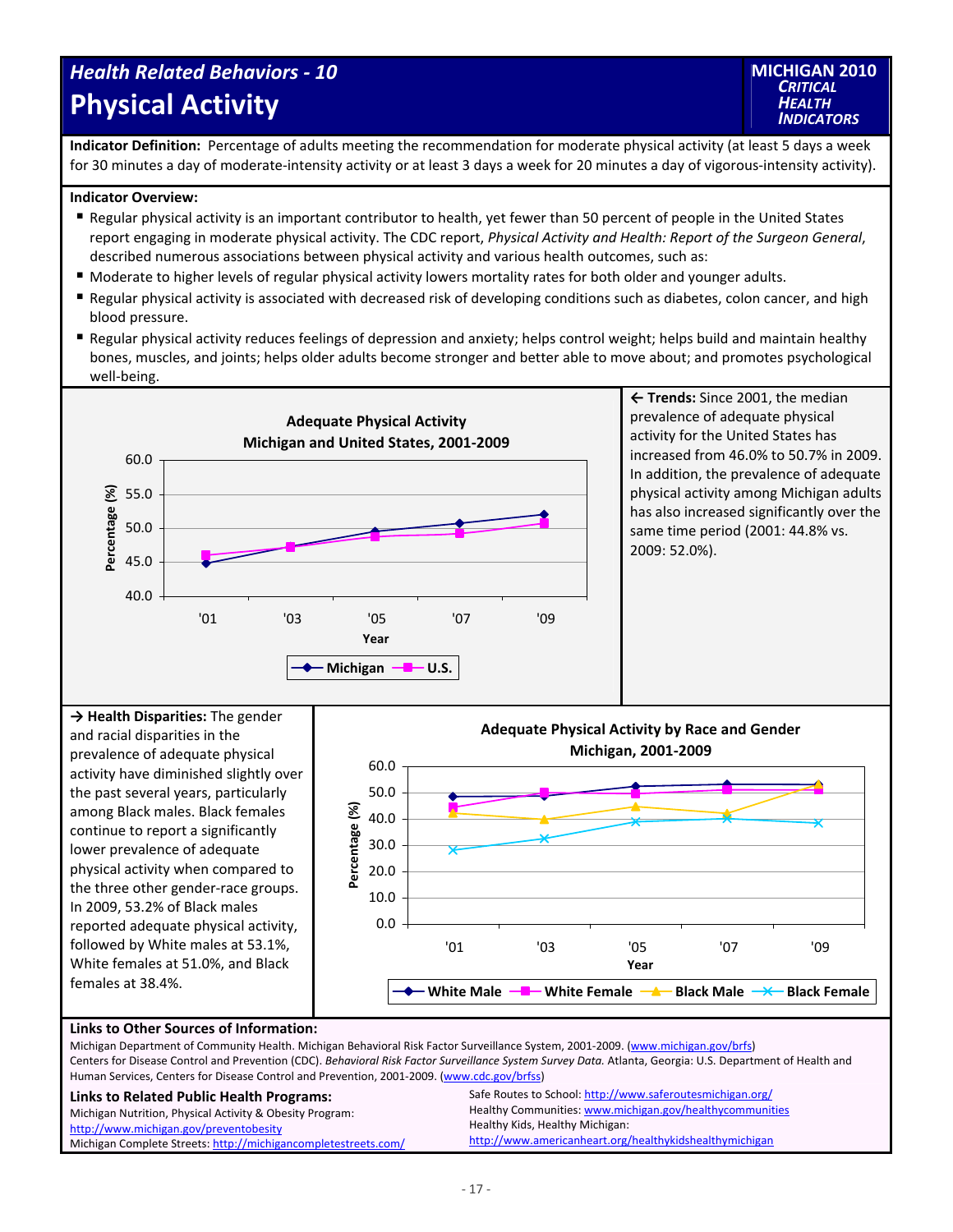## *Health Related Behaviors ‐ 11* **Binge Drinking**



**Indicator Definition:** Percentage of adults consuming four (women) or five (men) or more drinks on one occasion.

#### **Indicator Overview:**

- In 2005, more than 1.6 million hospitalizations and over 4 million emergency room visits nationally were for alcohol related conditions.
- Approximately 79,000 people die each year in the United States as a result of excessive alcohol use, making its use the third leading behavior related cause of death for the nation.
- Excessive alcohol consumption has both
	- immediate consequences: miscarriage, stillbirth, birth defects, unintentional injuries, and violence;
	- and long-term consequences: neurological problems; cardiovascular problems; psychiatric problems; social problems including family problems, lost productivity, and unemployment; cirrhosis; and worsening of liver function for persons with hepatitis C virus.



**← Trends:** When compared with the national median, Michigan consistently has a slightly higher prevalence of binge drinking. The prevalence of binge drinking has remained relatively stable over the past decade in Michigan and the U.S. In 2009, 17.0% of Michigan adults reported binge drinking within the past month, compared to 15.5% of U.S. adults.

**→ Health Disparities:** In Michigan, White males have consistently reported higher prevalence rates of binge drinking when compared to Black males, White females, and Black females. The prevalence of binge drinking among Black males has decreased significantly over the past decade, but the prevalence of binge drinking among White males remains high. Both White and Black females have consistently reported low rates of binge drinking.



#### **Links to Other Sources of Information:**

Michigan Department of Community Health. Michigan Behavioral Risk Factor Surveillance System, 1999-2009. (www.michigan.gov/brfs) Centers for Disease Control and Prevention (CDC). *Behavioral Risk Factor Surveillance System Survey Data.* Atlanta, Georgia: U.S. Department of Health and Human Services, Centers for Disease Control and Prevention, 1999-2009. (www.cdc.gov/brfss)

#### **Links to Related Public Health Programs:**

MDCH: Substance Abuse Prevention: http://www.michigan.gov/mdch/0,1607,7‐132‐2941\_4871\_29888‐‐‐,00.html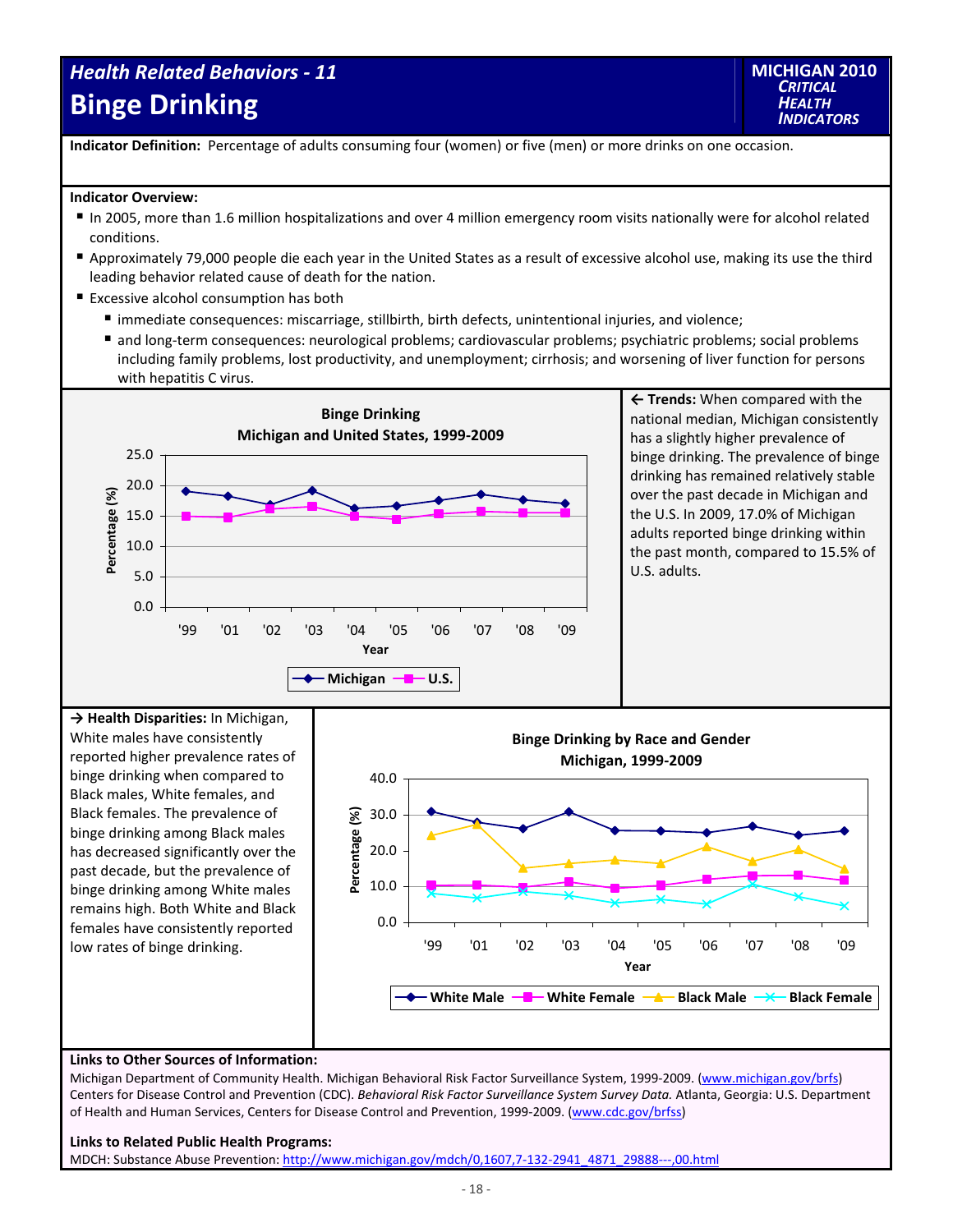### *Health Related Behaviors ‐ 12* **Nutrition**

**Indicator Definition:** Percentage of Inadequate Fruit and Vegetable Consumption Among Adults.

#### **Indicator Overview:**

 Good nutrition is necessary for a healthy, long life. Dietary factors are associated with cardiovascular disease, stroke, cancer and diabetes, which are estimated to cost society billions of dollars each year in healthcare and lost productivity. Good nutrition is especially important in early childhood development. State‐level monitoring of the nutrition status of Michigan residents includes program analysis, such as the Women, Infants and Children (WIC) Program, and evaluating statewide data in the Behavioral Health Risk Factor Survey (BRFS) for fruit and vegetable consumption.



### **→ Health Disparities:**

In Michigan, White females have consistently reported lower prevalence rates of inadequate fruit and vegetable consumption when compared to White males, Black males, and Black females. Since 2003, Black females have lowered their inadequate fruit and vegetable consumption to levels comparable to that of White females. Both White and Black males continue to report substantially higher levels of inadequate fruit and vegetable consumption.



#### **Links to Other Sources of Information:**

Michigan Department of Community Health. Michigan Behavioral Risk Factor Surveillance System, 2000-2009. (www.michigan.gov/brfs) Centers for Disease Control and Prevention (CDC). *Behavioral Risk Factor Surveillance System Survey Data.* Atlanta, Georgia: U.S. Department of Health and Human Services, Centers for Disease Control and Prevention, 2000‐2009. (www.cdc.gov/brfss)

**Links to Related Public Health Programs:**

Building Healthy Communities: www.michigan.gov/healthycommunities

Obesity Prevention: www.michigan.gov/preventobesity

Michigan Food Policy Council: www.michigan.gov/mfpc

Center for Disease Control: www.cdc.gov/nutrition

Healthy Kids, Healthy Michigan: www.americanheart.org/healthykidshealthymichigan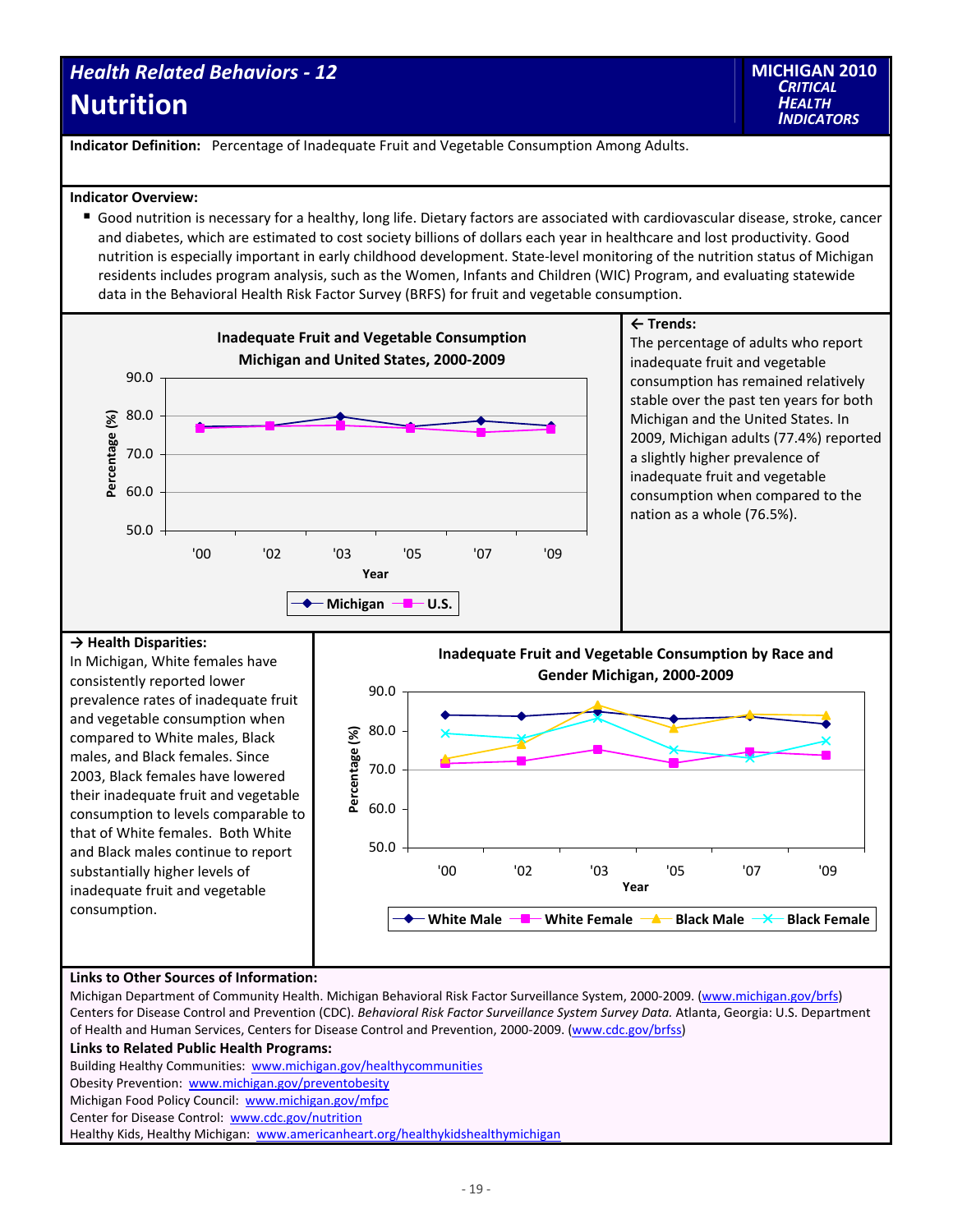## *Health Related Behaviors ‐ 13* **Obesity**

**Indicator Definition:** Percentage of adults reporting a body mass index of ≥ 30.

#### **Indicator Overview:**

- Obesity is one of today's most pressing public health issues. The rates of obesity (defined as having a body mass index equal to or greater than 30) have risen dramatically over the past 30 years. Nationwide, obesity prevalence doubled among adults between 1980 and 2004, from 15 percent to 32.2 percent.
- Obesity has been shown to be associated with several poor health outcomes, including: hypertension, osteoarthritis, dyslipidemia, Type 2 Diabetes, coronary heart disease, stroke, gallbladder disease, sleep apnea and respiratory problems, and some cancers (i.e., endometrial, breast, and colon).



#### **Links to Other Sources of Information:**

Michigan Department of Community Health. Michigan Behavioral Risk Factor Surveillance System, 2000-2009. (www.michigan.gov/brfs) Centers for Disease Control and Prevention (CDC). *Behavioral Risk Factor Surveillance System Survey Data.* Atlanta, Georgia: U.S. Department of Health and Human Services, Centers for Disease Control and Prevention, 2000-2009. (www.cdc.gov/brfss)

#### **Links to Related Public Health Programs:**

MDCH: Nutrition, Physical Activity and Obesity Prevention: http://www.michigan.gov/preventobesity CDC: Overweight & Obesity: http://www.cdc.gov/obesity/index.html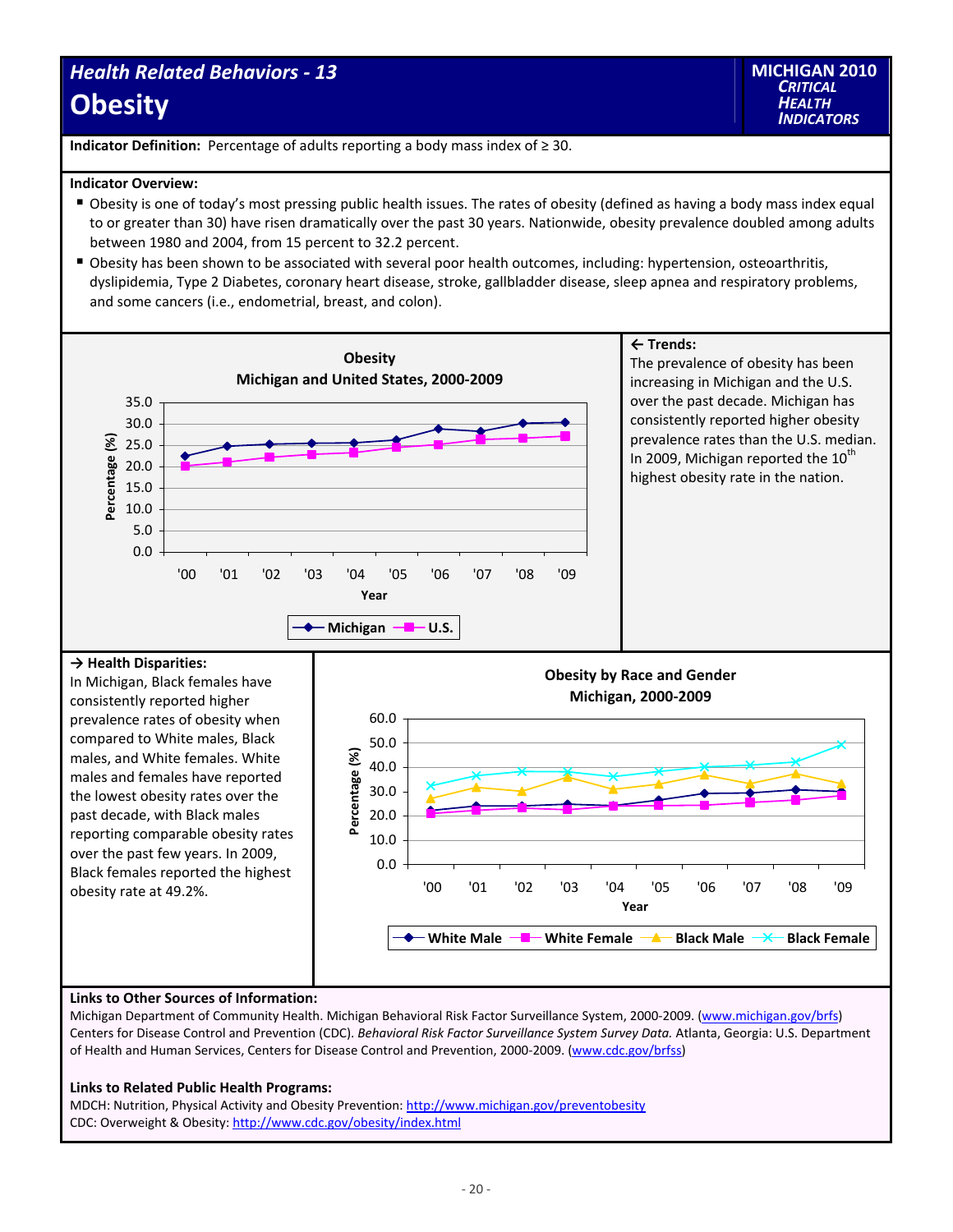## *Health Systems – 14*  **Health Care Expenditures**

**Indicator Definition:** Per capita health care expenditures.

#### **Indicator Overview:**

- Per capita health spending is used to track expenditures over time within the United States and is one of the most widely used comparative indicators with other countries.
- According to the Kaiser Family Foundation State Health Facts profiles, Michigan's per capita health expenditures in 2004 were \$5,058 per person, which is \$180 (or 3%) per person less than the U.S. expenditures.
- The breakout of expenditures by service for 2004 shows that Michigan and the U.S. tend to be within 1-2% of each other when comparing each service as a percent of the whole.

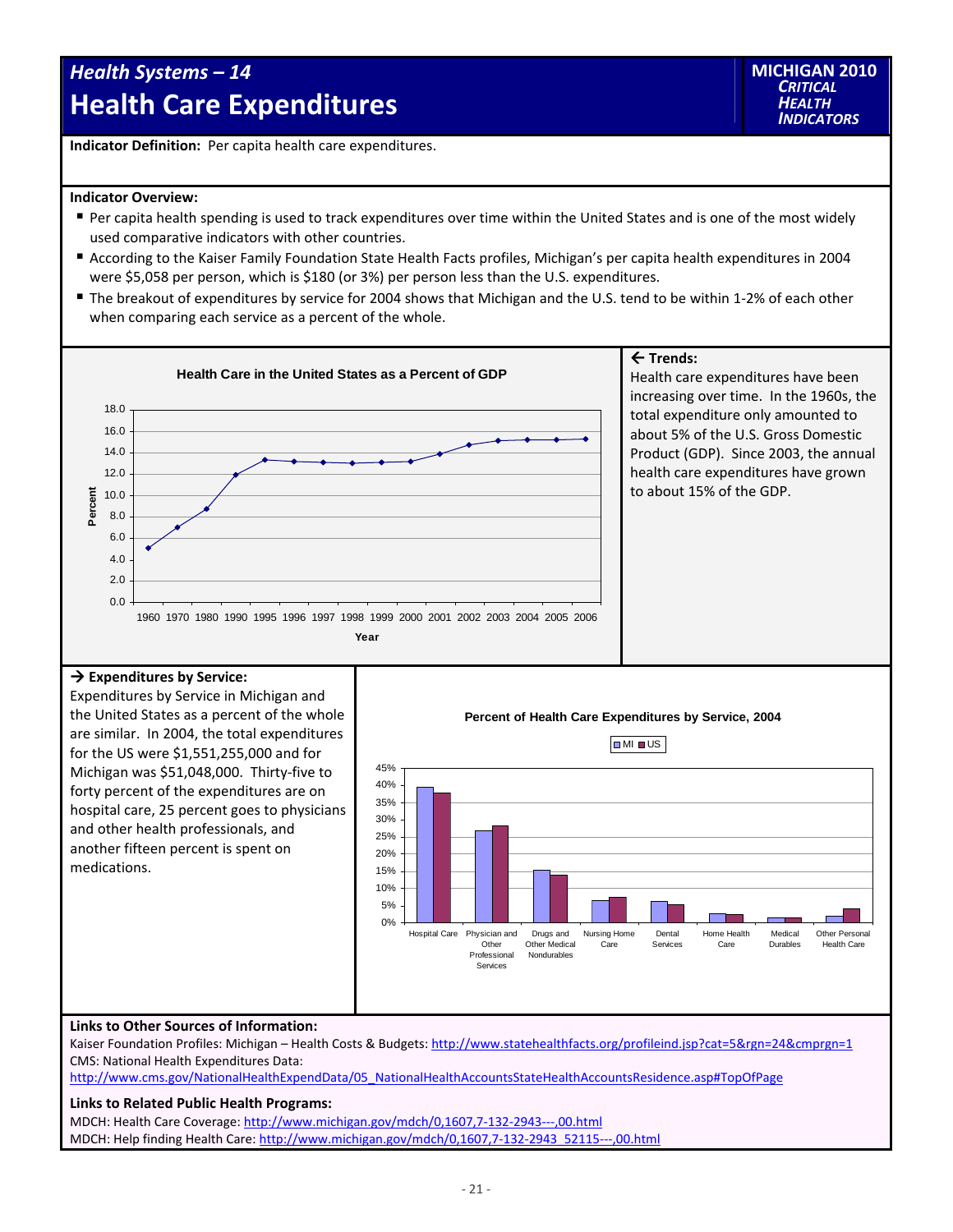## *Health Systems ‐ 15* **Insurance Coverage**

**Indicator Definition:** Percentage of adults without health coverage via insurance or entitlement.

#### **Indicator Overview:**

- Health insurance coverage is an important determinant of access to care. A 2009 Institute of Medicine (IOM) literature review found that access to healthcare services improved for children, and that children were less likely to experience unmet healthcare needs when they acquired health insurance.<sup>i</sup> The same IOM literature review found that adults without health insurance are less likely to receive effective clinical preventive services, and that among chronically ill adults, those without health insurance were more likely to delay or forgo needed health care and medications. In Michigan, efforts to expand health care coverage primarily focus on persons aged 64 and younger; those aged 65 and older are typically insured by Medicare.
- Adults ages 18-34 years are almost twice as likely to be uninsured (22.9%) as those ages 35-64 years (11.8%).<sup>ii</sup> Among the non‐elderly, Hispanics are most likely to be uninsured at 22.1%, followed closely by Blacks at 19.4%; Whites have an uninsured rate of 10.9%.<sup>ii</sup> Individuals in families headed by someone with no more education than a high school diploma make up 39.4% of Michigan's population, but they make up 56.7% of the uninsured." Single residents without kids are most likely to be uninsured at 25.5% while individuals from families that include married residents with kids are least likely to be uninsured at 6.7%.



**← State‐National Comparison:** As shown to the left, Michigan children are less than half as likely to be uninsured (5.2%) as children in the United States  $(10.8\%)$ .<sup>"</sup> Michigan's uninsured non‐elderly adults have risen over time. In 2003‐2005, 14.5% of non‐elderly adults were uninsured, while in 2006‐2008 15.6% of non-elderly adults were uninsured.<sup>ii</sup> This is a greater increase in uninsured percentage than in the United States over the same period.

**← Trend:** Although Michigan's rate of uninsurance has increased, the proportion of residents without health insurance coverage in Michigan has been consistently lower than the national average for non‐elderly adults since 1987, the first year when comparable data was made available."

Michigan's population (1,897,513 residents) is Medicaid eligible (enrolled in Medicaid). Between 2000 and 2009 Michigan has seen a 60% increase in the number of Medicaid eligible's. The increase in Medicaid enrollment and the increase in uninsured correspond with a decrease in employer‐based health insurance coverage. From 2000 to 2009, the percent of the non‐ elderly population with employer‐based health insurance coverage dropped from 75.6% to 66%.



#### **Links to Other Sources of Information:**

MDCH, Uninsured Reports and Briefs: http://www.michigan.gov/mdch/0,1607,7-132-2944\_5327-17224--,00.html MDCH, Other Links of Interest on Health Insurance Statistics: http://www.michigan.gov/mdch/0,1607,7-132-2943\_37434-128490--,00.html **Links to Related Public Health Programs:** MDCH, Medicaid Program: http://www.michigan.gov/mdch/0,1607,7‐132‐2943\_4860‐‐‐,00.html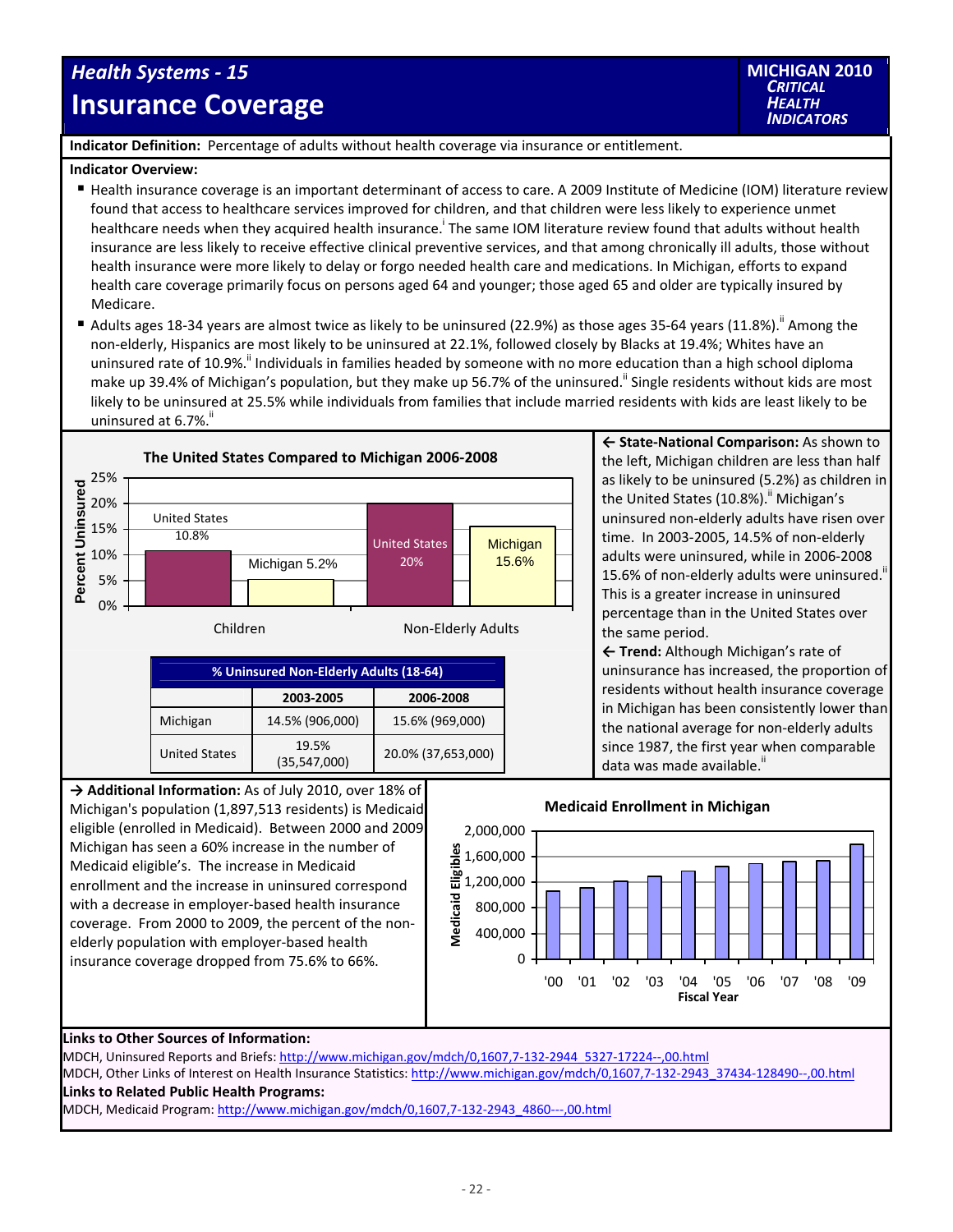## *Health Systems ‐ 16* **Unmet Medical, Dental, & Prescription Drug Needs**

**MICHIGAN 2010** *CRITICAL HEALTH INDICATORS*

**Indicator Definition:** Percentage of (non‐institutionalized) people who did not receive or delayed receiving needed medical services.

#### **Indicator Overview:**

- Unmet needs is an indicator commonly used to portray problems in access to health care services including lack of health insurance and limited availability of providers.
- Unmet needs is also associated with greater emergency room use and disadvantaged individuals delay care for conditions that are associated with longer hospital stays and poorer health outcomes.



males and females. Recently, the prevalence of cost prevented care among Black males has increased to similar levels of that of Black females. Both White males and females report similar prevalence rates of cost related health care access barriers.



#### **Links to Other Sources of Information:**

Michigan Department of Community Health. Michigan Behavioral Risk Factor Surveillance System, 2003‐2009. (www.michigan.gov/brfs) Centers for Disease Control and Prevention (CDC). *Behavioral Risk Factor Surveillance System Survey Data.* Atlanta, Georgia: U.S. Department of Health and Human Services, Centers for Disease Control and Prevention, 2003-2009. (www.cdc.gov/brfss)

#### **Links to Related Public Health Programs:**

MDCH: Help finding Health Care: http://www.michigan.gov/mdch/0,1607,7-132-2943\_52115---,00.html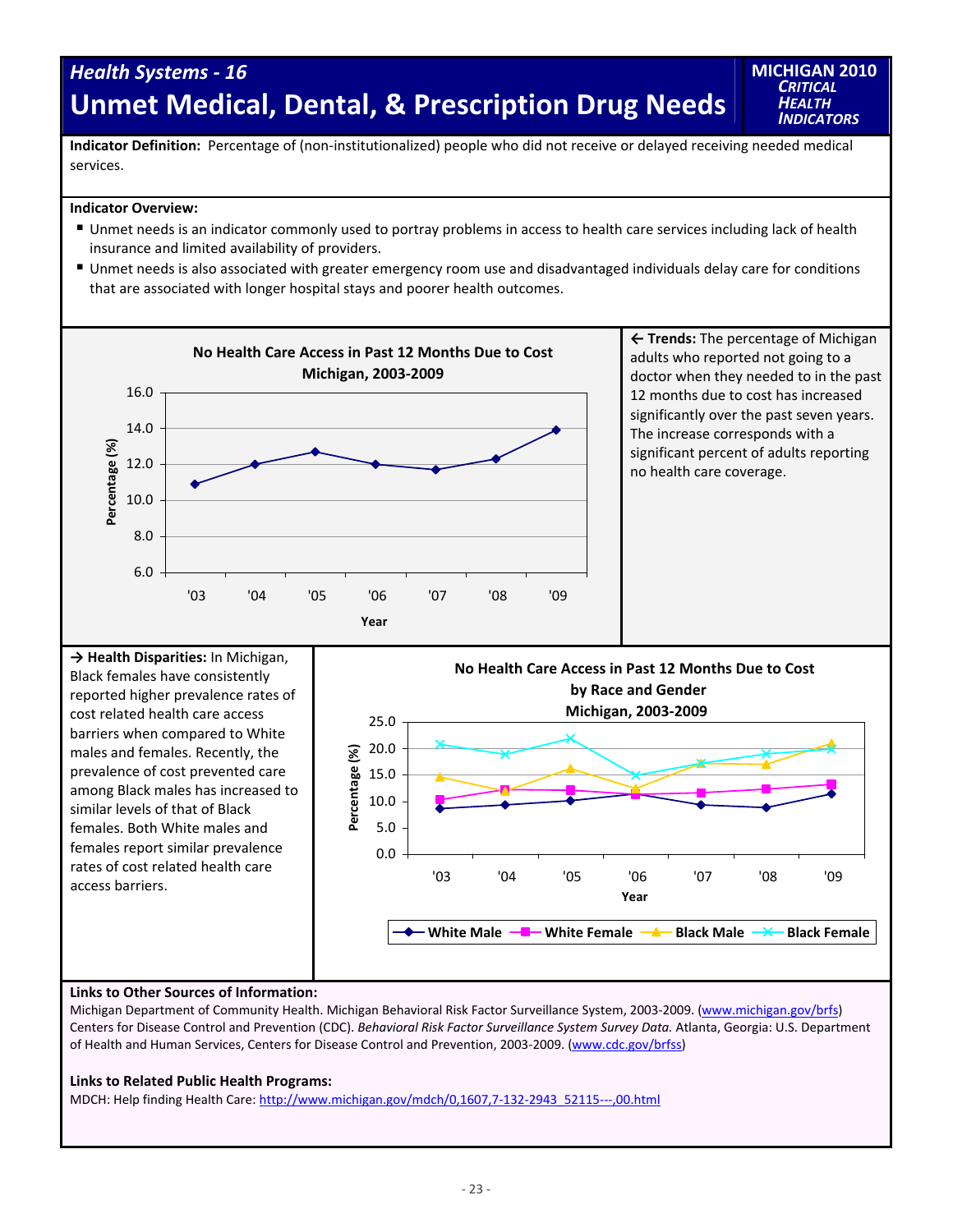## *Health Systems ‐ 17* **Preventive Services**

**MICHIGAN 2010** *CRITICAL HEALTH INDICATORS*

**Indicator Definition:** Percentage of adults who are up‐to‐date with age‐appropriate screening services.

#### **Indicator Overview:**

- Among the many clinical preventive services, the following services are included for this report: Mammograms, Pap Tests, Colorectal Cancer Screenings, and Cholesterol Checks.
- According to the Centers for Disease Control and Prevention (CDC), 7 out of 10 deaths are due to chronic disease; heart disease, cancer, and stroke account for more than 50% of all deaths each year. Preventative screenings can help catch chronic diseases at an earlier stage, which increases longevity with the disease and allows the patient to set up a plan with the provider to manage the disease on a long‐term basis.

#### **Mammograms**



**← Trends:** The percentage of women aged 40 years and older who have had a mammogram in the past two years has remained relatively stable over the past decade for both Michigan and the United States. In 2008, Michigan women aged 40 years and older (79.2%) reported a slightly higher rate of mammography within the past two years when compared to the nation as a whole (76.0%).

### **Pap Tests**

**→ Trends:** The prevalence of pap testing among women aged 18 years and older has declined slightly over the past decade both at the state and national levels. In 2008, the pap testing rate among Michigan women aged 18 years and older (80.5%) dropped below the U.S. median (82.8%) for the first time in the past several years.

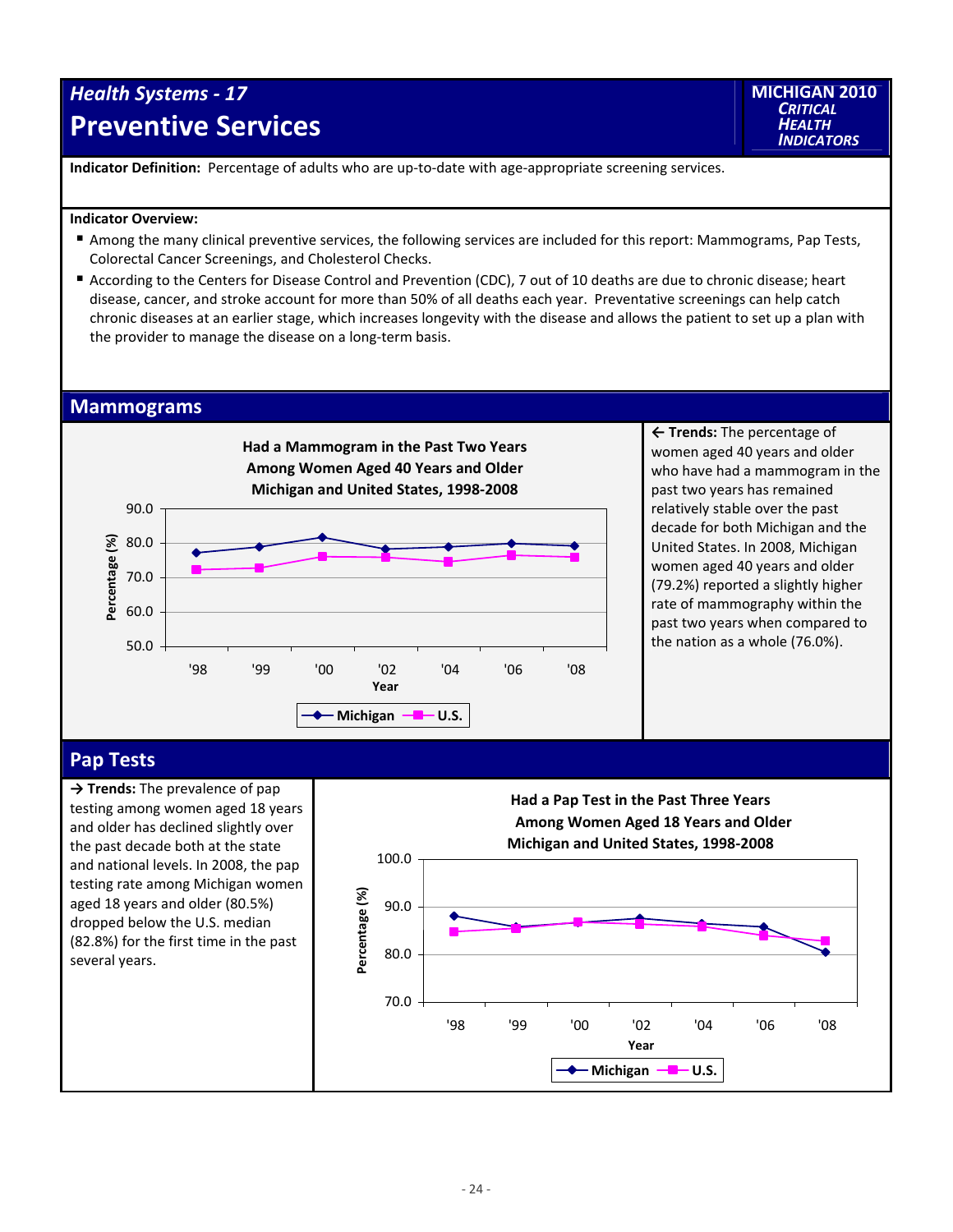### **Colorectal Cancer Screening**



**← Trends:** The utilization of colorectal cancer screening among Michigan adults aged 50 years and older increased over the past decade. The prevalence of those having a blood stool test in the past two years has decreased slightly, while the prevalence of those having a sigmoidoscopy or colonoscopy in the past five years has dramatically increased.

### **Cholesterol Check**

**→ Trends:** The prevalence of having had cholesterol screening within the past five years in Michigan and the Unites States has steadily increased over the past decade. In 2009, 79.6% of Michigan adults reported having had their cholesterol checked within the past five years, compared to 76.9% of U.S. adults.



#### **Links to Other Sources of Information:**

Michigan Department of Community Health. Michigan Behavioral Risk Factor Surveillance System, 1998-2009. (www.michigan.gov/brfs) Centers for Disease Control and Prevention (CDC). *Behavioral Risk Factor Surveillance System Survey Data.* Atlanta, Georgia: U.S. Department of Health and Human Services, Centers for Disease Control and Prevention, 1998‐2009. (www.cdc.gov/brfss)

#### **Links to Related Public Health Programs:**

MDCH: Physical Health & Prevention Programs: http://www.michigan.gov/mdch/0,1607,7-132-2940\_2955---,00.html CDC: Chronic Disease Prevention & Health Promotion: http://www.cdc.gov/chronicdisease/index.htm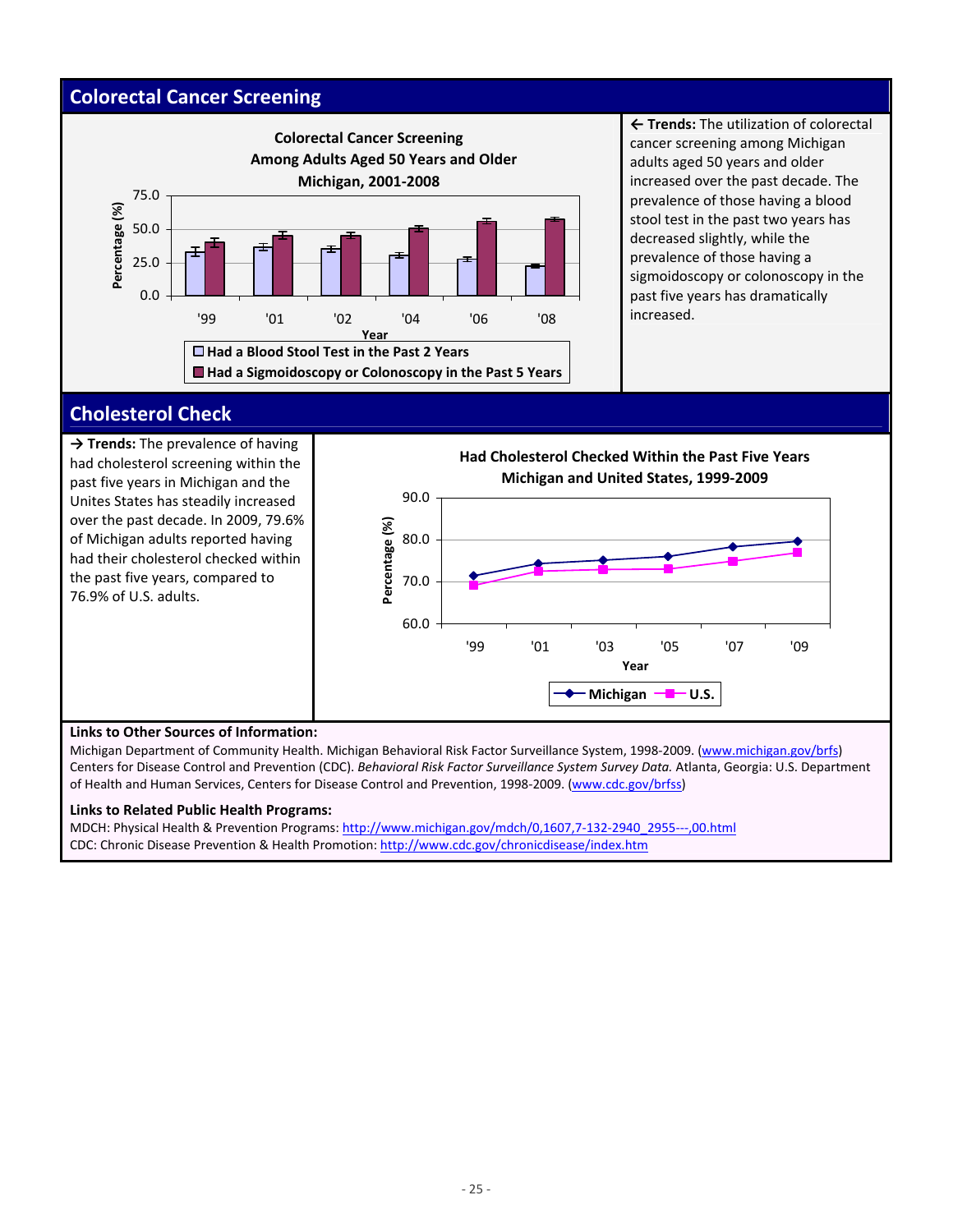## *Health Systems ‐ 18* **Pediatric & Adult Immunizations**



**Indicator Definition:** Percentage of children aged 19–35 months who are up to date with recommended immunizations. Percentage of adults who are up‐to‐date with influenza and pneumococcal vaccinations.

#### **Indicator Overview:**

- At the beginning of the 20th century, outbreaks of infectious diseases were frequent in the United States. The development of vaccines has resulted in a significant drop in incidence for many of these diseases. Because many vaccine‐preventable diseases primarily affect young children and infants, immunizations are given early in life. Seventy-seven percent of U.S. children 19 to 35 months of age have received the Advisory Committee on Immunization Practices (ACIP) recommended series of childhood vaccines (CDC, 2009c). High rates of childhood immunization are important to protect not only individual children, but also outbreaks of disease among communities.
- Vaccination against influenza is another cost- and health-enhancing measure. The CDC notes, "Influenza vaccination is the most effective method for preventing influenza virus infection and its potentially severe complications" (CDC, 2009h). Rates of serious illness and death from the influenza virus infection are highest among children less than 2 years old, people 65 and older and those with serious medical conditions.

### **Pediatric Immunizations**

- The ultimate goal is to eliminate vaccine-preventable diseases or, at a minimum, reduce the number of serious vaccinepreventable diseases occurring in Michigan. Childhood immunizations provide protection against: Diphtheria, *Haemophilus influenzae* type B, Hepatitis A, Hepatitis B, Measles, Mumps, Pertussis (whooping cough), Pneumococcal disease, Polio, Rubella, Rotavirus, Tetanus, Varicella (chickenpox), Human Papillomavirus (HPV), Influenza (flu), and Meningococcal disease. Prior to 1995, immunization levels in Michigan were measured by the percentage of children who, at two years of age, had received 4 doses of a vaccine containing diphtheria, tetanus and pertussis components (DTP or DTaP), three doses of polio vaccine, and one dose of a vaccine containing measles, mumps and rubella components (4:3:1). In 1995, three doses of *Haemophilus influenzae* type B vaccine (Hib) and three doses of Hepatitis B vaccine (Hep B) were added to the list of vaccines used to assess the extent to which Michigan's children were appropriately immunized (4:3:1:3:3). One dose of varicella vaccine and four doses of pneumococcal conjugate vaccine are the most recent vaccines that have been added to the National Immunization Survey (NIS), creating a current standard of 4:3:1:3:3:1:4. The data below (4:3:1:‐:3:1:4) excludes Hib, due to a vaccine shortage.
- From 2007‐2008, the CDC did not measure the 4:3:1 vaccination series, and the CDC did not measure the 4:3:1:3 vaccination series from 2008‐2009. These data are absent from the NIS Data for Michigan Chart.

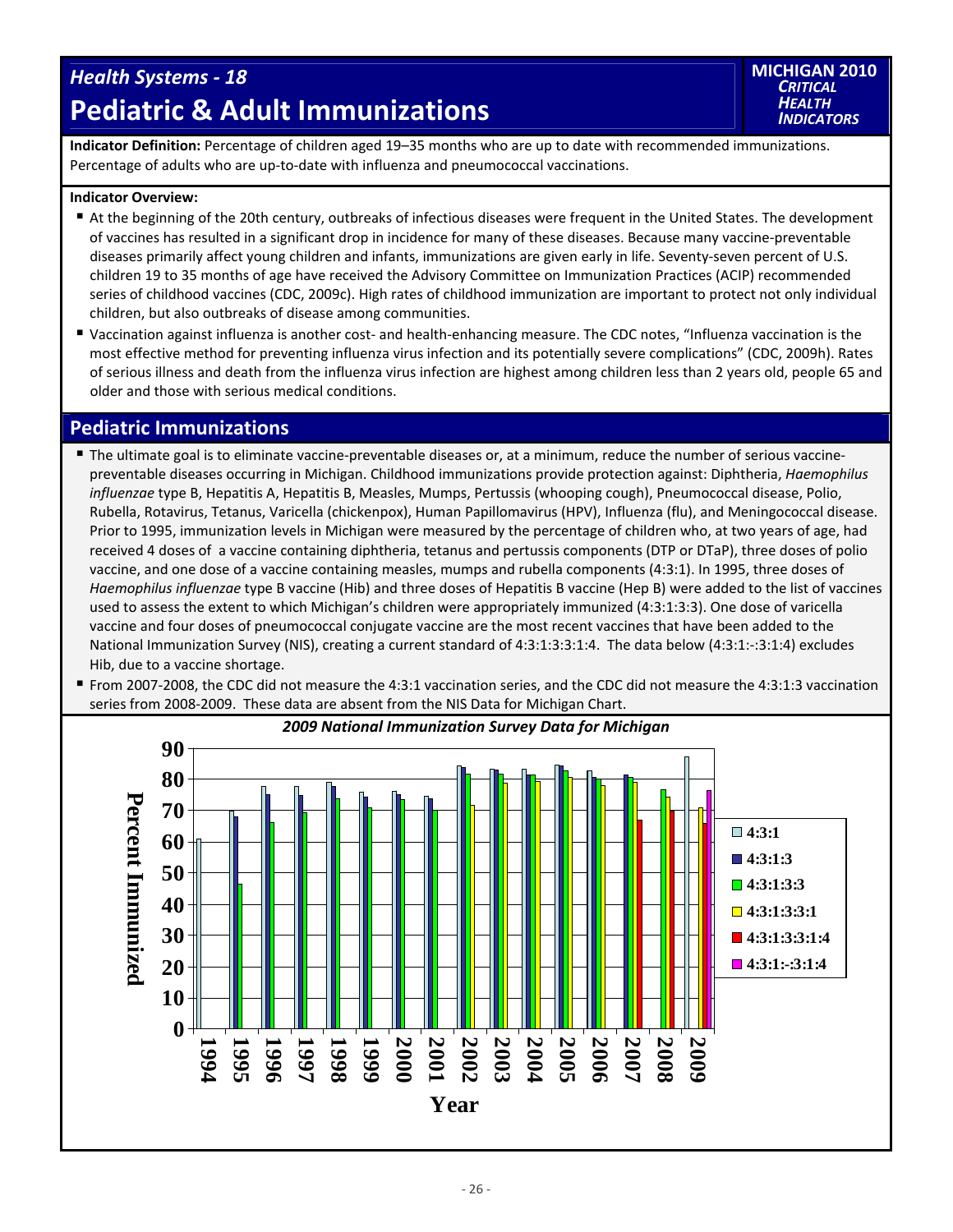**Trends:** In 1994 when the first National Immunization Survey was completed by the CDC, Michigan had the lowest immunization rates in the country at 61% for 4:3:1 coverage. Michigan has now improved its immunization rates to 76.5% ±6.4 for the 4:3:1:0:3:1:4 series – the national rate is 70.5% ±1.2. This series measures 4:3:1 plus 3 or more doses of HepB, 1 or more doses of Varicella vaccine, and 4 or more doses of PCV. Hib vaccine is excluded due to the national Hib vaccine shortage. This ranks Michigan at 5<sup>th</sup> in the country. The Michigan Care Improvement Registry (MCIR) is a critical tool used by all clinics who administer vaccines to track immunizations.

#### **Vaccine‐Preventable Diseases:**

From 2000 to 2009, the rate of pertussis disease in Michigan increased from 1.28 per 100,000 people (127 cases) to 8.91 per 100,000 people (902 cases) and continues to increase into 2010. Varicella disease incidence in Michigan dropped from a rate of 88.64 per 100,000 people (8,809 cases) in 2000 to a rate of 18.66 per 100,000 people (1,889 cases) in 2009. In 2009, there were 0 cases of measles in Michigan, however, there were 3 cases in 2007 and 4 cases in 2008. Nationally, there were 71 cases of measles in 2009.

### **Adult Immunizations**



■ Vaccination against influenza and pneumonia is a cost- and health-enhancing measure. Influenza vaccine is the single best way to prevent the flu. Rates of serious illness and death from the influenza virus are highest among children less than 2 years old, people 65 years and older, and those with serious medical conditions. Flu seasons are unpredictable and can be severe. Over a period of 30 years, between 1976 and 2006, national estimates of annual flu‐associated deaths range from a low of about 3,000 to a high of 49,000 people. Similarly, pneumococcal disease can be fatal. In some cases, it can result in long-term problems, such as brain damage, hearing loss, and limb loss.



**←Trends:** Among adults aged 65 years and older, the percentage receiving a flu vaccination has varied over the past nine years for both Michigan and the nation. In 2009, Michigan adults aged 65 years and older reported a slightly lower flu vaccination rate (68.9%) than the nation as a whole (70.1%). Similarly, in 2009, Michigan adults aged 65 years and older reported a slightly lower pneumococcal vaccination rate (67.5%) than the United States (68.5%). It is imperative that adults are made aware of the vaccines available.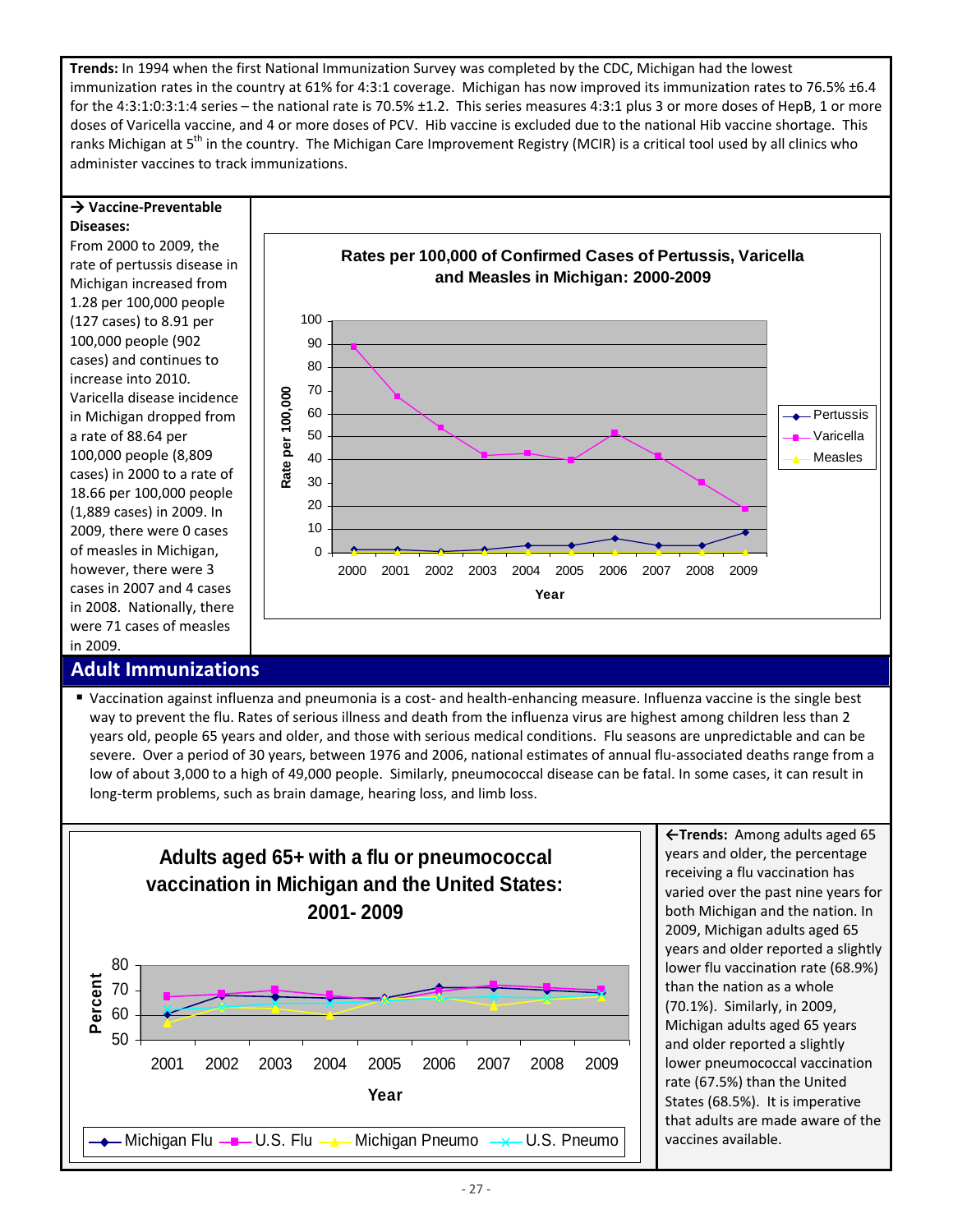

#### **Health Disparities:**

There are some significant health disparities that exist among adults 65 years and older who have received the flu vaccine in the past year. In 2009, 71% of white/non‐Hispanic MI residents received their flu vaccine, while only 56% of black/non‐Hispanic and 49.9% of other/multiracial/non‐Hispanic Michigan residents 65 years and old received their flu vaccine. Further, flu vaccination rates are higher among white/non‐Hispanic adults who graduated high school or less (68.9%) than black/non‐ Hispanic adults (54%) of the same educational background.

#### **Immunization Resources and Websites:**

Centers for Disease Control and Prevention: www.cdc.gov/vaccines

Michigan Department of Community Health. Michigan Behavioral Risk Factor Surveillance System, 2000-2009. (www.michigan.gov/brfs) Centers for Disease Control and Prevention (CDC). *Behavioral Risk Factor Surveillance System Survey Data.* Atlanta, Georgia: U.S. Department of Health and Human Services, Centers for Disease Control and Prevention, 2000-2009. (www.cdc.gov/brfss)

Michigan Department of Community Health (MDCH), Division of Immunization: www.michigan.gov/immunize

MDCH Adolescent Immunization Website: www.michigan.gov/teenvaccines

MDCH Hepatitis B Website: www.michigan.gov/hepatitisb

MDCH Flu Website: www.michigan.gov/flu

Michigan Care Improvement Registry (MCIR): www.mcir.org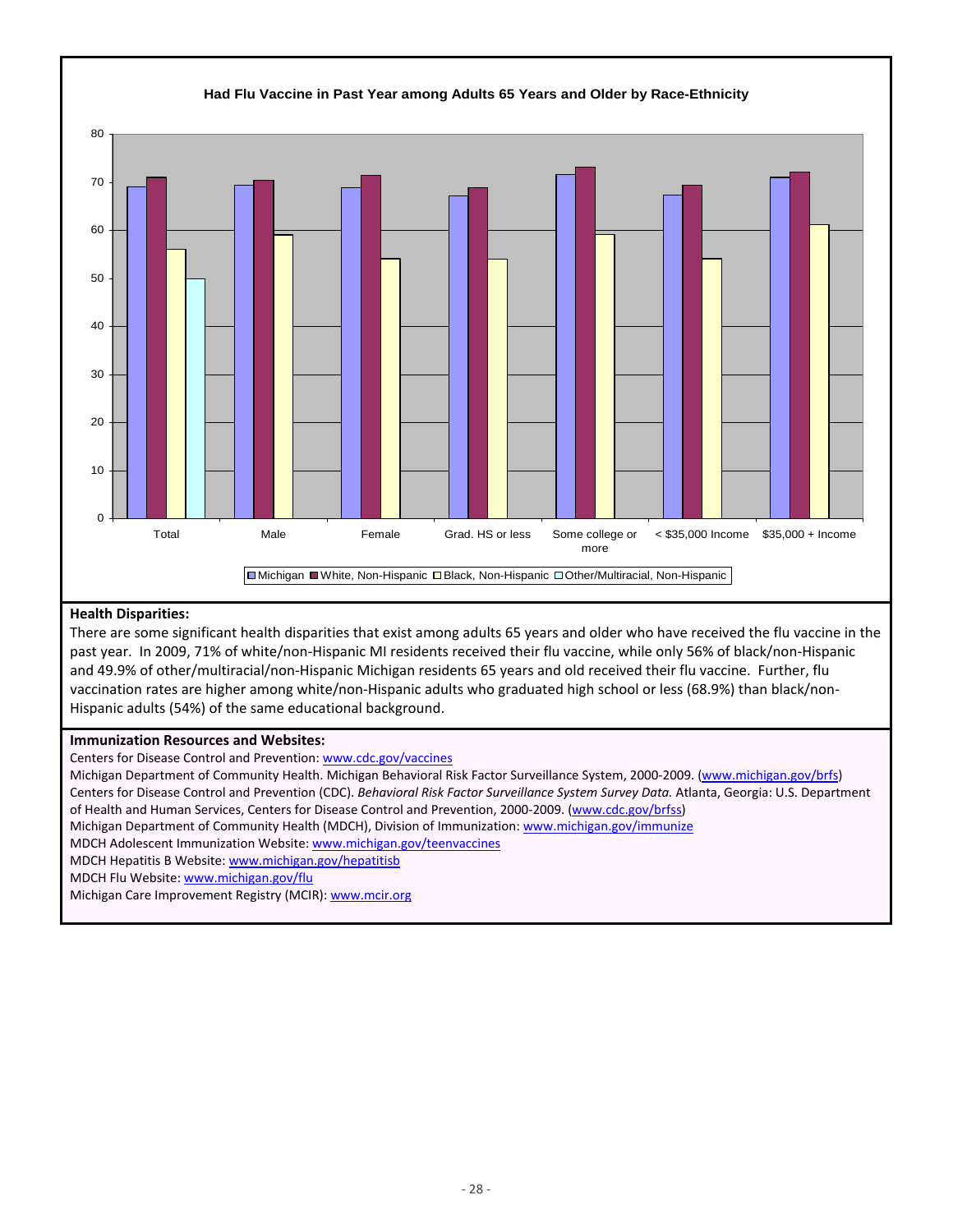## *Health Systems ‐ 19* **Preventable Hospitalizations**

**Indicator Definition:** Hospitalization rate for ambulatory‐care‐sensitive conditions (ACSC).

#### **Indicator Overview:**

- Ambulatory Care Sensitive (ACS) hospitalizations such as asthma, diabetes or dehydration are hospitalizations for conditions where timely and effective ambulatory care can decrease hospitalizations by preventing the onset of an illness or condition, controlling an acute episode of an illness or managing a chronic disease or condition.
- Hospitalization for ACS conditions may indicate problems in: access to ambulatory care, primary care resource shortage, poor-quality outpatient management or monitoring, lack of the patient education needed for appropriate self-management, patient preference not to follow treatment recommendations, and/or other factors that create barriers to obtaining timely and effective care.
- According to the CDC, preventable hospitalization from ACSC increased from 5.9 percent of all hospitalization in 1980 to 11.5 percent in 1998. Since 1998, the national annual average for ACS hospitalizations remains around twelve percent of all hospitalizations (3.1 million hospitalizations).



#### **← Trends:**

The rate of Ambulatory Care Sensitive hospitalizations in Michigan rose from 2375 per 100,000 population in 1998 to 2643 per 100,000 population in 2007. ACS hospitalizations accounted for 1 of every 5 total hospitalizations by 2007. As the total number of hospitalizations increased annually, so did the total number of ACS hospitalizations. This increase is also reflected in the percent of total hospitalizations. ACS hospitalizations as a percentage of total hospitalizations rose gradually from 18% in 1998 to 20% in 2007. In Michigan, these trends vary by age and area.

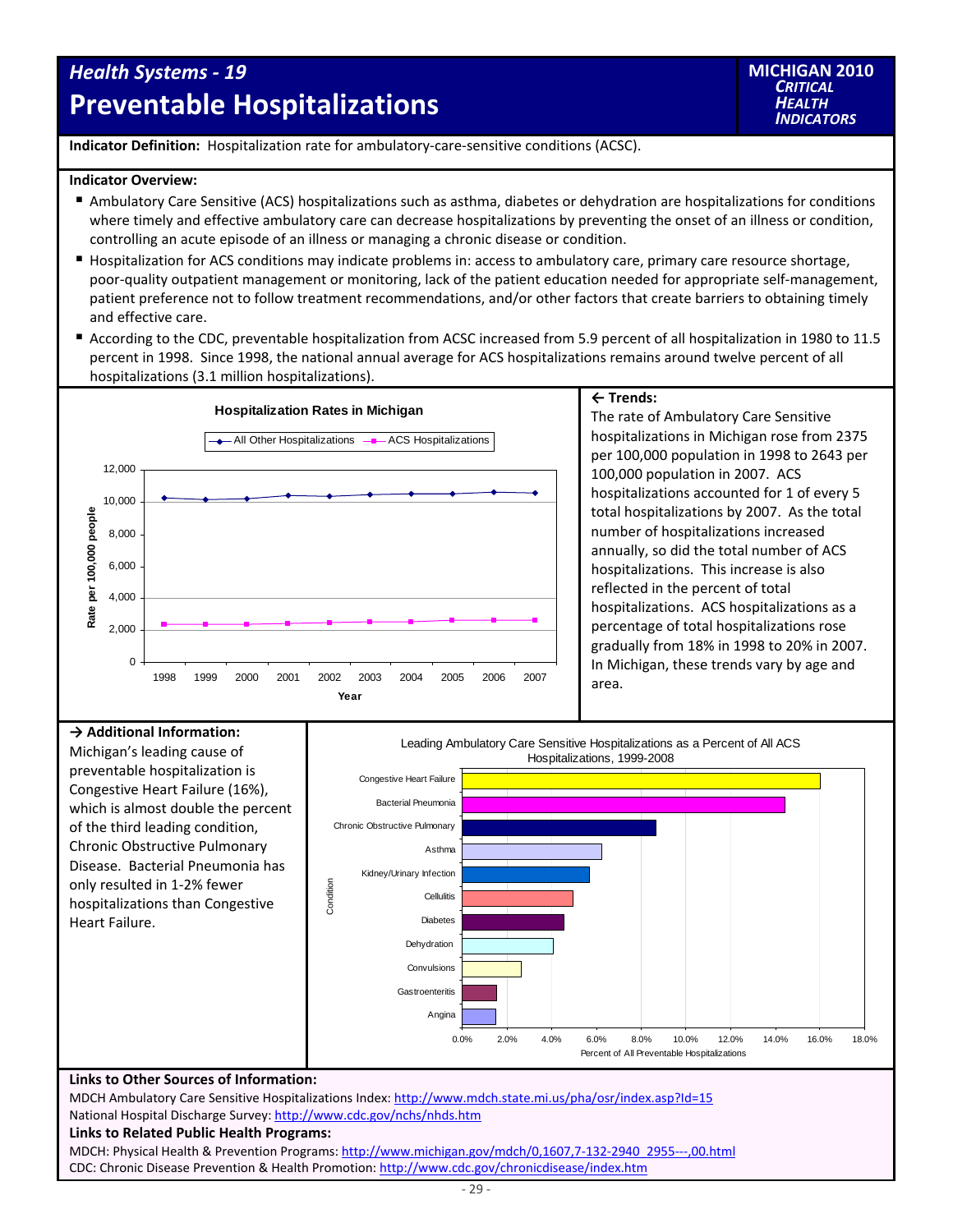## *Social, Economic, & Environmental Factors ‐ 20* **Air Quality Index (AQI)**

**Indicator Definition:** The Air Quality Index (AQI) is an index for reporting daily air quality, which indicates how healthy or unhealthy the ambient air is. The index is calculated for four major air pollutants regulated by the Clean Air Act: ground‐level ozone, particle pollution, carbon monoxide, and sulfur dioxide. For each of these pollutants, the Environmental Protection Agency (EPA) has established national air quality standards to protect public health.

#### **Indicator Overview:**

- Under the Clean Air Act, EPA establishes air quality standards to protect public health, including the health of "sensitive" populations. EPA also sets limits to protect public welfare. This includes protecting ecosystems, including plants and animals, from harm, as well as protecting against decreased visibility and damage to crops, vegetation, and buildings. The EPA has set national air quality standards for six common air pollutants: Nitrogen dioxide (NO2), ozone (O3), sulfur dioxide (SO2), particulate matter (PM), carbon monoxide (CO), and lead (Pb).
- **Sensitive populations include individuals with asthma, children, and older adults.**
- The AQI takes a daily measure of four of the six common measures and determines on a scale of 0 to 500 how healthy the air quality is. The scale measures as: Good (0‐50), Moderate, (51‐100), Unhealthy for Sensitive Groups (101‐150), Unhealthy (151‐200), Very Unhealthy (201‐300), and Hazardous (301‐500).
- In many U.S. communities, AQI values are usually below 100, with higher values occurring just a few times a year. Larger cities typically have more air pollution than smaller cities, so their AQI values may exceed 100 more often. AQI values higher than 200 are infrequent, and AQI values above 300 are extremely rare—they generally occur only during events such as forest fires.



**← Michigan DNRE Air Monitoring Division:** Michigan has several sites that monitor air quality state wide. Not all sites monitor every toxin on every day.

Due to the variations from day‐to‐day, it is easier to look at air quality regionally. The following tables include annual summaries from different Metropolitan Statistical Areas (MSAs).

For this report, air quality index statistics include Detroit Metro, Grand Rapids‐ Muskegon‐Holland, Flint, and Lansing‐East Lansing MSAs.

#### **→ Trends:**

#### MSA: Detroit

Between 1998 and 2008, the highest recorded AQI value was 204 in 2003, but the index values have remained below 200 since 2004. In general, Detroit Metro Area has 40%‐60% of the days monitored in the good air quality range. For the most recent year reported, 2008, the percent of good air quality days was 62.7% of the days monitored with less than 2% of days in the Unhealthy for Sensitive Group range and less than 1% of days in the Unhealthy index range.

|      | Number of                   | Percent of Days when Air Quality in | Max AQI# |                                             |           |                   |
|------|-----------------------------|-------------------------------------|----------|---------------------------------------------|-----------|-------------------|
| Year | Days AQI<br>was<br>measured | Good                                | Moderate | Unhealthy<br>for Sensitive<br><b>Groups</b> | Unhealthy | Value for<br>year |
| 1998 | 182                         | 56.0%                               | 28.0%    | 14.3%                                       | 1.6%      | 201               |
| 1999 | 365                         | 52.1%                               | 36.7%    | 9.0%                                        | 2.2%      | 177               |
| 2000 | 366                         | 40.7%                               | 54.4%    | 4.6%                                        | 0.3%      | 159               |
| 2001 | 365                         | 40.3%                               | 48.5%    | 9.9%                                        | 1.4%      | 174               |
| 2002 | 365                         | 40.8%                               | 49.3%    | 6.8%                                        | 3.0%      | 197               |
| 2003 | 365                         | 39.2%                               | 53.4%    | 5.8%                                        | 1.6%      | 204               |
| 2004 | 366                         | 46.7%                               | 48.9%    | 4.4%                                        | 0.0%      | 144               |
| 2005 | 365                         | 44.4%                               | 44.9%    | 8.8%                                        | 1.9%      | 179               |
| 2006 | 365                         | 54.8%                               | 41.4%    | 3.6%                                        | 0.3%      | 188               |
| 2007 | 365                         | 52.1%                               | 41.9%    | 4.9%                                        | 1.1%      | 161               |
| 2008 | 311                         | 62.7%                               | 35.0%    | 1.9%                                        | 0.3%      | 173               |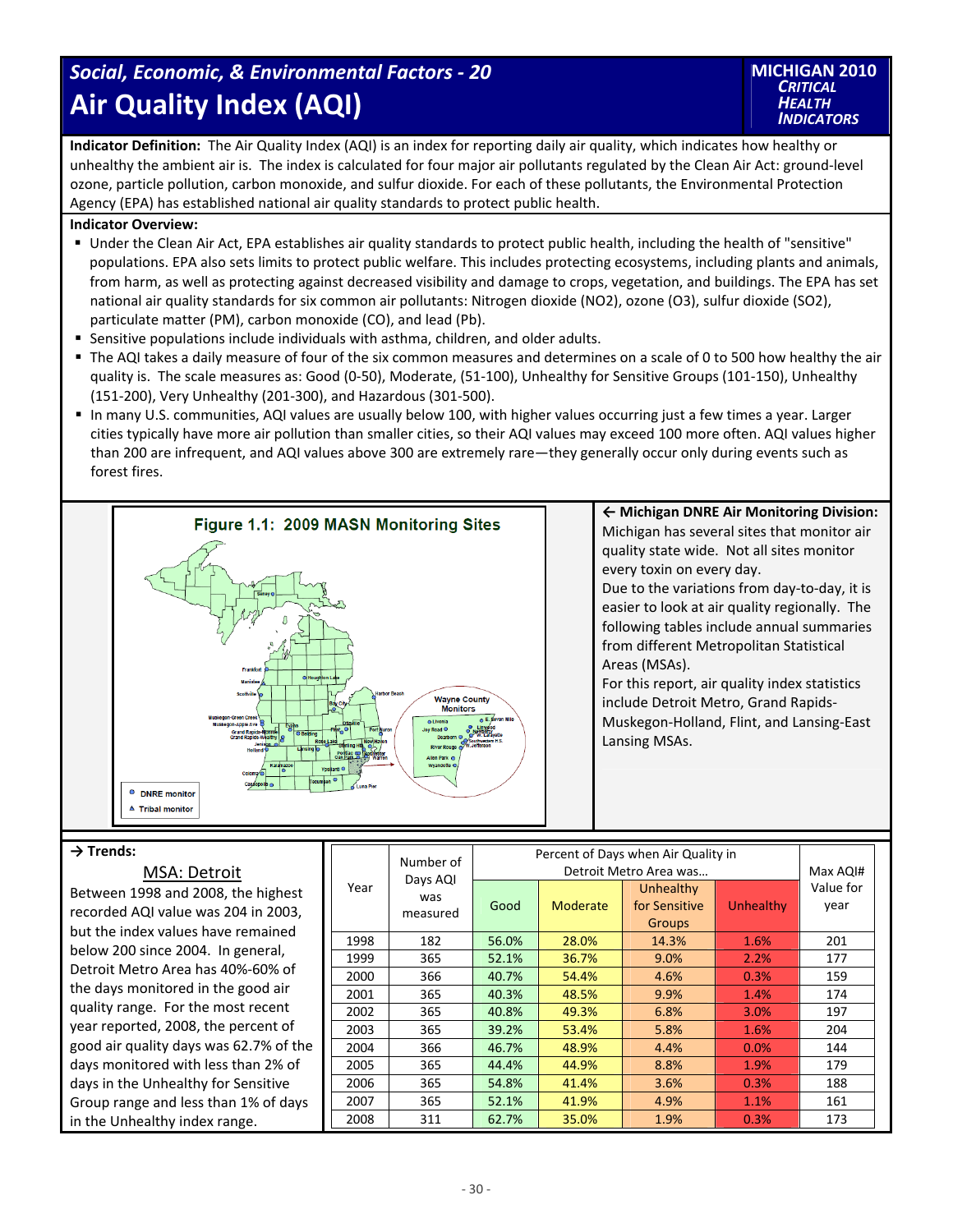|      | Number of |       | Percent of Days when Air Quality in Flint was |               |           |           |  |
|------|-----------|-------|-----------------------------------------------|---------------|-----------|-----------|--|
| Year | Days AQI  |       |                                               | Unhealthy     |           | Max AQI#  |  |
|      | was       | Good  | Moderate                                      | for Sensitive | Unhealthy | Value for |  |
|      | measured  |       |                                               | <b>Groups</b> |           | year      |  |
| 1998 | 184       | 65.8% | 28.3%                                         | 6.0%          | 0.0%      | 150       |  |
| 1999 | 244       | 64.8% | 25.8%                                         | 9.0%          | 0.4%      | 154       |  |
| 2000 | 245       | 71.4% | 26.1%                                         | 2.4%          | 0.0%      | 129       |  |
| 2001 | 245       | 64.1% | 27.3%                                         | 8.2%          | 0.4%      | 179       |  |
| 2002 | 245       | 61.6% | 29.8%                                         | 8.2%          | 0.4%      | 154       |  |
| 2003 | 243       | 65.4% | 29.6%                                         | 4.1%          | 0.8%      | 190       |  |
| 2004 | 246       | 75.2% | 23.2%                                         | 1.6%          | 0.0%      | 124       |  |
| 2005 | 361       | 79.8% | 17.2%                                         | 3.0%          | 0.0%      | 128       |  |
| 2006 | 242       | 77.3% | 22.3%                                         | 0.4%          | 0.0%      | 101       |  |
| 2007 | 241       | 67.2% | 29.9%                                         | 2.9%          | 0.0%      | 135       |  |
| 2008 | 214       | 80.8% | 18.2%                                         | 0.9%          | 0.0%      | 111       |  |

#### **← Trends:**

MSA: Flint

Between 1998 and 2008, the highest recorded AQI value was 190 in 2003, but the index values have remained at or below 135 since. In general, Flint MSA has 60%‐80% of the days monitored annually in the good air quality range. For the most recent year reported, 2008, the percent of good air quality days was 80.8% of the days monitored with less than 1% of the days in the Unhealthy for Sensitive Groups range and no days in the Unhealthy index range.

#### **→ Trends:**

### MSA: Grand Rapids ‐ Muskegon ‐ Holland Between 1998 and 2008, the highest

recorded AQI value was 195 in 2005, but the index values have remained below 180 since then. In general, the Grand Rapids‐Muskegon‐Holland MSA has 60%‐ 70% of the days monitored in the good air quality range. For the most recent year reported, 2008, the percent of good air quality days was 62.5% of the days monitored with less than 1% of days in the Unhealthy for Sensitive Groups range and Unhealthy index range.

|      | Number of                   | Percent of Days when Air Quality in |                 |                                                                               |           |                               |
|------|-----------------------------|-------------------------------------|-----------------|-------------------------------------------------------------------------------|-----------|-------------------------------|
| Year | Days AQI<br>was<br>measured | Good                                | <b>Moderate</b> | Grand Rapids Metro Area was<br>Unhealthy<br>for<br>Sensitive<br><b>Groups</b> | Unhealthy | Max AQI#<br>Value for<br>year |
| 1998 | 365                         | 64.4%                               | 26.6%           | 7.1%                                                                          | 1.9%      | 190                           |
| 1999 | 219                         | 58.4%                               | 27.9%           | 11.9%                                                                         | 1.8%      | 192                           |
| 2000 | 242                         | 75.6%                               | 22.7%           | 1.7%                                                                          | 0.0%      | 127                           |
| 2001 | 240                         | 66.3%                               | 26.7%           | 6.3%                                                                          | 0.8%      | 166                           |
| 2002 | 242                         | 66.5%                               | 24.8%           | 5.8%                                                                          | 2.9%      | 182                           |
| 2003 | 242                         | 71.9%                               | 24.8%           | 2.9%                                                                          | 0.4%      | 151                           |
| 2004 | 241                         | 79.3%                               | 20.7%           | 0.0%                                                                          | 0.0%      | 94                            |
| 2005 | 365                         | 56.2%                               | 34.5%           | 8.5%                                                                          | 0.8%      | 195                           |
| 2006 | 243                         | 80.7%                               | 18.1%           | 1.2%                                                                          | 0.0%      | 107                           |
| 2007 | 243                         | 69.5%                               | 25.1%           | 4.9%                                                                          | 0.4%      | 177                           |
| 2008 | 285                         | 62.5%                               | 36.5%           | 0.7%                                                                          | 0.4%      | 161                           |

|      | Number of                   | Percent of Days when Air Quality in Lansing was |          |                                                       |           |                               |
|------|-----------------------------|-------------------------------------------------|----------|-------------------------------------------------------|-----------|-------------------------------|
| Year | Days AQI<br>was<br>measured | Good                                            | Moderate | Unhealthy<br>for<br><b>Sensitive</b><br><b>Groups</b> | Unhealthy | Max AQI#<br>Value for<br>year |
| 1998 | 365                         | 78.1%                                           | 12.9%    | 7.1%                                                  | 1.9%      | 197                           |
| 1999 | 260                         | 71.9%                                           | 22.7%    | 5.0%                                                  | 0.4%      | 154                           |
| 2000 | 243                         | 74.5%                                           | 24.7%    | 0.8%                                                  | 0.0%      | 119                           |
| 2001 | 245                         | 68.6%                                           | 27.3%    | 3.3%                                                  | 0.8%      | 159                           |
| 2002 | 242                         | 64.5%                                           | 28.9%    | 6.6%                                                  | 0.0%      | 150                           |
| 2003 | 241                         | 74.3%                                           | 18.3%    | 7.1%                                                  | 0.4%      | 164                           |
| 2004 | 240                         | 79.6%                                           | 20.0%    | 0.4%                                                  | 0.0%      | 109                           |
| 2005 | 244                         | 66.8%                                           | 29.9%    | 3.3%                                                  | 0.0%      | 150                           |
| 2006 | 365                         | 75.1%                                           | 20.3%    | 3.8%                                                  | 0.8%      | 174                           |
| 2007 | 239                         | 75.3%                                           | 22.6%    | 2.1%                                                  | 0.0%      | 124                           |
| 2008 | 214                         | 81.3%                                           | 18.2%    | 0.5%                                                  | 0.0%      | 106                           |

#### **← Trends:**

MSA: Lansing ‐ East Lansing Between 1998 and 2008, the highest recorded AQI value was 197 in 1998, and the index values have remained below 190 since then. In general, the Lansing‐East Lansing MSA has 60%‐70% of the days monitored in the good air quality range. For the most recent year reported, 2008, the percent of good air quality days was 81.3% of the days monitored with less than 1% of the days in the Unhealthy for Sensitive Groups range and no days in the Unhealthy index range.

#### **Links to Other Sources of Information:**

U.S. Environmental Protection Agency Air Emissions Sources: http://www.epa.gov/air/emissions/where.htm Michigan Department of Natural Resources & Environment – Air Monitoring: http://www.michigan.gov/deq/0,1607,7-135-3310\_4195-79055--,00.html

CDC – National Environmental Public Health Tracking Network: http://ephtracking.cdc.gov/showHome.action

#### **Links to Related Public Health Programs:**

MDCH Asthma Prevention: http://www.michigan.gov/mdch/0,1607,7‐132‐2940\_2955\_48758‐‐‐,00.html

CDC - Air Pollution & Respiratory Health: http://www.cdc.gov/nceh/airpollution/default.htm

EPA – Patient Exposure & Air Quality Index: http://www.epa.gov/air/oaqps/eog/ozonehealth/aqi.html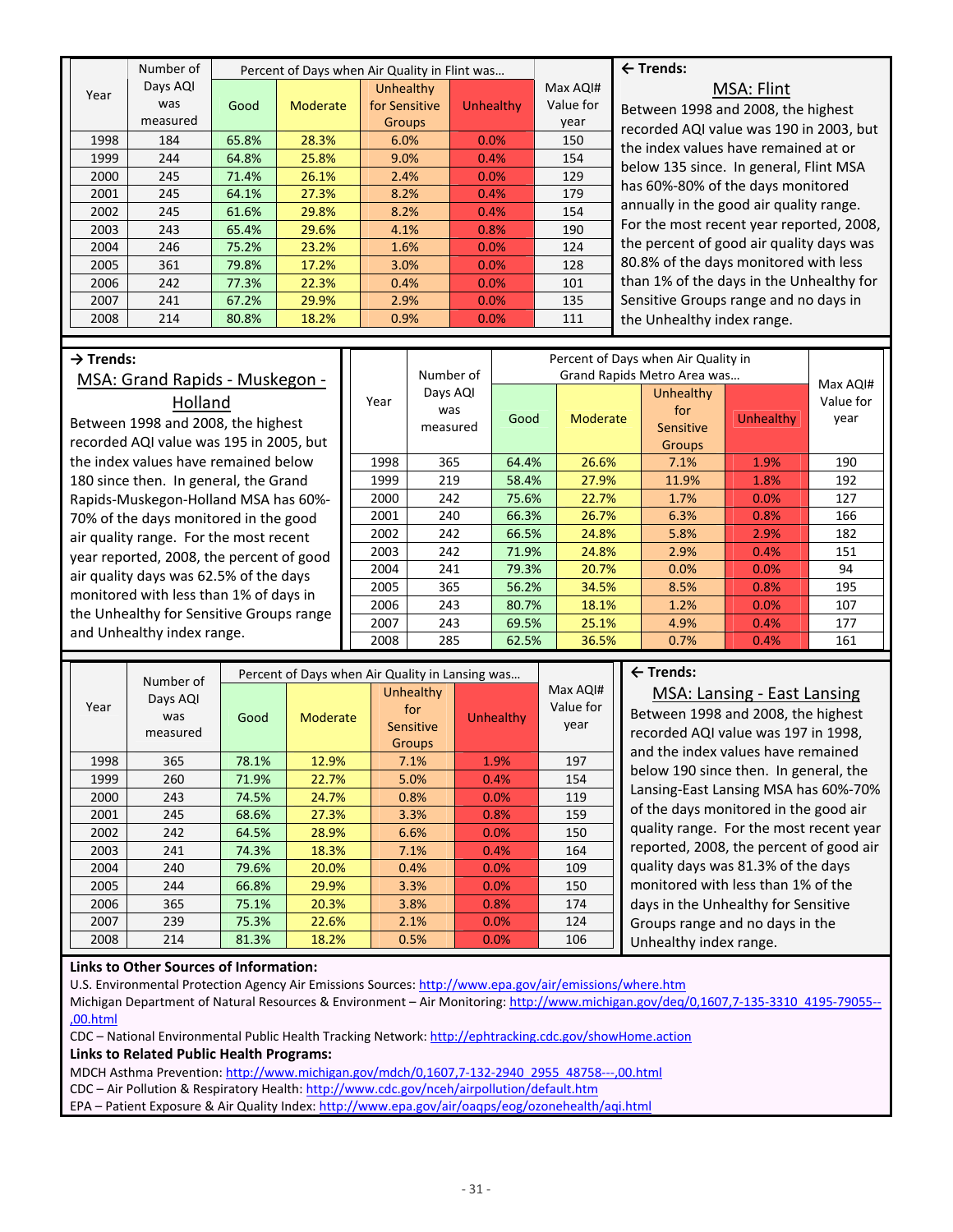## *Social, Economic, & Environmental Factors ‐ 21* **Adults & Children in Poverty**

**Indicator Definition:** The U.S. Census Bureau uses a set of money income thresholds that vary by family size and composition to determine who is in poverty. If a family's income is less than the family's threshold, then that family is considered in poverty. The thresholds are updated annually for inflation with the Consumer Price Index (CPI‐U). For 2009, the poverty threshold for a single individual is an income of \$10,956, and for a family of four, the threshold is \$21,954.

#### **Indicator Overview:**

- The poverty rates are established with the ten-year census, and percentages are then estimated annually based on the American Community Survey and/or the Annual Social and Economic Supplement to the Current Population Survey.
- Beginning with the late 1950s, the poverty rate for all Americans fell from 22.4 percent. These numbers declined steadily, dropping as low as 11.1% in 1973. Then the poverty rate began to cycle up to as high as 15.2% in 1983. The national poverty rate has remained between 11% and 15% since 1973<sup>ii</sup>.
- **Poverty rates can vary greatly across subpopulations.**
- Poverty rates for those who are aged 65 or older have decreased dramatically since the 1960s while the poverty rate for children remains higher than the total population rate<sup>"</sup>.



#### **← Trends:**

Prior to 2000, the poverty level in Michigan was consistently lower than the national average, reaching a low for the past decade of 10.2% compared to the national rate of 11.9% (1998‐2000). Since 2000, the poverty level in Michigan has remained more consistent with the national percentage. According to the National Center for Children in Poverty, in 2008, 37% (896,344) of children lived in low‐income families (those living below 200% of the federal poverty level) in Michigan, compared to the National rate of 41%. Children living below the federal poverty threshold in 2008 was 18% compared to the national rate of 19%.

#### **→ Subpopulation Variations:**

The poverty rate for families lead by single women (32%) is dramatically higher than the rate for married couple families (4.4%). Among racial and ethnic subgroups, rates increase to 13.9% for Hispanic married couples and 50.5% for Hispanic single mothers. Single mothers with children under 5 years old have a poverty rate of 47.6%. The poverty rate for Hispanic mothers with children under 5 years old is 69%.

| POVERTY RATES FOR FAMILIES AND PEOPLE FOR WHOM POVERTY STATUS IS DETERMINED IN<br>MICHIGAN, ACS 2008 DATA |       |       |              |          |  |
|-----------------------------------------------------------------------------------------------------------|-------|-------|--------------|----------|--|
|                                                                                                           | Total | White | <b>Black</b> | Hispanic |  |
| All families                                                                                              | 10.5% | 7.8%  | 27.0%        | 23.8%    |  |
| With related children under 18 years                                                                      | 16.6% | 12.6% | 34.7%        | 30.7%    |  |
| With related children under 5 years only                                                                  | 18.5% | 16.1% | 32.4%        | 29.8%    |  |
| Married-couple family                                                                                     | 4.4%  | 3.7%  | 9.9%         | 13.9%    |  |
| With related children under 18 years                                                                      | 6.2%  | 5.1%  | 12.9%        | 18.2%    |  |
| With related children under 5 years only                                                                  | 6.1%  | 5.6%  | 11.3%        | 15.1%    |  |
| Female householder, no husband present, family                                                            | 32.0% | 27.2% | 39.6%        | 50.5%    |  |
| With related children under 18 years                                                                      | 40.7% | 36.7% | 46.3%        | 56.2%    |  |
| With related children under 5 years only                                                                  | 47.6% | 48.7% | 42.2%        | 69.0%    |  |

#### **Links to Other Sources of Information:**

U.S. DHHS Poverty Guidelines, Research, & Measurement: http://aspe.hhs.gov/poverty/index.shtml#latest Michigan Poverty Awareness: http://www.michigan.gov/poverty/0,1607,7‐253‐49518‐‐‐,00.html University of Michigan National Poverty Center: http://www.npc.umich.edu/poverty/ Spotlight on Poverty: http://spotlightonpoverty.org/

#### **Links to Related Public Health Programs:**

Michigan Medicaid Program: http://www.michigan.gov/mdch/0,1607,7-132-2943\_4860---,00.html MDCH: Help finding Health Care: http://www.michigan.gov/mdch/0,1607,7-132-2943\_52115---,00.html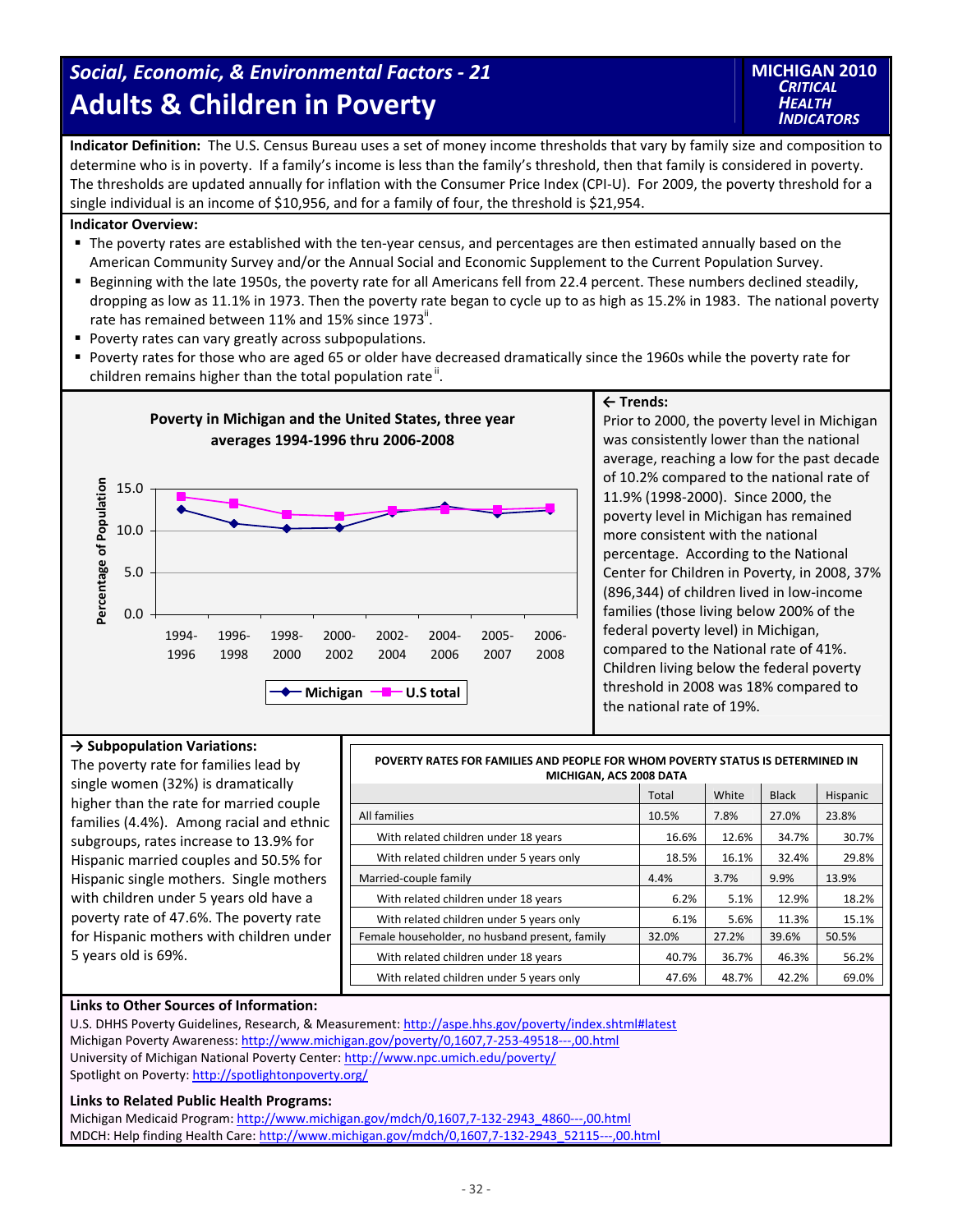## *Social, Economic, & Environmental Factors* **‐ <sup>22</sup> High School & College Graduation Rates**

**Indicator Definition:** The educational attainment level for the population aged 25 and older.

#### **Indicator Overview:**

- The U.S. Census Bureau collects educational attainment information annually through the American Community Survey (ACS) and Current Population Survey (CPS).
- Education level is commonly associated with access to health care. Individuals with higher education levels are more likely to have high income jobs and/or employer-based health insurance coverage, and therefore the cost of health care is less likely to be a barrier to access.
- Education at a level less than high school completion is commonly associated with individuals in poverty.



Since 2000, the ACS estimates for the percentage of Michigan's population with education level of completion of high school or higher remain above U.S. estimates. Both the Michigan and U.S. percentages are over 80% and

While Michigan tends to have a higher percentage of high school graduates than the U.S., the state trends for attainment of a Bachelor's degree remain lower than the national

#### **→ Levels of Attainment:**

Educational attainment is shown in the chart (right) beginning with the 2000 census and tracked on an annual basis with the American Community Survey (ACS) through 2008. The level of educational attainment increases over time, while the percentage of individuals who do not graduate from high school decreases. In 2008, about 65% of those who had graduated from high school also completed some college, and 28% had completed a Bachelor's Degree or higher.



#### **Links to Other Sources of Information:**

U.S. Census Bureau – Educational Attainment: http://www.census.gov/hhes/socdemo/education/ Michigan Center for Educational Performance & Information: http://www.michigan.gov/cepi National Center for Education Statistics: http://www.nces.ed.gov/

#### **Links to Related Public Health or Similar Programs:**

MDELEG – Adult Education Program: http://www.michigan.gov/mdcd/0,1607,7‐122‐1680\_2798‐‐‐,00.html MDE – Educational Programs: http://www.michigan.gov/mde/0,1607,7‐140‐43092‐‐‐,00.html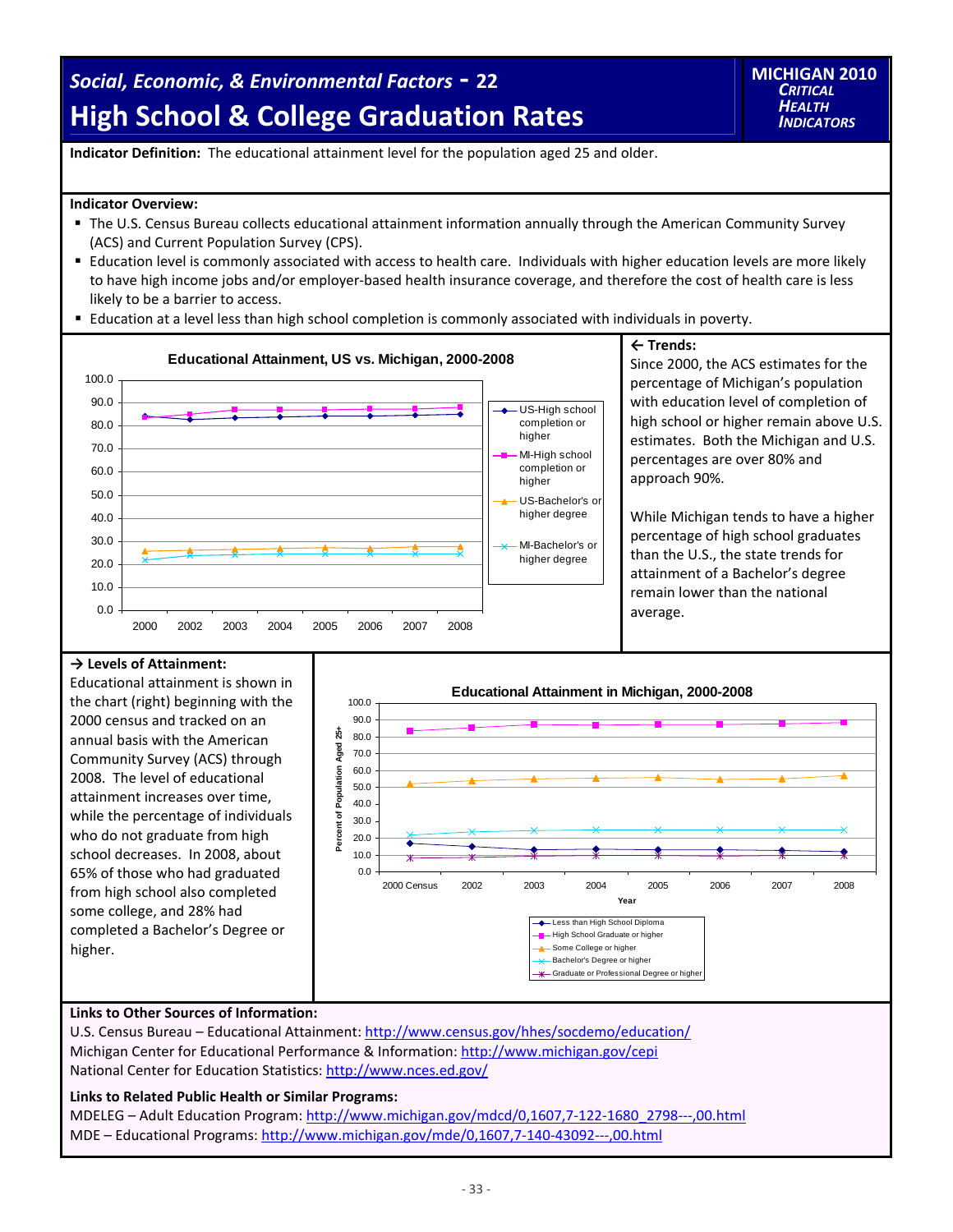## *Social, Economic, & Environmental Factors ‐ 23* **Unemployment Rate**

**MICHIGAN 2010** *CRITICAL HEALTH INDICATORS*

**Indicator Definition:** The Unemployment (or Jobless) Rate is the percent of people in the Labor Force who are unemployed (= unemployed/labor force \* 100).

#### **Indicator Overview:**

- Unemployment Rate, or Jobless Rate, is an indicator of the health of the economy, and can be used as a proxy in health status. With a larger percentage of the people out of work, fewer may be able to afford access to preventative and maintenance health services and/or prescriptions.
- Higher unemployment rates also mean a larger portion of the labor force may be seeking assistance through Medicaid.
- Unemployment data is collected through Michigan's Department of Energy, Labor, and Economic Growth, and housed at the Labor Market Information (LMI) site. Nationally, the US Department of Labor oversees the data.



#### **← Trends:**

Beginning in the mid‐ to late‐1990s, Michigan's Jobless Rate was at or below the national Jobless rate, and it was down to 4 percent. Beginning in 2000, the Jobless rate at the state and national levels began to increase. With emerging economic issues, Michigan's Jobless Rate increased more quickly than the national rate. From 2003 until 2007, the national Jobless Rate decreased by almost 2 points and leveled off, while Michigan only saw a marginal decrease. By 2009, the Jobless Rate nearly doubled from the 2007 levels. Michigan's Jobless Rates was ranked one of the highest of all states.

#### **→ County Average:**

Between 2007 and 2009, the state‐wide unemployment rate almost doubled from 7.1 to 13.6. In 2009, the county rates rose to a range of 8.6% to 24.0%. In other words, in some counties as few as 1 in 12 people were unemployed and in other counties as many as 1 in 4 were unemployed. The counties that were the hardest hit included Baraga, Presque Isle, Montmorency, Oscoda, and Alcona. These counties are all rural areas of northern Michigan.

The counties with the lower unemployment rates still had as few as 1 in 10 people unemployed, or more. Many of these counties had larger urban areas in combination with one of the state universities.



#### **Links to Other Sources of Information:**

U.S. Bureau of Labor Statistics: http://www.bls.gov/bls/unemployment.htm DELEG: Labor Market Information: http://www.milmi.org/

#### **Links to Related Programs:**

Michigan Department of Energy, Labor, and Economic Grow (DELEG) – Labor Market Information site: http://www.milmi.org/ Michigan's Jobs, Education, and Training (JET) program: http://www.michigan.gov/dleg/0,1607,7-154-41500---,00.html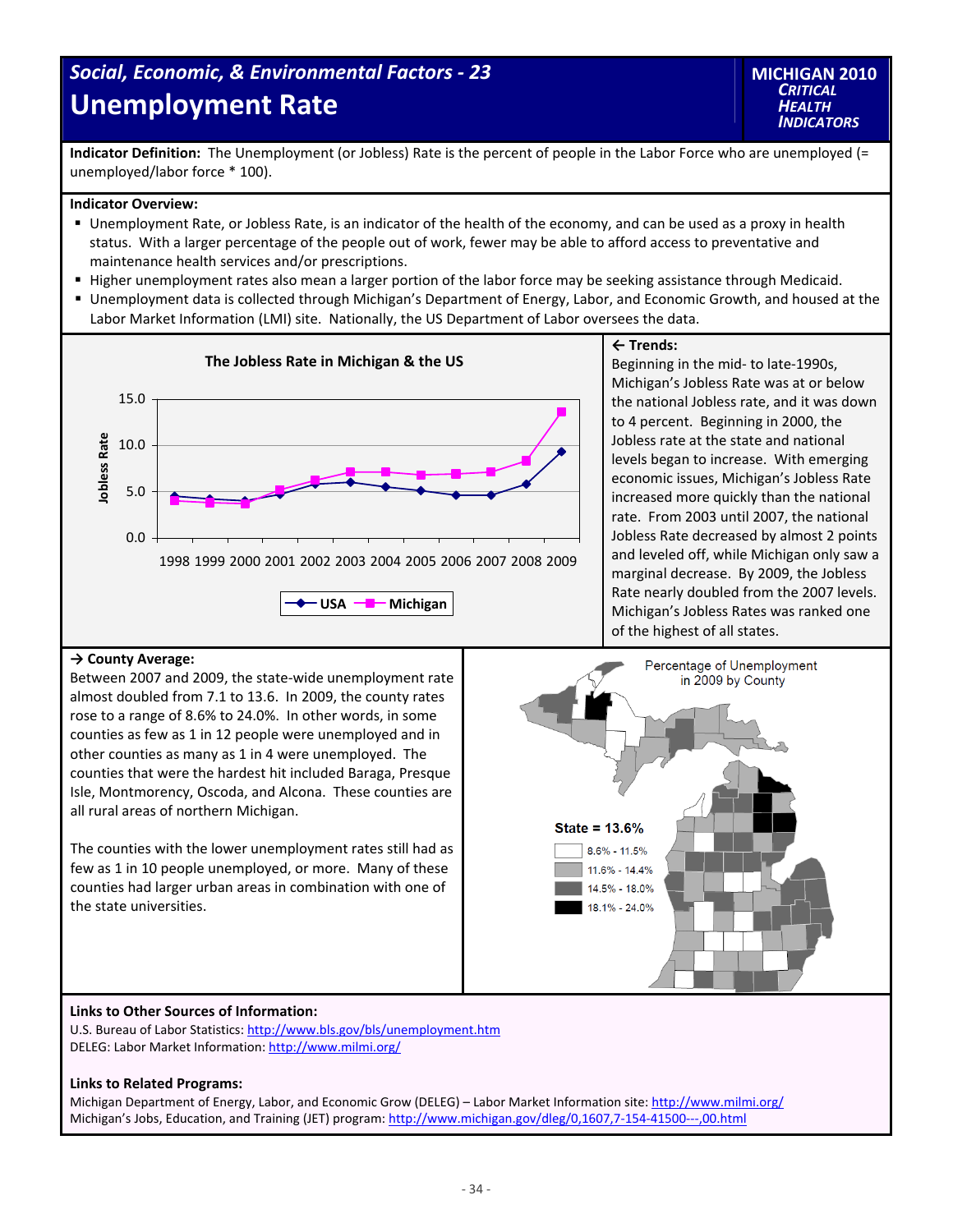## *Social, Economic, & Environmental Factors ‐ 24* **Violent Crime Rate**

**Indicator Definition:** The number of Violent Crimes per 100,000 population.

#### **Indicator Overview:**

- According to the FBI Uniform Crime Reports, violent crime includes: murder and non-negligent manslaughter, forcible rape, robbery, and aggravated assault. These are all offenses that include force or threat of force.
- The data for the national set is collected from law enforcement agencies from around the U.S. who submit their data voluntarily to be included in the report.
- Over the last 10 years, nationally, about 60-64 percent of violent crimes were aggravated assaults, 28-32 percent were robberies, 6‐7 percent were forcible rape, and just over 1 percent were murders.



#### **← Trends:**

Overall, the U.S. violent crime rate has decreased from 523 down to 454 crimes per 100,000 people, or by approximately 13.1%. While Michigan tends to have a higher rate per 100,000 than the national rate, there was also a decrease in Michigan. Michigan dropped from 575 down to 502 per 100,000 people, which is a decrease by 12.8%.

#-murder and non-negligent homicide that occurred as a result of the events of Sept. 11, 2001, are not *included in the National Data Set for this table.*

#### **→ Violent Crime in Michigan by Category:**

As a whole, the violent crime rate in Michigan decreased from 1999 to 2008.In Michigan the distribution of the different types of violent crimes remain consistent as a percent of all violent crimes. Aggravated assaults accounted for 65 percent, robberies were 25 percent, forcible rapes were 9 percent, and murders accounted for 1 percent of the total. As seen in the graph, the crime rate for forcible rapes and murders has remained consistent, while aggravated assaults and robberies has fluctuated.



#### **Links to Other Sources of Information:**

The FBI's Uniform Crime Reports can be found at: http://www.fbi.gov/ucr/ucr.htm#cius The FBI's Children's Information page is: http://www.fbi.gov/fbikids.htm

#### **Links to Related Public Health Programs:**

Michigan's Victim Crime Services page is located at: http://www.michigan.gov/mdch/0,1607,7-132-54783\_54853---,00.html Michigan's Injury and Violence Prevention program is: http://www.michigan.gov/mdch/0,1607,7-132-54783\_54879---,00.html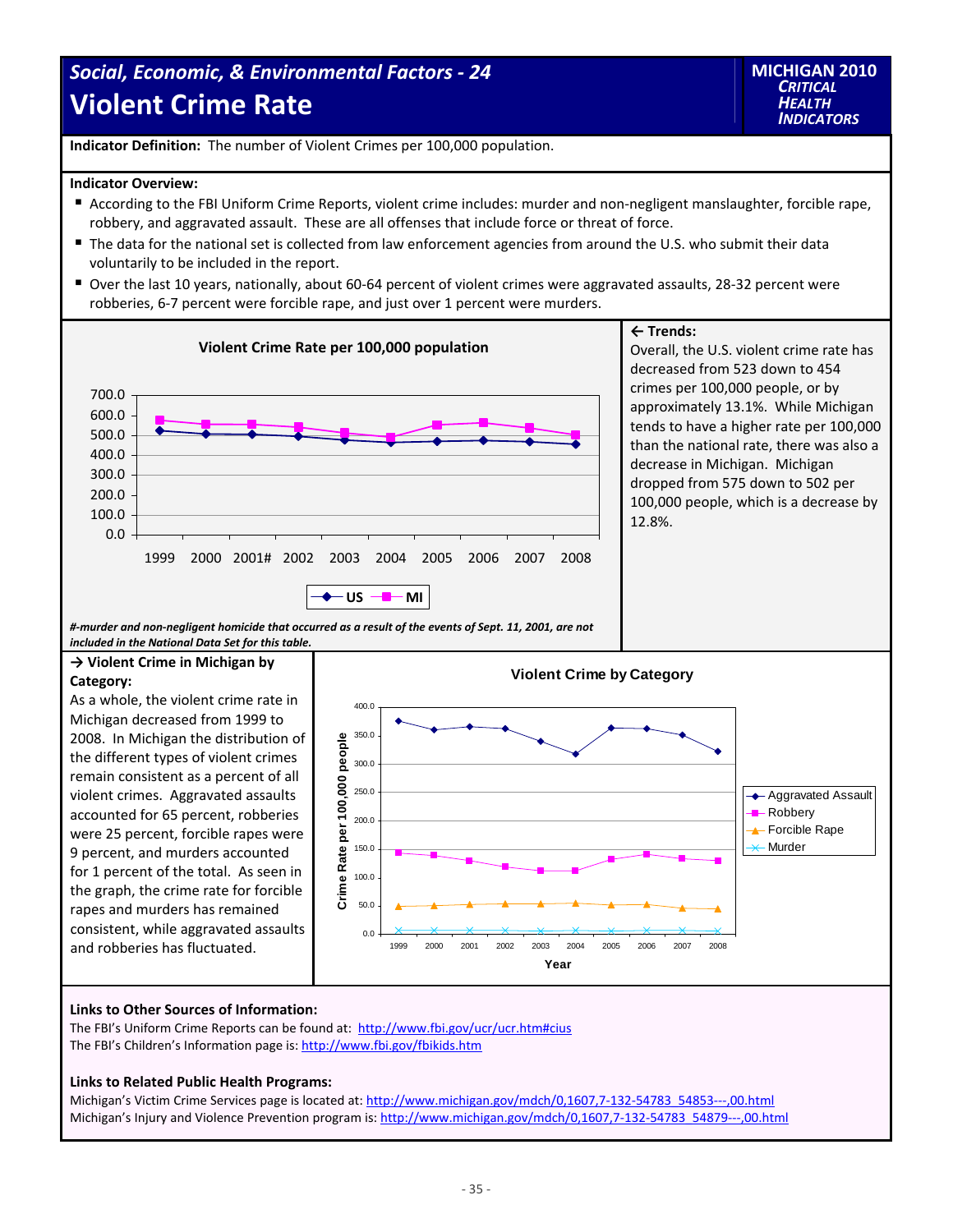## *Social, Economic, & Environmental Factors ‐ 25* **Lead Poisoning: Children's Blood Lead Levels**

**MICHIGAN 2010** *CRITICAL HEALTH INDICATORS*

**Indicator Definition:** Children tested and confirmed with elevated Blood Lead Levels (EBLLs); BLLs are elevated when the test shows a concentration of 10 µg/dL of lead in the blood, or higher.

#### **Indicator Overview:**

- The Childhood Lead Poisoning Prevention Program (CLPPP) was created in response to Section 5474 (2) of Public Act 219 of 1998. The goal of the program was to test children for elevated blood lead levels. The confirmed cases of elevated blood lead levels and children at higher risk would be targeted for lead poisoning prevention and treatment programming.
- According to the American Academy of Family Physicians: High lead levels in the bodies of developing children can cause problems with the brain, kidneys, and bone marrow. Lower levels of lead in the body can still cause problems, such as trouble paying attention, behavior problems, learning difficulties and a fall in the IQ of young children.



### **Testing for Elevated Blood Lead Levels in Children and the Percent of Confirmed Cases in Michigan & US, 1997-2007**

#### **→ Trends:**

number of children tested since 1997, a lower percent of EBLL cases were documented each year, and this trend existed in Michigan and the U.S. as a whole. Michigan started out with about 17 percent of the children tested being confirmed with EBLL, and the percent of the children confirmed with EBLLs has decreased since 1997. As the number of confirmed cases decreased over time, the distribution of the different ranges of elevated blood lead levels remained constant.



#### **Links to Other Sources of Information:**

CDC Lead Poisoning Prevention: http://www.cdc.gov/nceh/lead/tips.htm U.S. Consumer Product Safety Commission (CPSC): Lead Recalls: http://www.cdc.gov/nceh/lead/Recalls/default.htm American Academy of Family Physicians: Preventing & Treating Lead Poisoning in Children: http://www.aafp.org/afp/20000801/559ph.html

#### **Links to Related Public Health Programs:**

Michigan's Children Lead Poisoning Prevention Program (CLPPP): http://www.michigan.gov/mdch/0,1607,7-132-2942\_4911\_4913---,00.html Michigan's Healthy Homes Program: http://www.michigan.gov/mdch/0,1607,7-132-2940\_2955\_2983---,00.html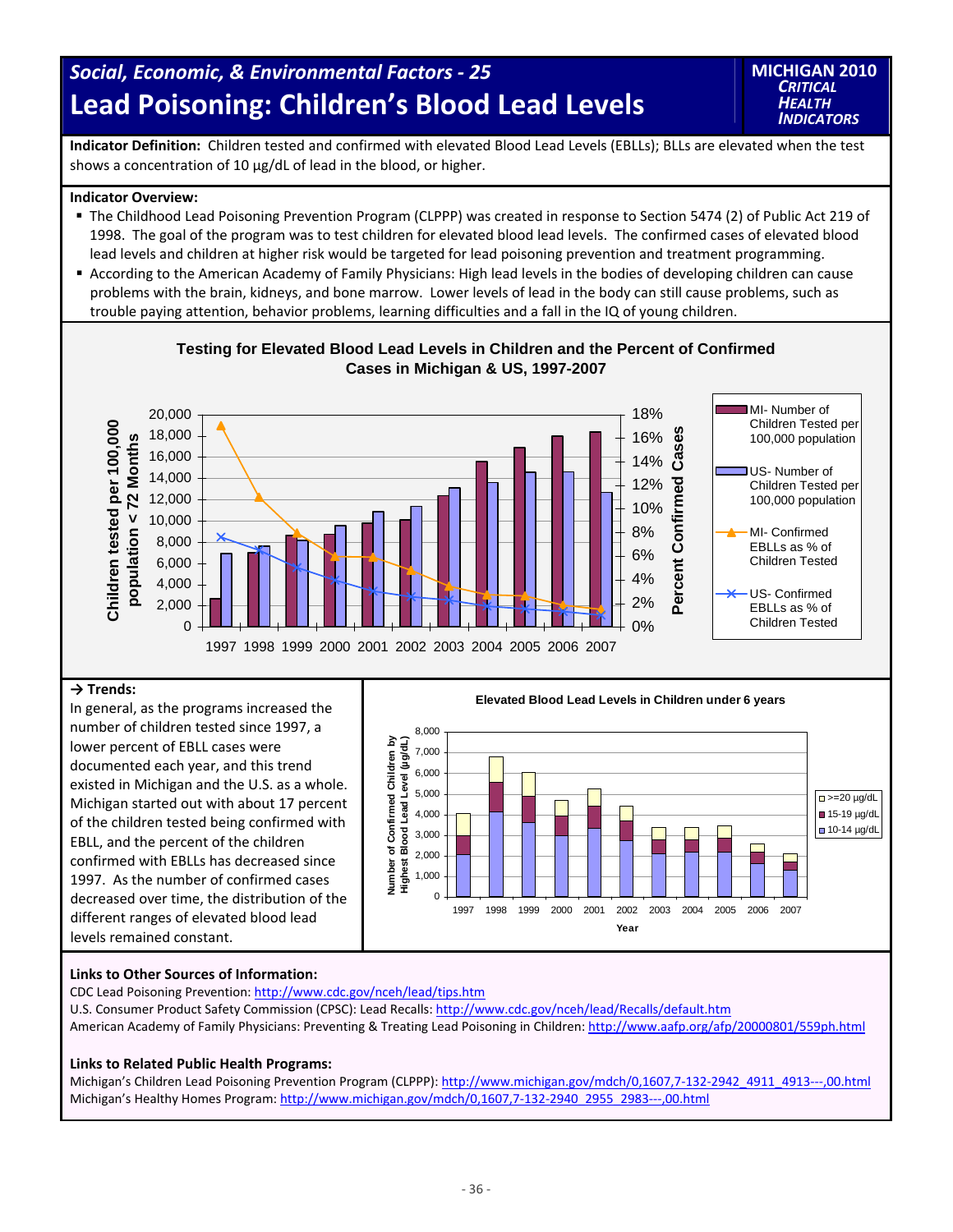| $\mathbf 1$ | Life Expectancy at Birth and at Age 65                                                                                                             |
|-------------|----------------------------------------------------------------------------------------------------------------------------------------------------|
|             | i. Institute of Medicine, State of the USA Report, 2009.                                                                                           |
|             | ii. Life Expectancy at birth by sex and race in Michigan, MDCH:                                                                                    |
|             | http://www.mdch.state.mi.us/pha/osr/deaths/lifesxrctrend.asp                                                                                       |
|             | iii. FastStats Life Expectancy in U.S., CDC: http://www.cdc.gov/nchs/fastats/lifexpec.htm                                                          |
|             | iv. National Center for Health Statistics (NCHS) Vital Statistics reports                                                                          |
|             | http://www.cdc.gov/nchs/data/nvsr/nvsr56/nvsr56 10.pdf                                                                                             |
| 2           | <b>Infant Mortality Rate</b>                                                                                                                       |
|             | i. Institute of Medicine, State of the USA Report, 2009.                                                                                           |
|             | ii. Infant Mortality Rates in Michigan, MDCH: http://www.michigan.gov/mdch/0,1607,7-132-2944_4669_4694---,00.html                                  |
|             | iii. FastStats Life Expectancy in U.S., CDC: http://www.cdc.gov/nchs/fastats/lifexpec.htm                                                          |
|             | iv. National Center for Health Statistics (NCHS) Vital Statistics reports                                                                          |
|             | http://www.cdc.gov/nchs/data/nvsr/nvsr56/nvsr56 10.pdf                                                                                             |
| 3           | Unintended Pregnancy                                                                                                                               |
| i.          | Michigan Pregnancy Risk Assessment Monitoring (PRAMS): www.michigan.gov/prams                                                                      |
|             | ii. Michigan Department of Community Health. Michigan Teen Pregnancy Prevention Initiative. www.michigan.gov/tppi                                  |
| 4           | <b>Injury Mortality</b>                                                                                                                            |
| ı.          | Institute of Medicine, State of the USA Report, 2009.                                                                                              |
| ii.         | Leading Causes of Fatal Injuries, MDCH: http://www.mdch.state.mi.us/pha/osr/index.asp?Id=29                                                        |
|             | iii. Fatal Injury Data, CDC: http://www.cdc.gov/injury/wisqars/fatal.html                                                                          |
|             | iv. National Center for Health Statistics (NCHS) Vital Statistics reports                                                                          |
|             | http://www.cdc.gov/nchs/data/nvsr/nvsr56/nvsr56_10.pdf                                                                                             |
| 5           | Self-reported Health Status                                                                                                                        |
|             | i. Institute of Medicine, State of the USA Report, 2009.                                                                                           |
| ii.         | Life Expectancy Indicator. http://www.conferenceboard.ca/HCP/Details/health/life-expectancy.aspx                                                   |
|             | iii. Miilunpalo et al. (1997). Self-rated health status as a health measure: The predictive value of self-reported health status                   |
|             | on the use of physician services and on mortality in the working-age population. Journal of Clinical Epidemiology. Volume                          |
|             | 50, Issue 5, May 1997, Pages 517-528.                                                                                                              |
|             | iv. Michigan Department of Community Health. Michigan Behavioral Risk Factor Surveillance System, 2000-2009.                                       |
|             | (www.michigan.gov/brfs)                                                                                                                            |
|             | v. Centers for Disease Control and Prevention (CDC). Behavioral Risk Factor Surveillance System Survey Data. Atlanta,                              |
|             | Georgia: U.S. Department of Health and Human Services, Centers for Disease Control and Prevention, 2000-2009.<br>(www.cdc.gov/brfss)               |
|             |                                                                                                                                                    |
| 6           | <b>Chronic Disease Prevalence</b>                                                                                                                  |
| ı.          | Institute of Medicine, State of the USA Report, 2009.                                                                                              |
| ii.         | Michigan Department of Community Health. Michigan Behavioral Risk Factor Surveillance System, 2000-2009.                                           |
|             | (www.michigan.gov/brfs)<br>iii. Centers for Disease Control and Prevention (CDC). Behavioral Risk Factor Surveillance System Survey Data. Atlanta, |
|             | Georgia: U.S. Department of Health and Human Services, Centers for Disease Control and Prevention, 2000-2009.                                      |
|             | (www.cdc.gov/brfss)                                                                                                                                |
| 7           | Serious Psychological Distress                                                                                                                     |
| ı.          | Institute of Medicine, State of the USA Report, 2009.                                                                                              |
| ii.         | Michigan Department of Community Health. Michigan Behavioral Risk Factor Surveillance System, 2000-2009.                                           |
|             | (www.michigan.gov/brfs)                                                                                                                            |
|             | iii. Centers for Disease Control and Prevention (CDC). Behavioral Risk Factor Surveillance System Survey Data. Atlanta,                            |
|             | Georgia: U.S. Department of Health and Human Services, Centers for Disease Control and Prevention, 2000-2009.                                      |
|             | (www.cdc.gov/brfss)                                                                                                                                |
|             | iv. Text and description of Kessler 6 scoring. http://www.hcp.med.harvard.edu/ncs/k6 scales.php                                                    |
|             | v. Kessler, R.C., Barker, P.R., Colpe, L.J., Epstein, J.F., Gfroerer, J.C., Hiripi, E., Howes, M.J, Normand, S-L.T., Manderscheid,                 |
|             | R.W., Walters, E.E., Zaslavsky, A.M. (2003). Screening for serious mental illness in the general population Archives of                            |
|             | General Psychiatry. 60(2), 184-189.                                                                                                                |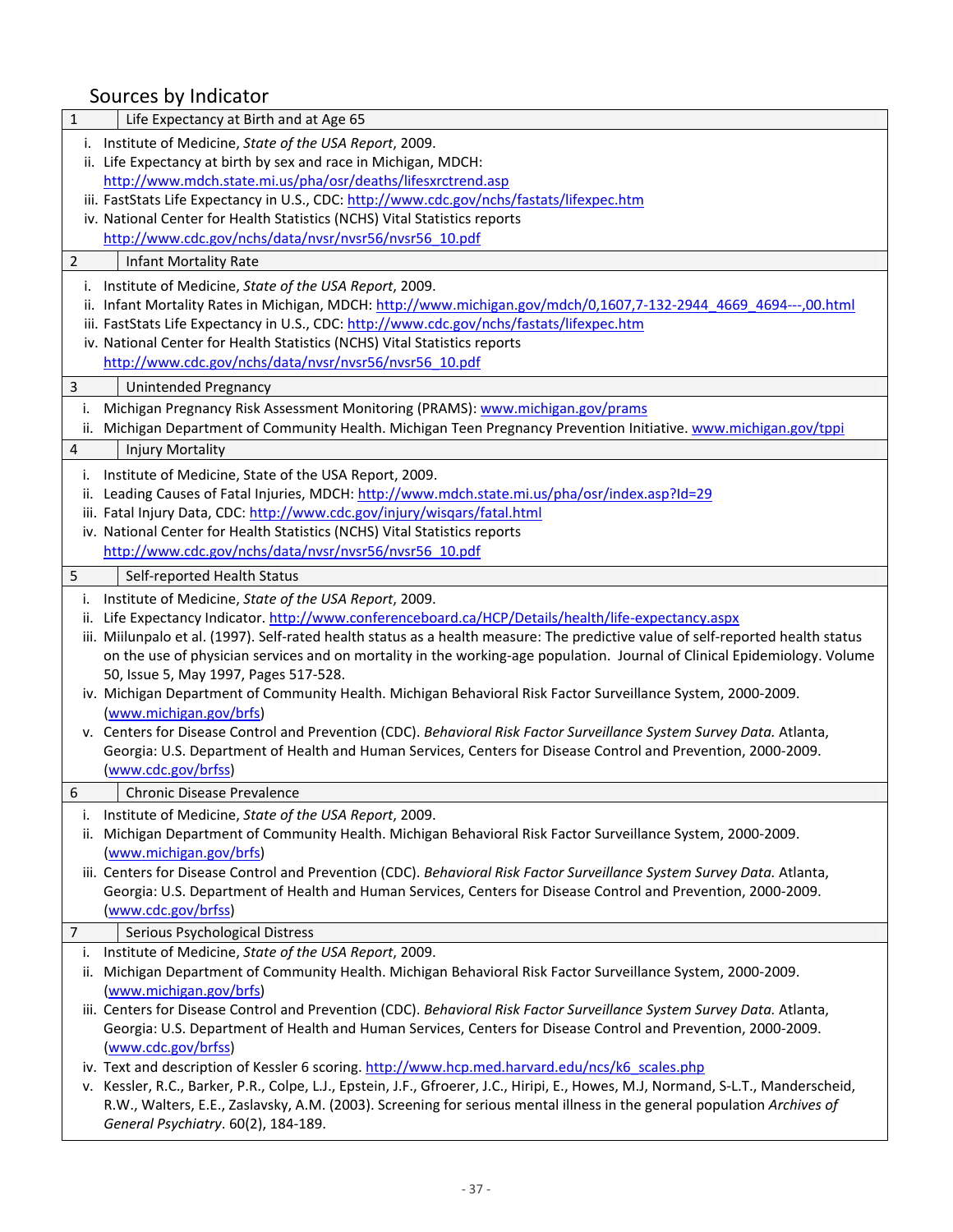| 8                | <b>Infectious Diseases</b>                                                                                                                                                                                                               |
|------------------|------------------------------------------------------------------------------------------------------------------------------------------------------------------------------------------------------------------------------------------|
|                  | i. Centers for Disease Control & Prevention. Annual Report on STDs. www.cdc.gov/std/stats/-CDC                                                                                                                                           |
|                  | ii. Centers for Disease Control & Prevention. Fact Sheets on Disease. www.cdc.gov/std/stats/-CDC                                                                                                                                         |
|                  | iii. Michigan Department of Community Health. Annual Michigan Sexually Transmitted Diseases Statistics.                                                                                                                                  |
|                  | http://www.mdch.state.mi.us/pha/osr/Index.asp?Id=12                                                                                                                                                                                      |
|                  | iv. Michigan Department of Community Health. Sexually Transmitted Diseases Prevention Program.                                                                                                                                           |
|                  | www.michigan.gov/hivstd                                                                                                                                                                                                                  |
| $\boldsymbol{9}$ | Smoking                                                                                                                                                                                                                                  |
|                  | i. Institute of Medicine, State of the USA Report, 2009.                                                                                                                                                                                 |
|                  | ii. Michigan Department of Community Health. Michigan Behavioral Risk Factor Surveillance System, 2000-2009.                                                                                                                             |
|                  | (www.michigan.gov/brfs)                                                                                                                                                                                                                  |
|                  | iii. Centers for Disease Control and Prevention (CDC). Behavioral Risk Factor Surveillance System Survey Data. Atlanta,                                                                                                                  |
|                  | Georgia: U.S. Department of Health and Human Services, Centers for Disease Control and Prevention, 2000-2009.                                                                                                                            |
|                  | (www.cdc.gov/brfss)                                                                                                                                                                                                                      |
| 10               | <b>Physical Activity</b>                                                                                                                                                                                                                 |
| i.               | Institute of Medicine, State of the USA Report, 2009.                                                                                                                                                                                    |
|                  | ii. Michigan Department of Community Health. Michigan Behavioral Risk Factor Surveillance System, 2000-2009.                                                                                                                             |
|                  | (www.michigan.gov/brfs)                                                                                                                                                                                                                  |
|                  | iii. Centers for Disease Control and Prevention (CDC). Behavioral Risk Factor Surveillance System Survey Data. Atlanta,                                                                                                                  |
|                  | Georgia: U.S. Department of Health and Human Services, Centers for Disease Control and Prevention, 2000-2009.                                                                                                                            |
|                  | (www.cdc.gov/brfss)                                                                                                                                                                                                                      |
| 11               | <b>Binge Drinking</b>                                                                                                                                                                                                                    |
| i.               | Institute of Medicine, State of the USA Report, 2009.                                                                                                                                                                                    |
| ii.              | Michigan Department of Community Health. Michigan Behavioral Risk Factor Surveillance System, 2000-2009.                                                                                                                                 |
|                  | (www.michigan.gov/brfs)                                                                                                                                                                                                                  |
|                  | iii. Centers for Disease Control and Prevention (CDC). Behavioral Risk Factor Surveillance System Survey Data. Atlanta,                                                                                                                  |
|                  | Georgia: U.S. Department of Health and Human Services, Centers for Disease Control and Prevention, 2000-2009.                                                                                                                            |
|                  | (www.cdc.gov/brfss)                                                                                                                                                                                                                      |
| 12               | Nutrition                                                                                                                                                                                                                                |
| i.               | Institute of Medicine, State of the USA Report, 2009.                                                                                                                                                                                    |
|                  | ii. Michigan Department of Community Health. Michigan Behavioral Risk Factor Surveillance System, 2000-2009.                                                                                                                             |
|                  | (www.michigan.gov/brfs)                                                                                                                                                                                                                  |
|                  | iii. Centers for Disease Control and Prevention (CDC). Behavioral Risk Factor Surveillance System Survey Data. Atlanta,                                                                                                                  |
|                  | Georgia: U.S. Department of Health and Human Services, Centers for Disease Control and Prevention, 2000-2009.                                                                                                                            |
|                  | (www.cdc.gov/brfss)                                                                                                                                                                                                                      |
|                  |                                                                                                                                                                                                                                          |
| 13               | Obesity                                                                                                                                                                                                                                  |
| i.               | Institute of Medicine, State of the USA Report, 2009.                                                                                                                                                                                    |
| ii.              | Michigan Department of Community Health. Michigan Behavioral Risk Factor Surveillance System, 2000-2009.                                                                                                                                 |
|                  | (www.michigan.gov/brfs)                                                                                                                                                                                                                  |
|                  | iii. Centers for Disease Control and Prevention (CDC). Behavioral Risk Factor Surveillance System Survey Data. Atlanta,<br>Georgia: U.S. Department of Health and Human Services, Centers for Disease Control and Prevention, 2000-2009. |
|                  | (www.cdc.gov/brfss)                                                                                                                                                                                                                      |
|                  |                                                                                                                                                                                                                                          |
| 14               | <b>Health Care Expenditures</b>                                                                                                                                                                                                          |
| ı.               | Institute of Medicine, State of the USA Report, 2009.                                                                                                                                                                                    |
| ii.              | Centers for Medicare & Medicaid Services. National Health Expenditures Data.                                                                                                                                                             |
|                  | http://www.cms.gov/NationalHealthExpendData/05 NationalHealthAccountsStateHealthAccountsResidence.asp#TopOfP                                                                                                                             |
|                  | age                                                                                                                                                                                                                                      |
|                  | iii. Kaiser Foundation. State Profiles - Michigan - Health Costs & Budgets.                                                                                                                                                              |
|                  | http://www.statehealthfacts.org/profileind.jsp?cat=5&rgn=24&cmprgn=1                                                                                                                                                                     |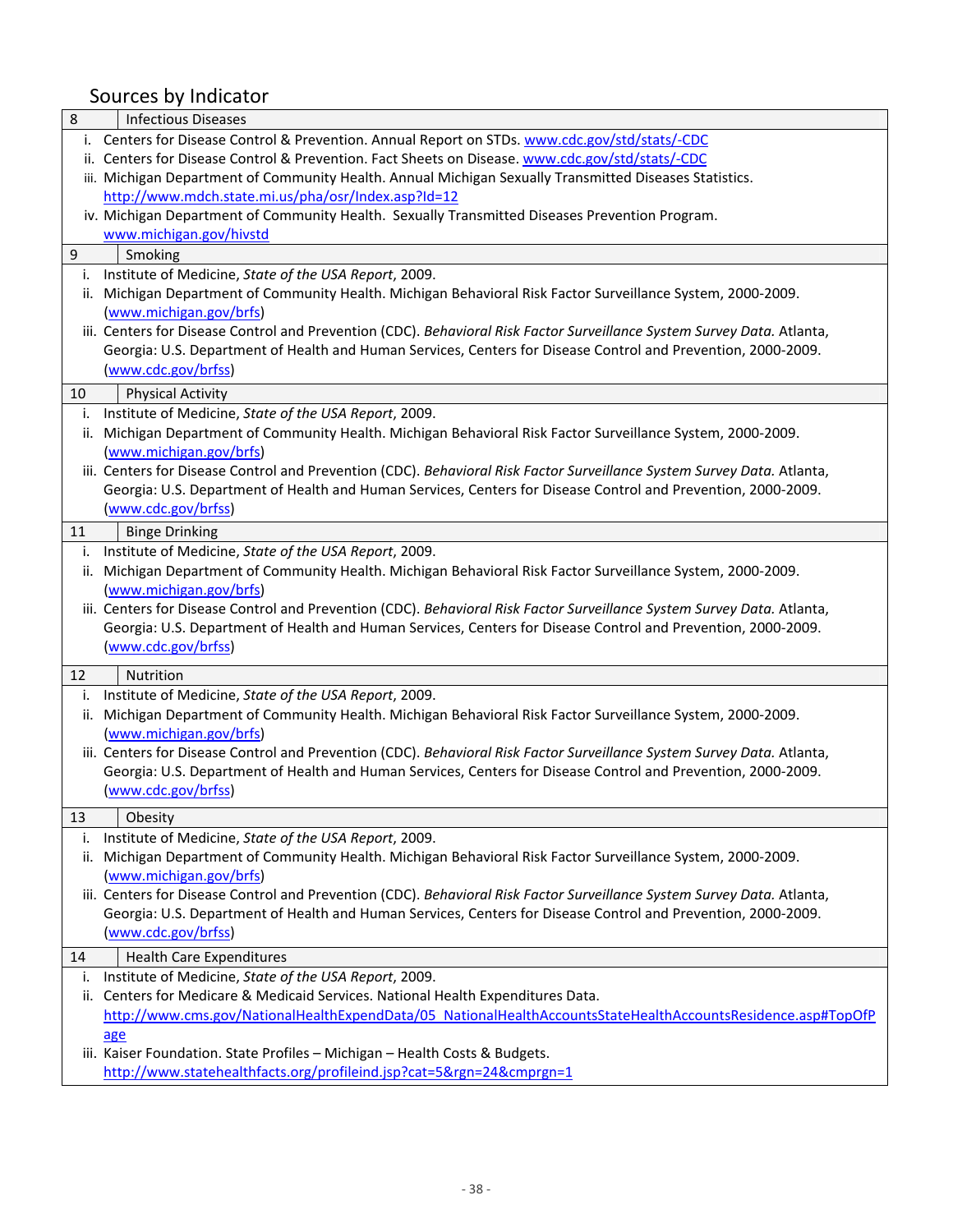| 15       | <b>Insurance Coverage</b>                                                                                                                                |
|----------|----------------------------------------------------------------------------------------------------------------------------------------------------------|
| i.       | IOM (Institute of Medicine). 2009. America's Uninsured Crisis: Consequences for Health and Health Care. Washington,<br>DC: The National Academies Press. |
| ii.      | Health Policy and Regulation Administration, Michigan Department of Community Health, The Uninsured in Michigan: A                                       |
|          | Profile. August 2010.                                                                                                                                    |
| iii.     | Michigan Department of Human Services. Annual Report of Key Statistics. "Key Statistics Tables for FY 2000" and "Table 1                                 |
|          | - Total Eligible Recipients by Program." http://www.michigan.gov/dhs/0,1607,7-124-5458 7696 56550---,00.html<br>(accessed 8/25/2010).                    |
|          | iv. Michigan Department of Human Services. Monthly Trend of Key Statistics. "Table 1 - Total Eligible Recipients by                                      |
|          | Program." http://www.michigan.gov/dhs/0,1607,7-124-5458 7696 10831---,00.html (accessed 8/25/2010).                                                      |
| ν.       | U.S. Census Bureau, Population Estimates, Michigan 2009.                                                                                                 |
|          | vi. MDHS. Medicaid program statistics. Retrieved February 2010.                                                                                          |
| 16       | Unmet Medical, Dental, & Prescription Drug Needs                                                                                                         |
| i.       | Institute of Medicine, State of the USA Report, 2009.                                                                                                    |
| ii.      | Michigan Department of Community Health. Michigan Behavioral Risk Factor Surveillance System, 2000-2009.                                                 |
|          | (www.michigan.gov/brfs)                                                                                                                                  |
|          | iii. Centers for Disease Control and Prevention (CDC). Behavioral Risk Factor Surveillance System Survey Data. Atlanta,                                  |
|          | Georgia: U.S. Department of Health and Human Services, Centers for Disease Control and Prevention, 2000-2009.                                            |
|          | (www.cdc.gov/brfss)                                                                                                                                      |
| 17       | <b>Preventive Services</b>                                                                                                                               |
| i.       | Institute of Medicine, State of the USA Report, 2009.                                                                                                    |
| ii.      | Michigan Department of Community Health. Michigan Behavioral Risk Factor Surveillance System, 2000-2009.                                                 |
|          | (www.michigan.gov/brfs)                                                                                                                                  |
|          | iii. Centers for Disease Control and Prevention (CDC). Behavioral Risk Factor Surveillance System Survey Data. Atlanta,                                  |
|          | Georgia: U.S. Department of Health and Human Services, Centers for Disease Control and Prevention, 2000-2009.<br>(www.cdc.gov/brfss)                     |
|          |                                                                                                                                                          |
| 18       | Immunizations                                                                                                                                            |
|          |                                                                                                                                                          |
| i.       | Institute of Medicine, State of the USA Report, 2009.                                                                                                    |
| ii.      | Michigan Department of Community Health. Michigan Behavioral Risk Factor Surveillance System, 2000-2009.                                                 |
|          | (www.michigan.gov/brfs)                                                                                                                                  |
|          | iii. Centers for Disease Control and Prevention (CDC). Behavioral Risk Factor Surveillance System Survey Data. Atlanta,                                  |
|          | Georgia: U.S. Department of Health and Human Services, Centers for Disease Control and Prevention, 2000-2009.                                            |
|          | (www.cdc.gov/brfss)                                                                                                                                      |
|          | iv. Michigan Care Improvement Registry (MCIR). www.mcir.org                                                                                              |
|          | v. Michigan Department of Community Health. Adolescent Immunization Website: www.michigan.gov/teenvaccines                                               |
| 19       | Preventable Hospitalizations                                                                                                                             |
| i.       | Michigan Department of Community Health. Ambulatory Care Sensitive Hospitalizations Index.                                                               |
|          | http://www.mdch.state.mi.us/pha/osr/index.asp?Id=15                                                                                                      |
| 20       |                                                                                                                                                          |
|          | Air Quality Index (AQI)<br>i. Annual Air Quality Reports. Michigan Department of Natural Resources & Environment - Air Monitoring.                       |
|          | http://www.michigan.gov/deq/0,1607,7-135-3310 4195-79055--,00.html.                                                                                      |
|          | ii. Environmental Protection Agency - Patient Exposure & Air Quality Index.                                                                              |
|          | http://www.epa.gov/air/oagps/eog/ozonehealth/agi.html                                                                                                    |
|          |                                                                                                                                                          |
| 21       | Adults & Children in Poverty                                                                                                                             |
| i.       | U.S. DHHS Poverty Guidelines, Research, & Measurement: http://aspe.hhs.gov/poverty/index.shtml#latest                                                    |
|          | ii. University of Michigan National Poverty Center. http://www.npc.umich.edu/                                                                            |
| 22<br>i. | High School & College Graduation Rates<br>U.S. Census Bureau - Educational Attainment: http://www.census.gov/hhes/socdemo/education/                     |